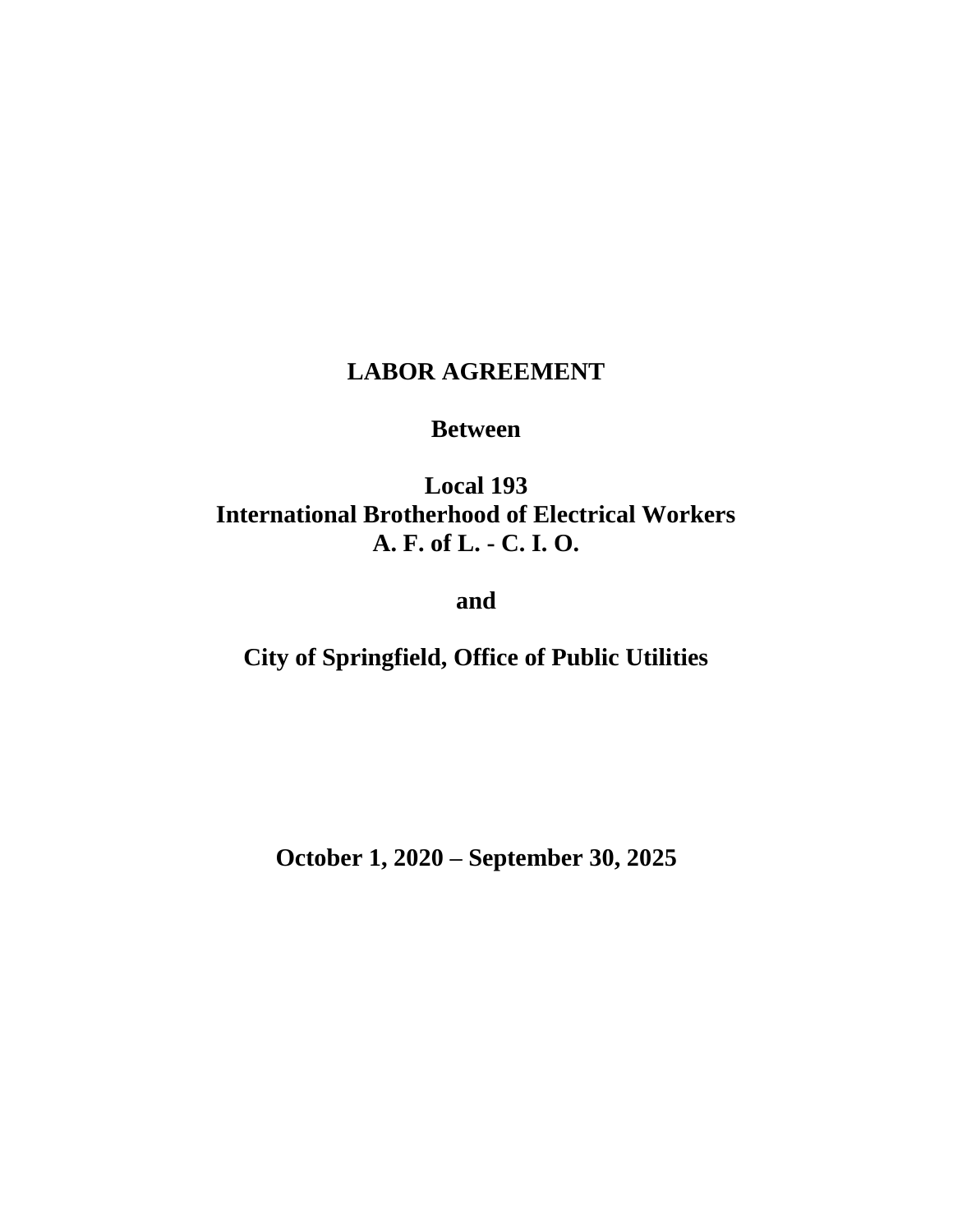## **Table of Contents**

|                                                       | Page |
|-------------------------------------------------------|------|
| ARTICLE I                                             |      |
|                                                       |      |
| ARTICLE II                                            |      |
|                                                       |      |
| ARTICLE III                                           |      |
|                                                       |      |
| ARTICLE IV                                            |      |
|                                                       |      |
| ARTICLE V                                             |      |
|                                                       |      |
| ARTICLE VI                                            |      |
|                                                       |      |
| ARTICLE VII                                           |      |
|                                                       |      |
| ARTICLE VIII                                          |      |
|                                                       |      |
| ARTICLE IX                                            |      |
|                                                       |      |
| ARTICLE X                                             |      |
|                                                       |      |
| ARTICLE XI                                            |      |
|                                                       |      |
| ARTICLE XII                                           |      |
|                                                       |      |
| ARTICLE XIII                                          |      |
| Apprentices and Temporary Student Summer Employees 34 |      |
| ARTICLE XIV                                           |      |
|                                                       |      |
| ARTICLE XV                                            |      |
|                                                       |      |
| ARTICLE XVI                                           |      |
| Classification And Wage Rates 38                      |      |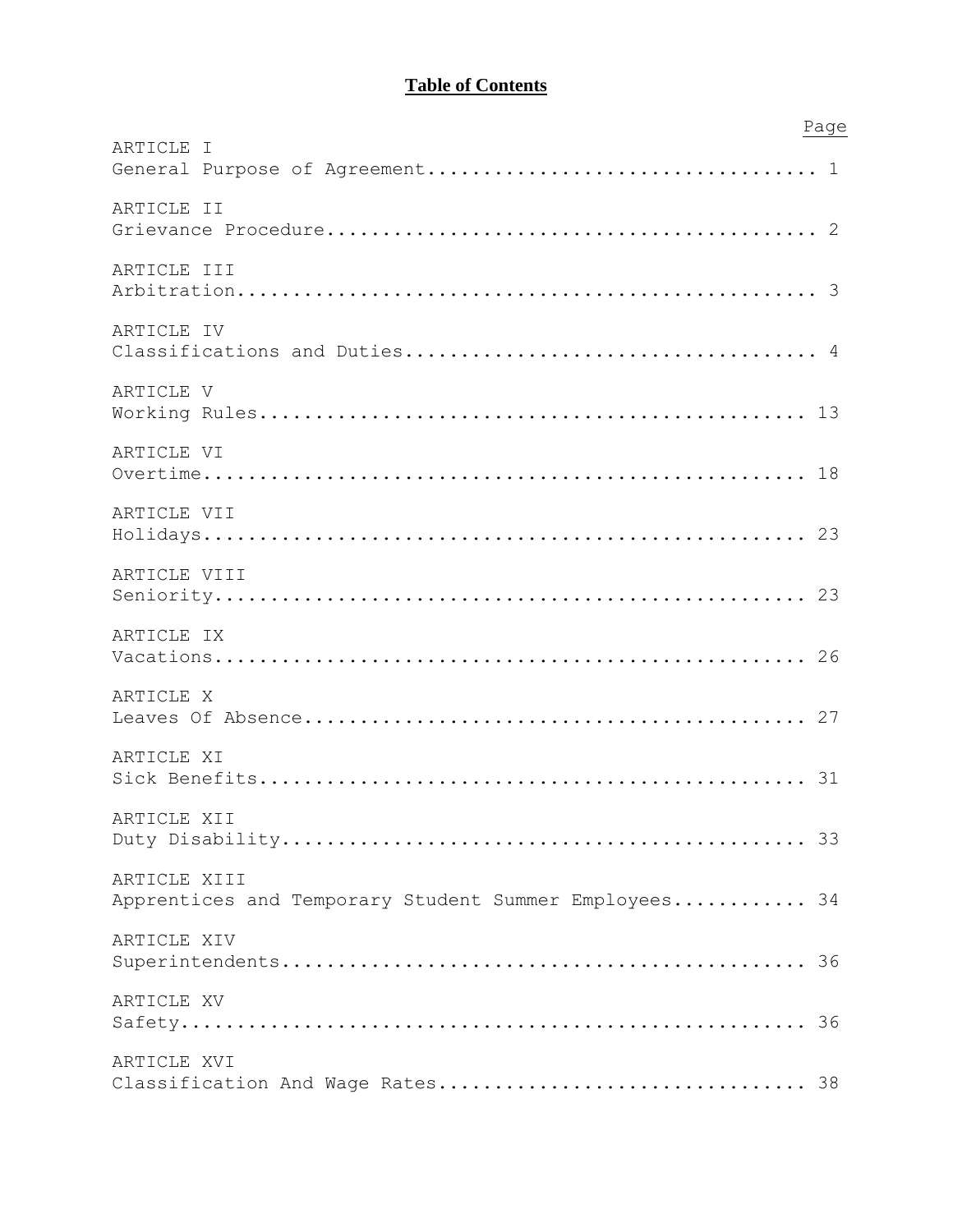# **Table of Contents (continued)**

|                                                                   | Page |
|-------------------------------------------------------------------|------|
| ARTICLE XVII                                                      |      |
|                                                                   |      |
| ARTICLE XVIII                                                     |      |
|                                                                   |      |
| ARTICLE XIX                                                       |      |
|                                                                   |      |
| ARTICLE XX                                                        |      |
|                                                                   |      |
|                                                                   |      |
| ARTICLE XXI                                                       |      |
|                                                                   |      |
| ARTICLE XXII                                                      |      |
|                                                                   |      |
| ARTICLE XXIII                                                     |      |
|                                                                   |      |
|                                                                   |      |
| ARTICLE XXIV                                                      |      |
|                                                                   |      |
| ARTICLE XXV                                                       |      |
|                                                                   |      |
| ARTICLE XXVI                                                      |      |
|                                                                   |      |
|                                                                   |      |
| ARTICLE XVII                                                      |      |
|                                                                   |      |
| ARTICLE XXVIII                                                    |      |
|                                                                   |      |
| ARTICLE XXIX                                                      |      |
| Duration, Amendment and Termination. Error! Bookmark not defined. |      |
|                                                                   |      |
|                                                                   |      |
| APPENDIX A Error! Bookmark not defined.                           |      |
|                                                                   |      |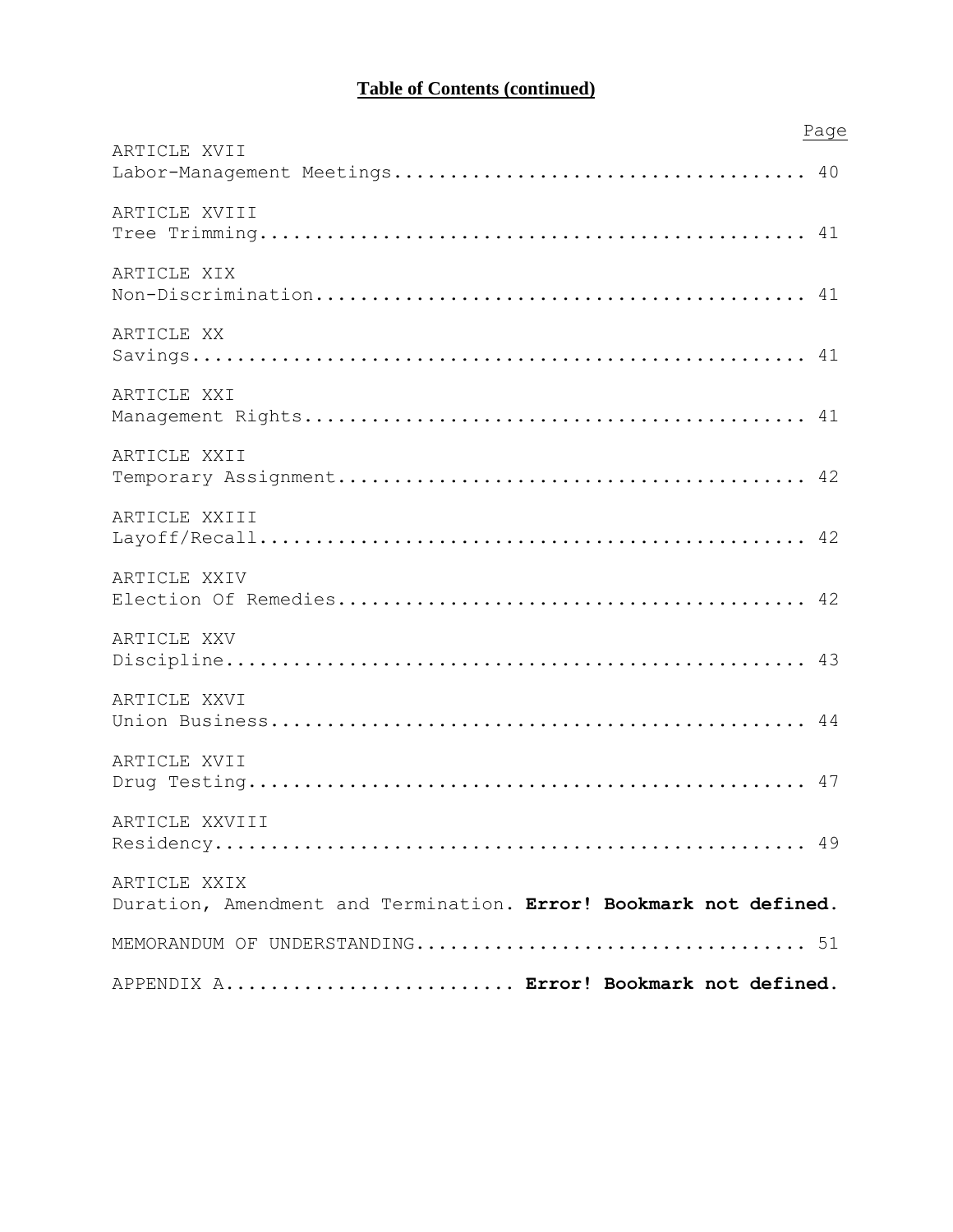AGREEMENT OF MARCH 1, 1938, REPLACED BY MEMORANDUM OF SEPTEMBER 1, 1940. LABOR AGREEMENT OF OCTOBER 1, 2020 TO READ AS FOLLOWS:

This is a written Agreement of Verbal Understanding reached between the authorized representatives of the CITY of SPRINGFIELD, ILLINOIS, OFFICE OF PUBLIC UTILITIES AND LOCAL UNION NO. 193 of the INTERNATIONAL BROTHERHOOD OF ELECTRICAL WORKERS and for convenience sake may be referred to hereinafter as "Agreement," and the parties above mentioned may be referred to as the "Employer" and the "Local Union" respectively.

The Local Union agrees to furnish the Employer a sufficient number of skilled workmen to carry on the work without delay and failing to do so on forty-eight (48) hours written notice from the Employer to the Local Union, the Employer may engage the services of others and the Local Union shall either accept such others as members of the Local Union or furnish them with working permits until such time as the Local Union can furnish the Employer with a sufficient number of such workmen as may be required. The Employer agrees to compensate such workmen according to the terms and conditions outlined in this Agreement.

## **ARTICLE I**

#### **General Purpose of Agreement**

<span id="page-3-0"></span>Section 1. The general purpose of this Agreement is to promote the mutual interests of the City and the Union to provide for the operation of the Utility under the methods which will further to the fullest extent possible the safety and welfare of the employees, economy of operation, elimination of waste, quantity and quality of output, and protection of property.

**Section 2.** It is recognized by the Agreement to be the duty of the City and of the Union to cooperate fully, individually and collectively, for the advancement of said conditions.

**Section 3.** Both parties hereto agree that this Agreement covers all work done by the employees of the different classifications scheduled herein, and that for the purpose of clarification of any clause that may hereafter be in question of interpretation, a statement covering the correct intent of such clause in question shall be agreed upon by both parties and attached hereto and made a part of this Agreement.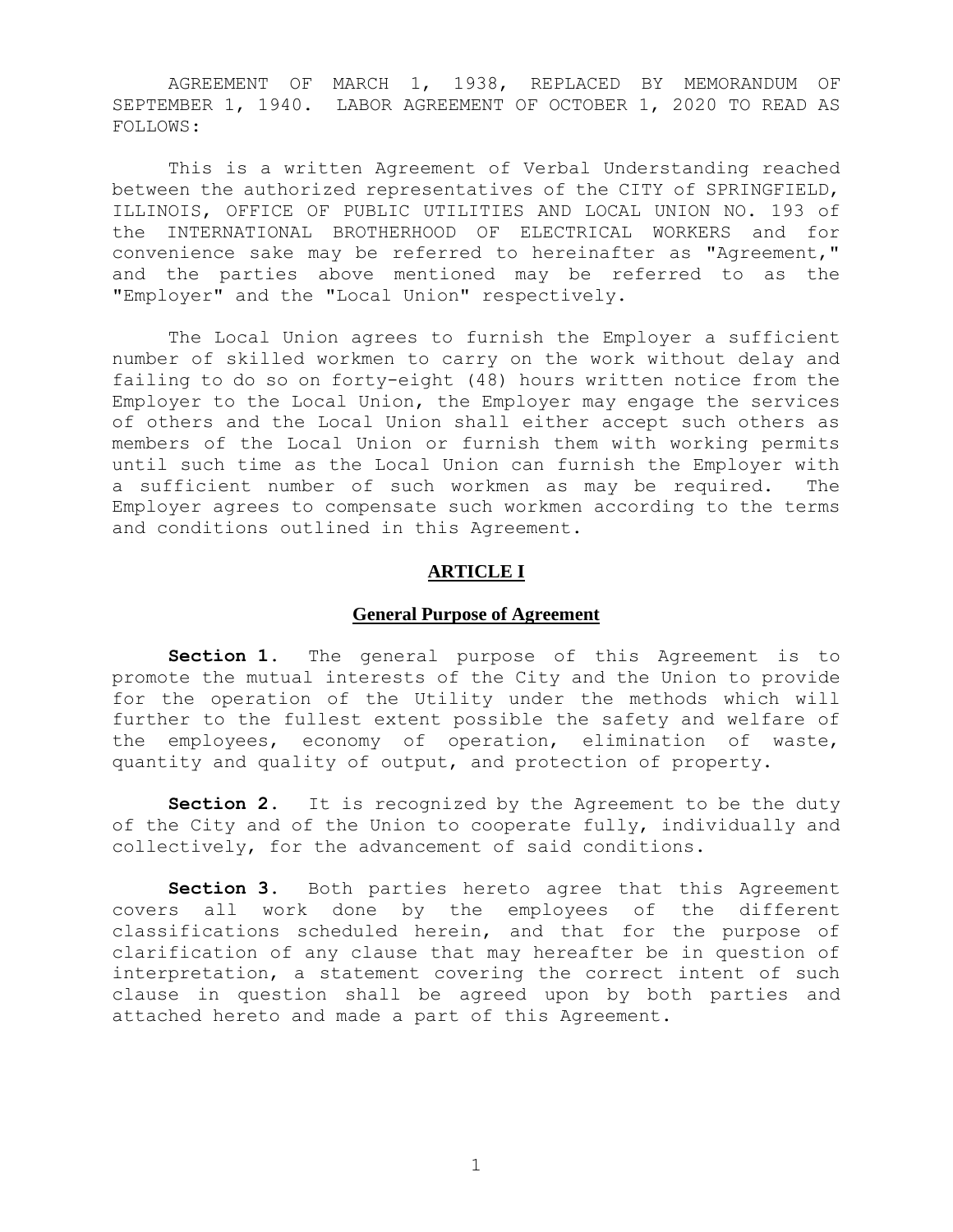## **ARTICLE II**

## **Grievance Procedure**

<span id="page-4-0"></span>**Section 1.** CWLP agrees to meet with the duly accredited officers of the Local Union and/or its designees as outlined in this Section to resolve differences that may arise between the Employer and the Local Union.

A grievance for purposes of this Agreement shall be defined to mean a complaint or dispute between the parties as to issues relating to wages, hours, terms, conditions of employment, established procedures of the parties, and the meaning, interpretation or application of this Agreement to those issues.

The following steps shall be followed in processing a grievance under this procedure:

- Step 1. The steward on a job or union representative in case of a grievance shall take the matter up in writing with the Superintendent of the Department in which the person is employed within fifteen (15) working days of the time the union and/or the employee concerned became aware of or should have become aware of the occurrence of the event giving rise to the alleged grievance.
- Step 2. If the grievance is not resolved satisfactorily within five (5) working days after submission in Step 1, the grievance shall be submitted in writing within five (5) working days to the Electric Division Manager by the Local Union.
- Step 3. If the grievance is not resolved satisfactorily within five (5) working days after submission to Step 2, the Local Union shall submit the grievance in writing within five (5) working days to the General Manager or his designee.
- Step 4. If the grievance is not resolved satisfactorily at Step 3 within ten (10) working days after submission, then either party may submit the matter to arbitration according to the procedures set forth in Article III. Such an appeal must be filed within twenty (20) working days after receipt of the decision of the General Manager or within twenty (20) working days after such decision was due.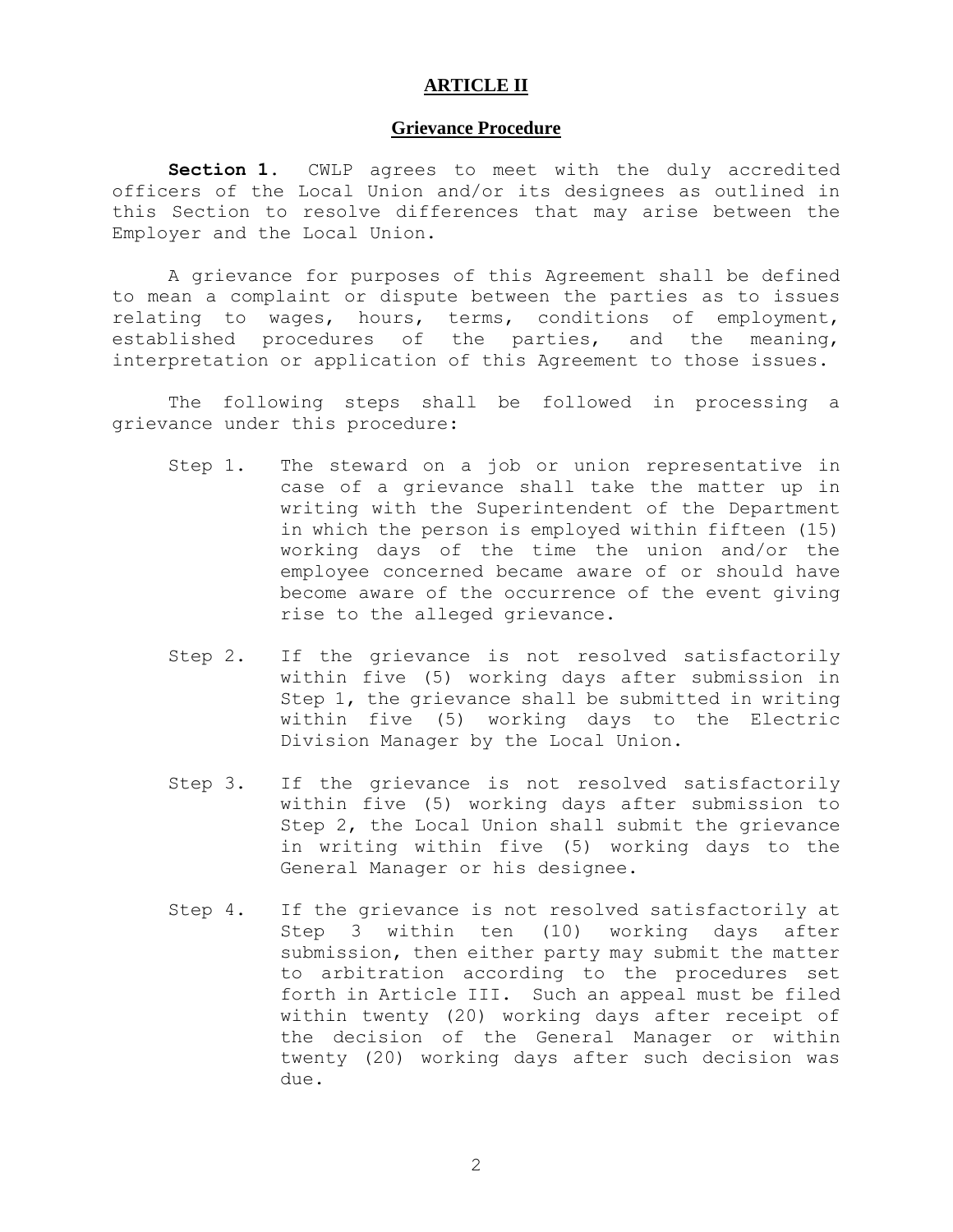A grievance which is not processed within the requisite time limits shall be deemed to be accepted according to the Employer's last grievance response. Grievances may be withdrawn at any step of the grievance procedure. The time limits at any step may be extended by written mutual agreement of the parties.

**Section 2.** Nothing in this Agreement prevents an employee from presenting a grievance to the Employer and having the grievance heard and settled without the intervention of the Union; provided that the Union shall be afforded the opportunity to be present at such conference and that any settlement made shall not be inconsistent with the terms of the agreement in effect between the Employer and the Union.

- 1. The Employer must notify the Union of the dates and times of all meetings concerning such grievance.
- 2. If the Union contends that a settlement of such grievance is inconsistent with the contract or established procedures of the parties, the Union may file a grievance of its own.
- 3. Only the Union shall have the right to refer grievances to arbitration under the Agreement.

## **ARTICLE III**

#### **Arbitration**

<span id="page-5-0"></span>Section 1. If the representatives of the Employer and of the Local Union are unable to resolve the grievance, then the grievance may be referred to arbitration in accordance with the procedures outlined below.

Section 2. If unable to reach an agreement on an arbitrator, the parties shall request the American Arbitration Association (AAA) or the Federal Mediation & Conciliation Service (FMCS) to supply a list of seven arbitrators. The parties shall alternately strike the names of three (3) arbitrators, with a coin flip being used to determine who strikes the first name. The person whose name remains shall be the arbitrator, provided that either party, before striking any names, shall have the right to reject one (1) panel of arbitrators. The arbitrator shall be notified of his selection by a joint letter from the employer and the union, requesting that he set a time for the hearing, subject to the availability of the employer and union representatives. Nothing herein shall preclude the parties from meeting at any time after the list of arbitrators has been requested and prior to the convening of the hearing in a further attempt to resolve the grievance. In any case, work shall proceed under this Agreement.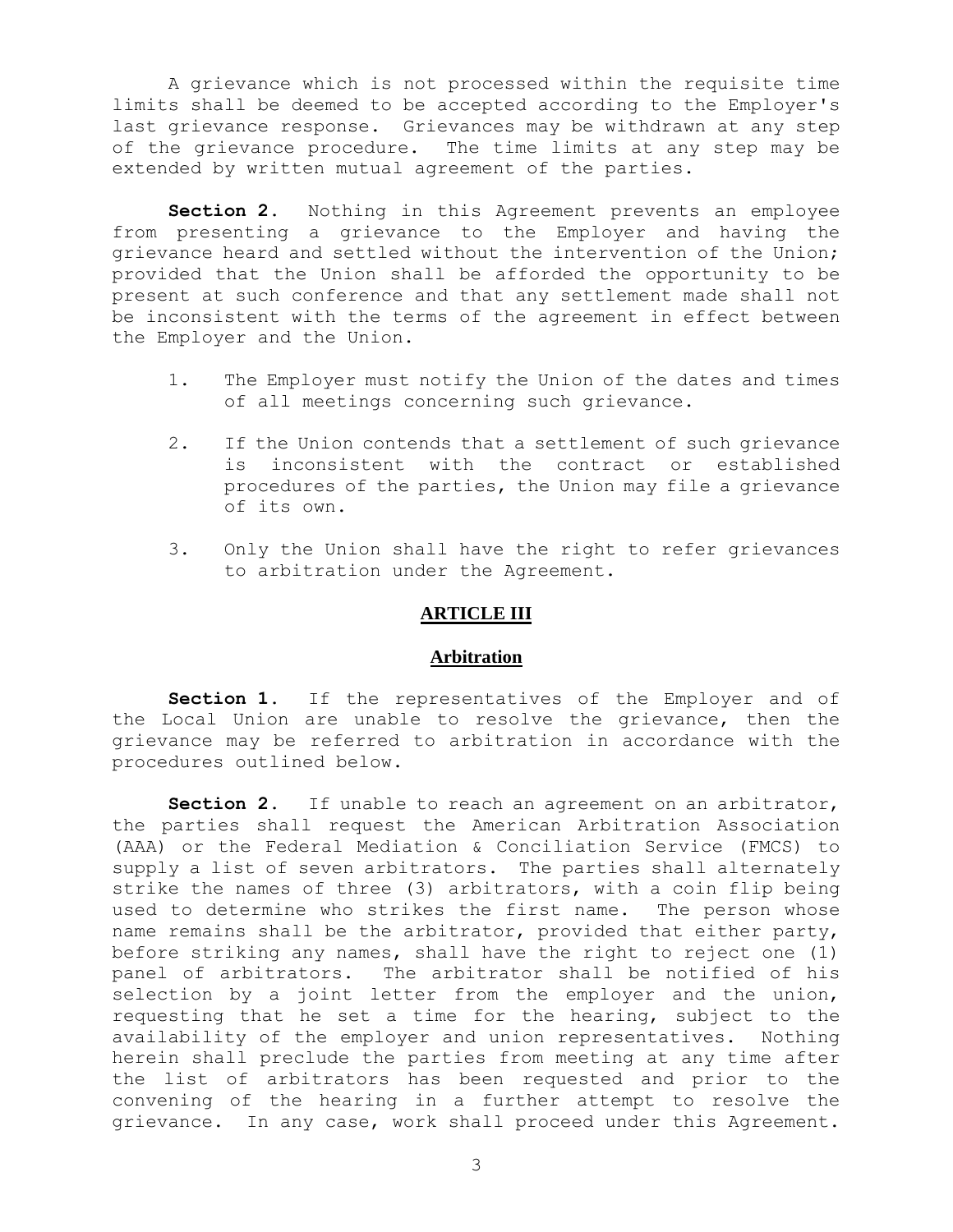The arbitrator shall have no power to amend, modify, nullify, ignore, add to or subtract from the provisions of this Agreement. The arbitrator shall decide only the specific issue(s) submitted to him and, if a violation of the terms of this Agreement is found, shall fashion an appropriate remedy.

The parties hereto agree that the decision of the arbitrator shall be final and binding on the parties hereto.

**Section 3.** The fees and expenses for the arbitrator's services, if any shall be borne by the Employer if the arbitrator fully sustains the Union's grievance; by the Union if the arbitrator fully denies the Union's grievance; and divided equally if the arbitrator sustains in part and denies in part. The arbitrator shall specify in his award how his fees and expenses shall be borne. Each party shall be responsible for compensating its own representatives and witnesses, and purchasing its own copy of the written transcript; however, the cost of the arbitrator's copy shall be borne as provided for the fees and expenses of the arbitrator.

## **ARTICLE IV**

#### **Classifications and Duties**

<span id="page-6-0"></span>Section 1. All reqular employees covered by this Agreement shall receive full time employment, provided they are ready and in condition to perform their work in accordance with the terms set forth in the Agreement. Employees laid off because a job is completed or shut down for reasons beyond the City's control during any month shall be paid in full to date of layoff. All positions inside the Bargaining Unit, requiring a bid shall be offered exclusively to unit personnel initially, in accordance with Article VIII (Seniority).

**Section 2.** It is agreed that all general overhead construction, underground construction, installation of meters and general utility trouble work and the maintenance of all equipment, including control equipment, and the erection of distribution substations and the repair of same, and the placing and repairing of equipment in transformer vaults, shall be done by line crews or substation construction or maintenance crews -- except as otherwise noted in this agreement. In no case will the employees be required to do work that rightfully belongs to other classifications as set forth in the IBEW Constitution.

**Section 3.** Plant, Substation, Construction and Maintenance Men - may do all work in the City's Plant, Substations, and System as provided in the Constitution of the International Brotherhood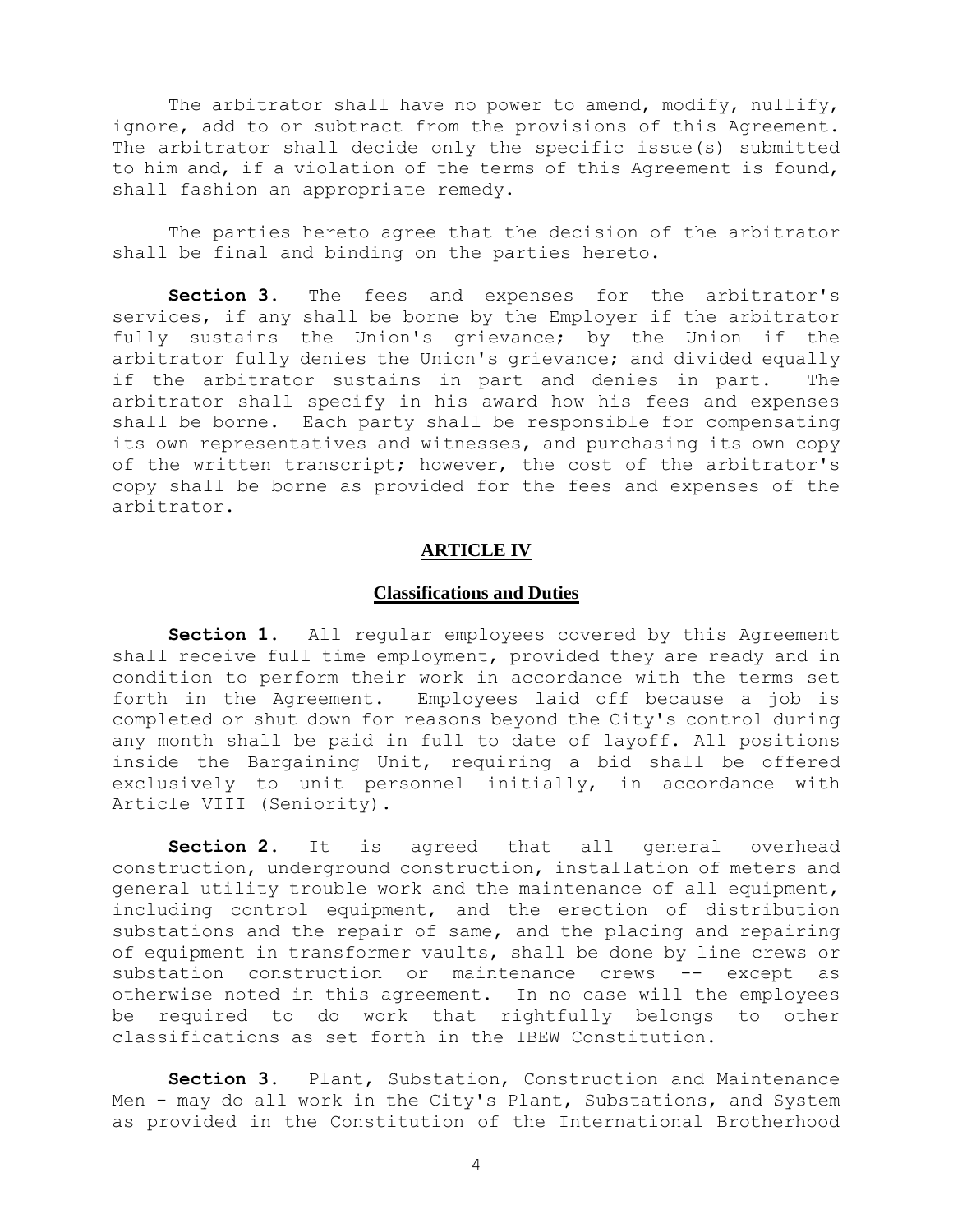of Electrical Workers setting forth such Jurisdiction. Any other work which comes under the jurisdiction of the Inside Branch of the Local Union shall be done by employees of the Inside Branch, who shall receive the wage rate and the conditions of employment for performing such work as established between the Electrical Contractors of the City of Springfield and the Inside Branch of the Local Union.

**Section 4.** It is agreed that all foremen shall be journeymen in his/her proper classification, who are members of the bargaining unit and shall be classed as Job Foreman, Service Foreman, or as otherwise noted in Article XVI, Section 1 Wages.

**Section 5.** (a) Foremen who are in charge of a maximum of four (4) employees (only two (2) of which may be Journeyman) shall be classified as Job Foremen and shall receive the rate of wages set forth in Article XVI hereof opposite that classification. An additional employee may be used on a job foreman's crew providing he is a groundman.

(b) Additional journeymen may be added to a job foreman's crew above the two (2) allowed in Article IV, Section 5a. When this is done a job foreman will be compensated with an additional twenty (20) cents per hour for each additional journeyman while these journeymen are under their charge. In no case shall a job foreman be in charge of more than six (6) employees or three (3) journeymen.

**Section 6.** Foreman who are in charge of a maximum of two (2) employees (only one of which may be a journeyman) shall be classified as Service Foreman and shall receive the rate of wages set forth in Article XVI hereof opposite that classification.

**Section 7**. Troublemen shall receive the rate of wages set forth in Article XVI hereof opposite that classification but may or may not have other employees assigned to work with them. They shall restore service when breakdowns occur, including repair of lines, fusing of transformers, operation of transmission and distribution switches, repair and service of street lighting systems, replacement of street lamps and traffic lamps, set and remove meters, handle connect and disconnect orders, and work as Journeymen Linemen when required in emergencies.

Troublemen, when on duty, may be required to field verify emergency locate requests when operation office personnel are attempting to determine the necessity of calling a locator for overtime.

**Section 8.** (a) The Relief Troubleman position shall be the only bid position for Troublemen. When a vacancy occurs for a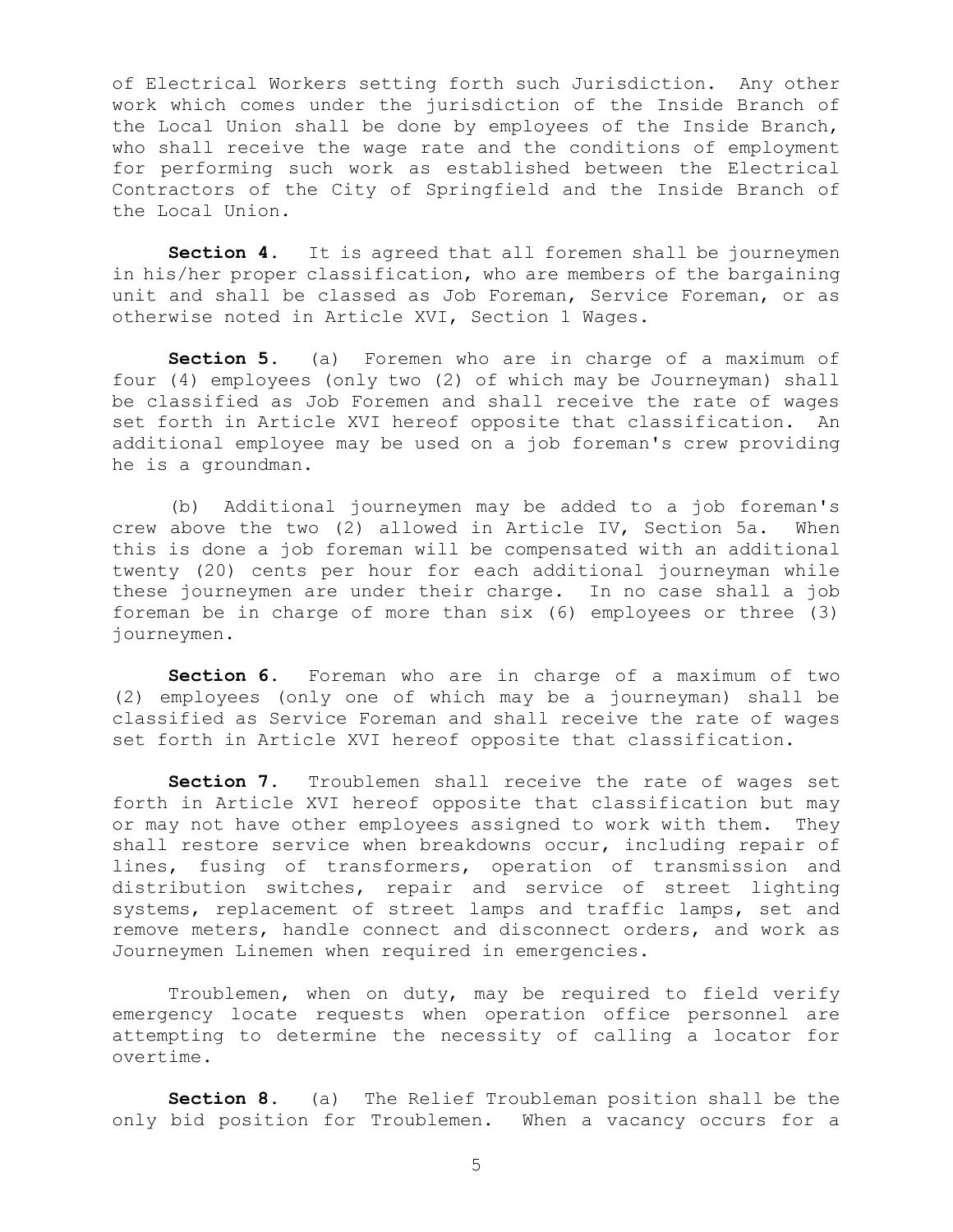regular Troubleman, the relief Troubleman shall assume the permanent Troubleman position. The Relief Troubleman may be used to relieve other Troublemen when they are off duty due to vacations, sick leave or other reasons, and shall work the shift of the employee he is relieving. Regular Troublemen may also be used for this purpose. Extra Relief Troublemen may be assigned as needed when additional Relief Troublemen are required. The Relief Troubleman when not required to relieve other Troublemen shall work the shift he is assigned as an extra Troubleman and shall be assigned duties as described in Article IV, Section 8.

(b) No overtime will be paid for relief duty except for the following conditions: the employee works more than eight (8) hours in one day, or the employee works more than five (5) days in succession, at which times the regular overtime rates will apply. No overtime will be paid if the employee is allowed one (1) day off after having worked five (5) successive days. On March 1 and October 1 of each year the employee's record will be reviewed, and if he has been granted an average of more than two (2) days per week off, he will be allowed to make up the time at the regular rate. There shall be at least two employees on duty between 4:00 p.m. and 12:00 midnight, Monday through Friday.

**Section 9.** Journeyman Lineman - May perform overhead, underground, service and substation construction and maintenance.

Locator position(s) are to be bid in accordance with Article VIII – Seniority. Effective upon ratification of the 2020 contract, all locating shall be done at the Service Foreman wage rate, except for after hours emergency locating pursuant to Article IV, Section 7 and 23(e).

**Section 10.** Plant Maintenance Electrician - Shall perform work assigned at the Generating Station involving maintenance or installation of electrical equipment.

**Section 11.** Instrument Electrician - Shall perform the duties assigned by the Instrument Electrician Foreman which include maintenance and installation of electrical control equipment and instrumentation at the power plant facilities and such other related equipment as may be assigned.

**Section 12.** (a) Relay Technician - Shall perform duties, which include maintenance and installation of electrical relays, supervisory control equipment, power line carrier equipment, and such other related equipment as may be assigned.

(b) Upon completion of apprenticeship or twenty-four (24) consecutive months in the department, Relay Technician will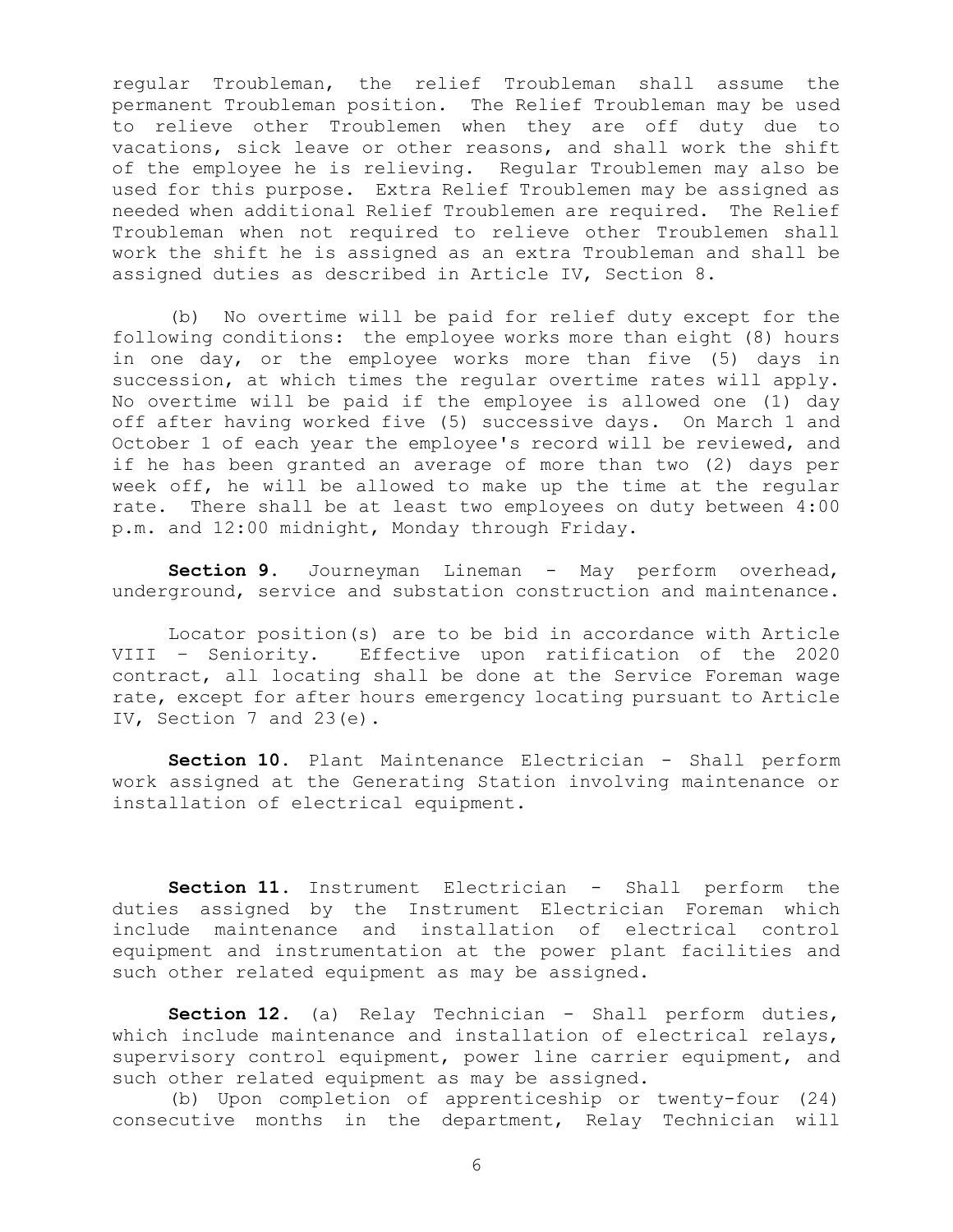receive an additional \$1.50 per hour (non-compounded). Relay Technician Foreman rate will be equivalent to Job Foreman and will receive an additional \$1.50 per hour (non-compounded).

**Section 13.** Communication Technician – Shall perform duties which include maintenance and installation of System Control Data Acquisition (SCADA) equipment, fiber optic/copper based communications equipment, fiber optic cable termination/splicing, CWLP/customer-based network equipment, mobile/stationary radio equipment, and such other duties as may be assigned. The Communication Technician Foreman rate will be equivalent to Job Foreman.

**Section 14.** Electric Traffic & Metering Repairmen - Shall perform duties which include installation and maintenance of traffic signals and related control equipment, warning sirens and associated controls and such other related equipment as may be assigned. They shall also maintain, calibrate, test, repair and install electric metering and install warning sirens and associated controls either in the shop or in the field at the physical location of the equipment.

**Section 15.** Tool Room Maintenance Man - Shall be responsible for organization and maintenance of the tool room, establishing a list of standardized tools, repairing and issuing tools and maintaining a stock of personal and shared tools for the purpose of line construction. When not issuing, receiving or repairing tools, may perform other duties as assigned. An absent Tool Room Maintenance Man will be replaced according to Article XXII, except in emergency instances outside of regular working hours.

**Section 16.** Groundman - May do any and all unskilled work pertaining to overhead and underground construction or maintenance, but will not be permitted to do any electrical or mechanical work that conflicts with any higher paid classification, except when a Groundman is used to drive a truck equipped with a winch, for four (4) hours or more, when in all such cases he shall receive the rate of the Utility Truck Driver 1. Groundman may also work as the second person when performing cuts, or installing new UG services.

A Groundman I who completes 4000 hours of work in the construction area and the applicable training modules may be advanced to a Groundman 2 by the JATC. A Groundman 2 who completes 4000 hours of work in the construction area and the applicable training modules may be advanced to a Groundman 3 by the JATC.

The classification of Groundman Over 2 years is only valid for employees in that position effective October 1, 2014.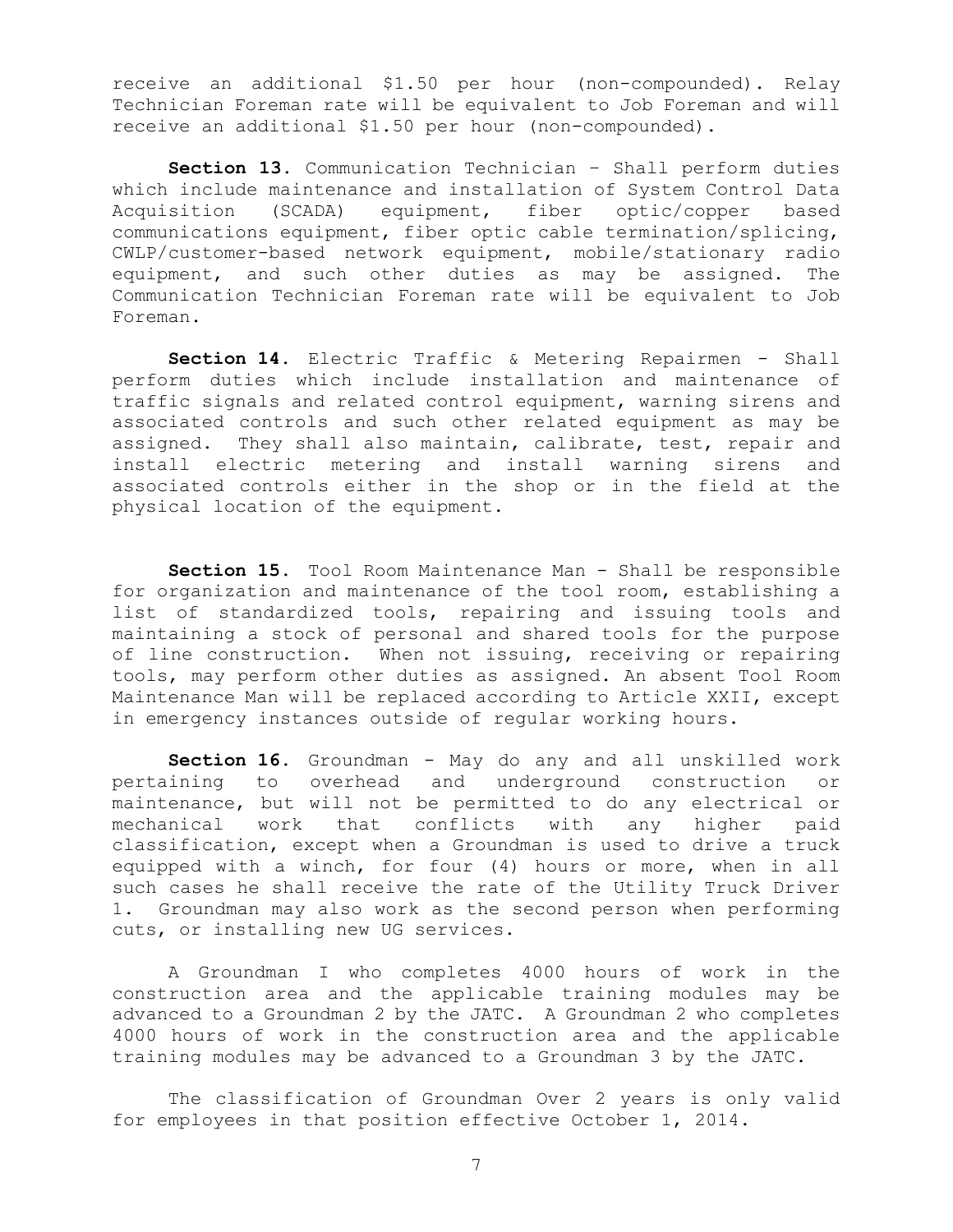The JATC committee shall track and maintain records of the Groundman completing the required hours. In addition the JATC shall ensure the Groundman completes any training modules necessary for the Groundman classification. The JATC may require completion of training reports for the Groundman as part of documenting the Groundman hours.

There shall be no more than one (1) Groundman per one (1) Foreman (service or job) within contruction and service departments, excluding locators, at the time the Groundman position is posted. Upon posting an additional temporary Foreman, an additional temporary Groundman may also be bid.

**Section 17.** All line and cable trucks that are equipped with derrick, may be driven by experienced Utility Truck Drivers (1&2), Journeymen or CDL licensed Apprentices. An exception to driving said trucks is permitted to allow a classification of an employee to acquire their driving hours as part of their CDL permit.

The classification of UTD is only valid for employees in that position effective October 1, 2014, and this classification will be eliminated once the last employee in this classification leaves employment in this classification.

**Section 17A.** Utility Truck Driver 1 (UTD1) drives and operates any and all equipment (except operating a derrick to set poles), works with tools, and assembles de-energegized electrical material and equipment not attached to the system (energized or de-energized). A UTD1 who completes 6000 hours of work in the construction area is eligible to become a Utility Truck Driver 2 (UTD2). A UTD2 may operate all equipment including derricks to set poles.

The JATC committee shall track and maintain records of the UTD1 completing the required hours. In addition the JATC shall ensure the UTD1 completes any training modules necessary for the UTD1 or UTD2 classification. The JATC may require completion of training reports for the UTD1 as part of documenting the UTD1 hours.

**Section 18.** Storeroom Foreman **-** Shall be in charge of the work in the Storeroom and the day to day operation of the Storeroom facilities including the receipt and issuance of materials and supervision of storeroom employees.

**Section 19.** Storeroom Clerks (Groundmen) - Shall work five (5) consecutive eight (8) hour days each week, Monday through Friday inclusive, except as noted in Article V, Section 1 (c), and shall receive the minimum hourly rate as herein specified for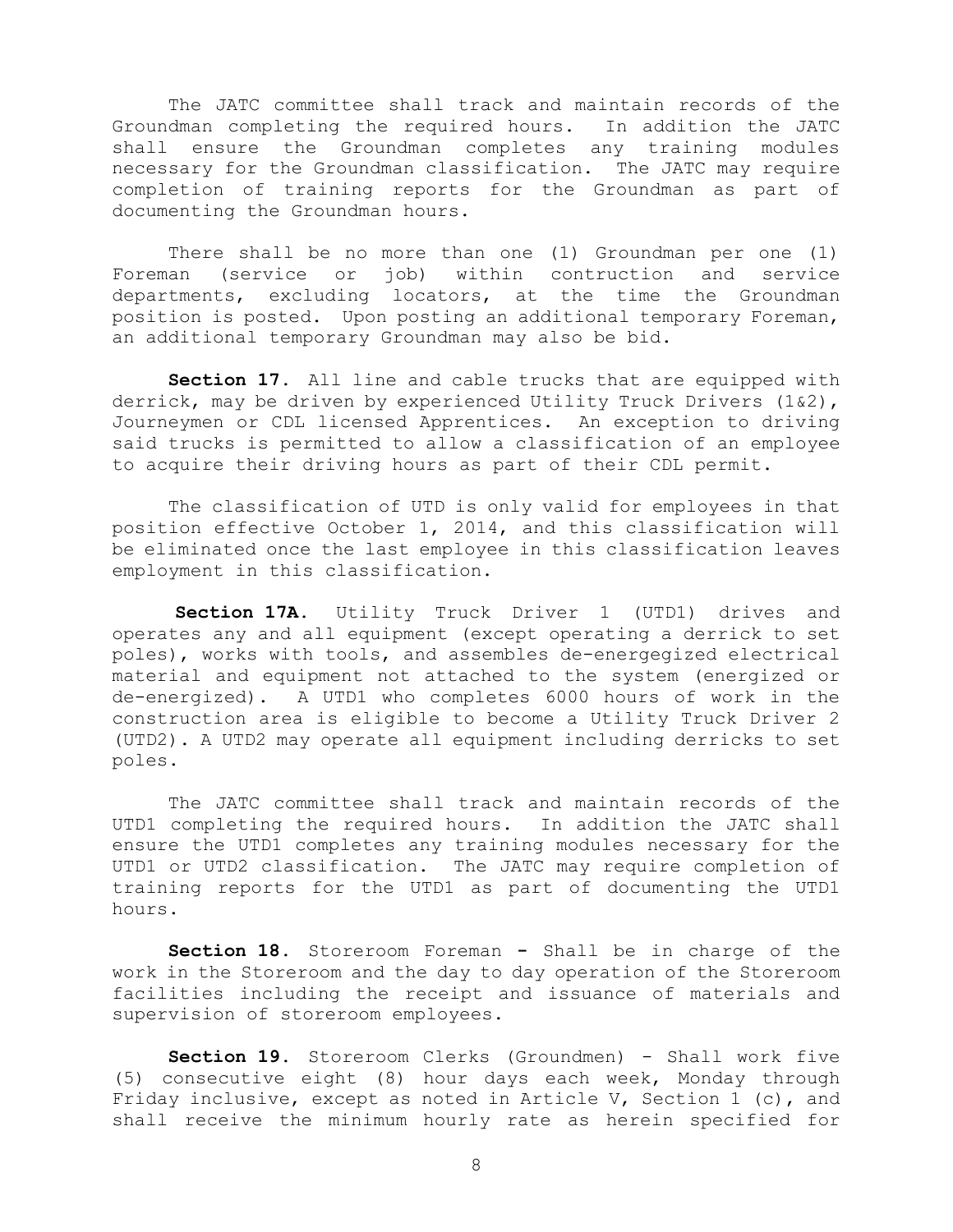Storeroom Clerks. If no Journeyman in the Tool Room or Storeroom is available, Storeroom Groundmen may operate the bobcat, backhoe and attachments within the Storeroom and Storeyard at Groth Street to perform Storeroom duties. Journeymen within the above areas will be first called for snow removal prior to utilizing Storeroom Groundmen.

#### **Section 20.**

Utility Water Meter Reader Foreman shall receive work assignments and other duties from the Maintenance Supervisor in charge. The Foreman shall direct and assist UWMRs as needed to insure all assignments/routes are completed in a timely manner. Duties shall include but not limited to: Reading daily all RF meters not collected with the Fixed Network, reading routes as necessary, assisting Maintenance Supervisor with routing and timekeeping. This classification shall be a working classification.

**Section 21.** (a) Meter Readers shall work five (5) consecutive eight (8) hour days each week, Monday through Friday inclusive, and receive the rate per hour as defined for Meter Readers in Article XVI hereof. Meter Readers shall be defined as reading routes that contain both electric and water meters. When working any other classification, Article XXII, Temporary Assignment shall apply.

(b) Final Meter Reader(s) shall read final meter readings as assigned. When not reading finals, unfinished routes or skips, other meter reading duties may be assigned.

The Employer may also employ a second Final Meter Reader. This person shall read finals as a primary duty when needed. When not reading finals, other meter reading duties may be assigned which include skip reading, normal route reading and other meter reading duties that may arise.

Employees must be classified Meter Reader Over 2 Years in order to hold the positions of Final Meter Reader or Second Final Meter Reader.

When working the 9:30 a.m. to 6:00 p.m. shift the 2nd Final Meter Reader shall receive a twenty-five cent (25 cents) per hour shift differential above the base rate of pay.

Effective October 1, 2012, a new hire classification of Water Meter Reader(s) shall be in effect. This position shall read only water meter routes. When working any other classification, Article XXII, Temporary Assignment shall apply. A Water Meter Reader who is assigned and reads at least one electric meter shall receive the Meter Reader rate of pay for that day.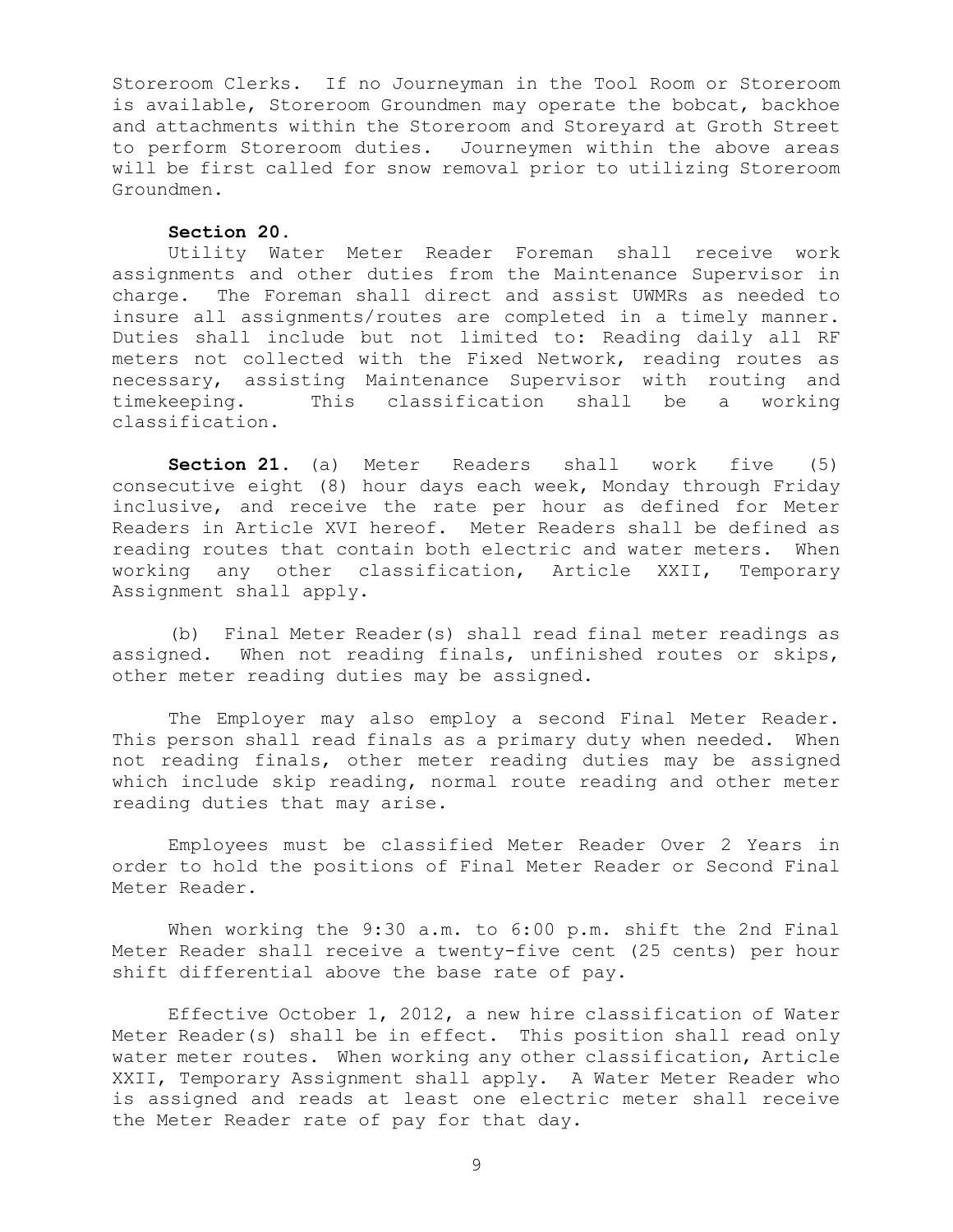Effective Oct 1, 2014, the 2 positions of Utility Meter Reader 1st year and Over 1 Year shall be retired. The classification of Utility Meter Reader over 2 years is only valid for employees in that position effective October 1, 2014. All new Utility Meter Readers shall be hired into the new position of Utility Meter Reader 1. A Utility Meter Reader 1 completing 4000 hours in this position shall become a Utility Meter Reader 2.

Utility Water Meter Reader 1 completing 4000 hours in this position shall become a Utility Water Meter Reader 2.

**Section 22.** (a) System Operators shall operate the assigned substation and perform other duties assigned to him by the Electric System Dispatcher.

(b) At least one Regular System Operator shall be designated as a Relief System Dispatcher and may be used to relieve the Electric System Dispatcher.

(c) In the event of a short notice vacancy for a System Operator, the vacancy shall be filled using extra personnel on duty for the shift where the vacancy occurs. If no extra personnel are on duty for that shift, and overtime is necessary to fill the vacancy, the overtime shall be first offered to other personnel working the same job where the vacancy occurs.

(d) It shall be the responsibility of all Operators to remain on duty until properly relieved.

(e) Operators shall review after hours emergency locate requests to determine the necessity of calling a locator for overtime. As part of the determination the Operator may direct troublemen, when on duty, to the location to confirm questions or concerns of the mapping systems when clearing said emergency request.

**Section 23.** Operator Trainees will perform the duties assigned to the Service Dispatch Room where all service calls are received and work orders are dispatched by radio during the normal working day. Operator Trainee I will start his training in this room and progress up through the ranks in the Dispatch Center. Since the Operator Trainee position is the only bid job in the Dispatch Center and all trainees are expected to become System Operators someday, the Operator Trainee I and Operator Trainee II positions shall be on a probationary basis to be sure both the Employer and the individual have made the right choice. The Operator Trainee III position shall also be probationary for a six month period.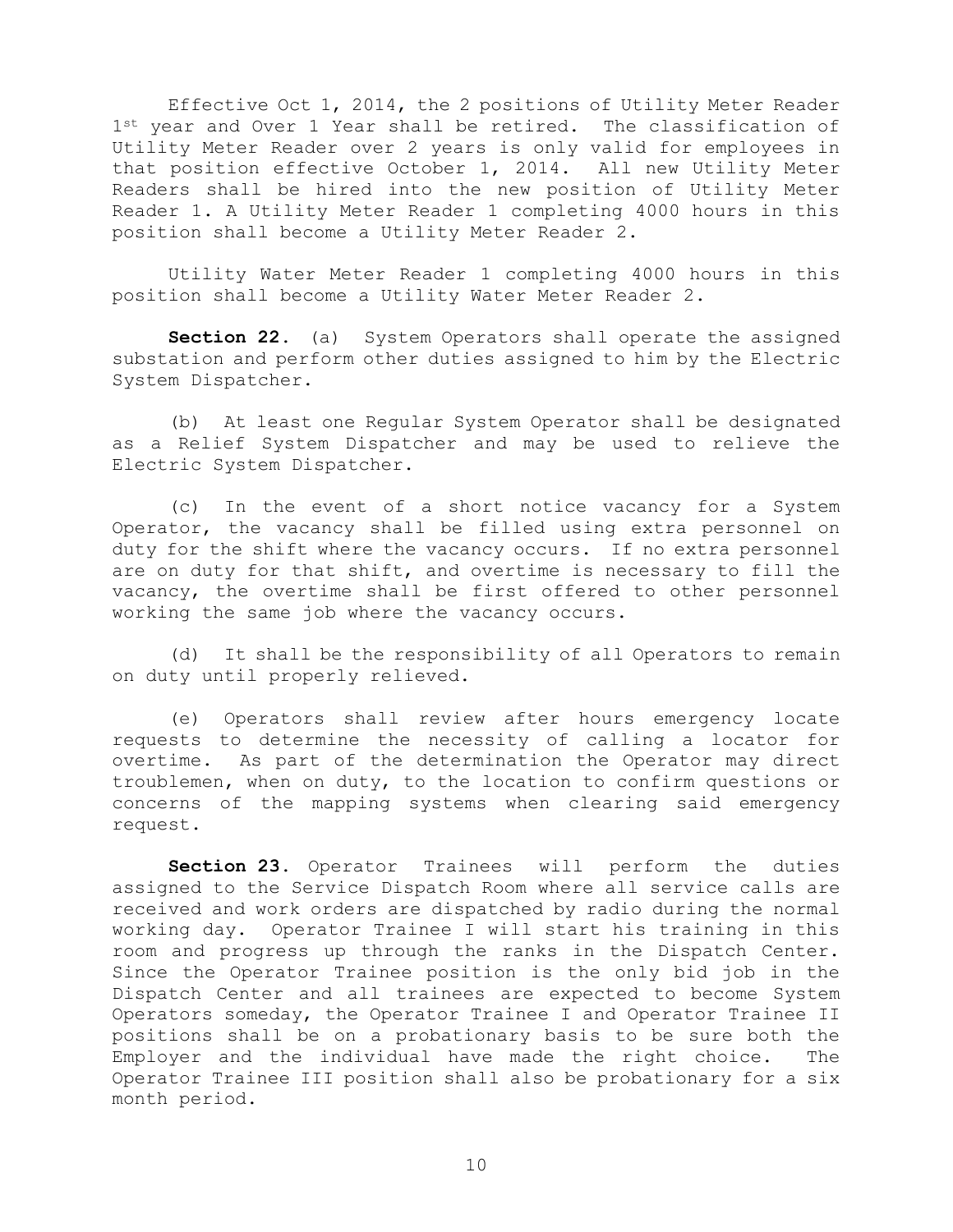**Section 24.** (a) Bids for the position of Operator Trainee III shall be accepted from persons with Journeyman IBEW Classifications in Transmission, Distribution, Operations, or Generation. Bids for the position of Operator Trainee I shall be accepted from all employees within the Bargaining Unit. In awarding the position of Operator Trainee I preference will be given to senior Bargaining Unit members employed by the Utility. The Employer reserves the right to test and screen all Operator Trainee applicants. These applicants must pass the testing and screening to be considered.

(b) The Operator Trainee I shall participate in a three year training program which will include time spent in Distribution, Transmission, Operations and Generation. A credit may be given for prior experience in any of these categories.

(c) An Operator Trainee I who successfully completes one year of training shall be advanced to Operator Trainee II. An Operator Trainee II who successfully completes the second year of training shall be advanced to Operator Trainee III. An Operator Trainee III with sufficient training and experience may be designated a Relief System Operator and may fill temporary vacancies which occur for a System Operator. The senior Relief System Operator shall assume the vacancy for any permanent System Operator position, which may occur.

(d) An Operator Trainee program shall be administered by a Training Coordinator utilizing testing and observation. A Training Committee shall be comprised of two System Operators or Relief System Dispatchers and two Electric System Dispatchers. A Trainee may be removed from the training program at any time during the probationary period by the Superintendent of Electric Operations with the concurrence of the Training Committee. The Training Committee shall also have the authority to recommend removal of Relief Operators from relief status for further training or removal from the training program.

Once a Trainee III reaches relief status, the Training Committee will no longer require reviews of the Trainee III after six (6) months of achieving relief status.

(e) During the first six months of the probationary period Operator Trainees shall be able to return to their previous position and other employees must consent to such demotions as may be necessary to make room for him. After the first six months of the probationary period if an individual is removed from the Operator Trainee Program, they shall be paid at the prevailing rate of their previously held classification under this agreement and shall be assigned duties mutually agreeable to both parties to this agreement. If after the first six months of the probationary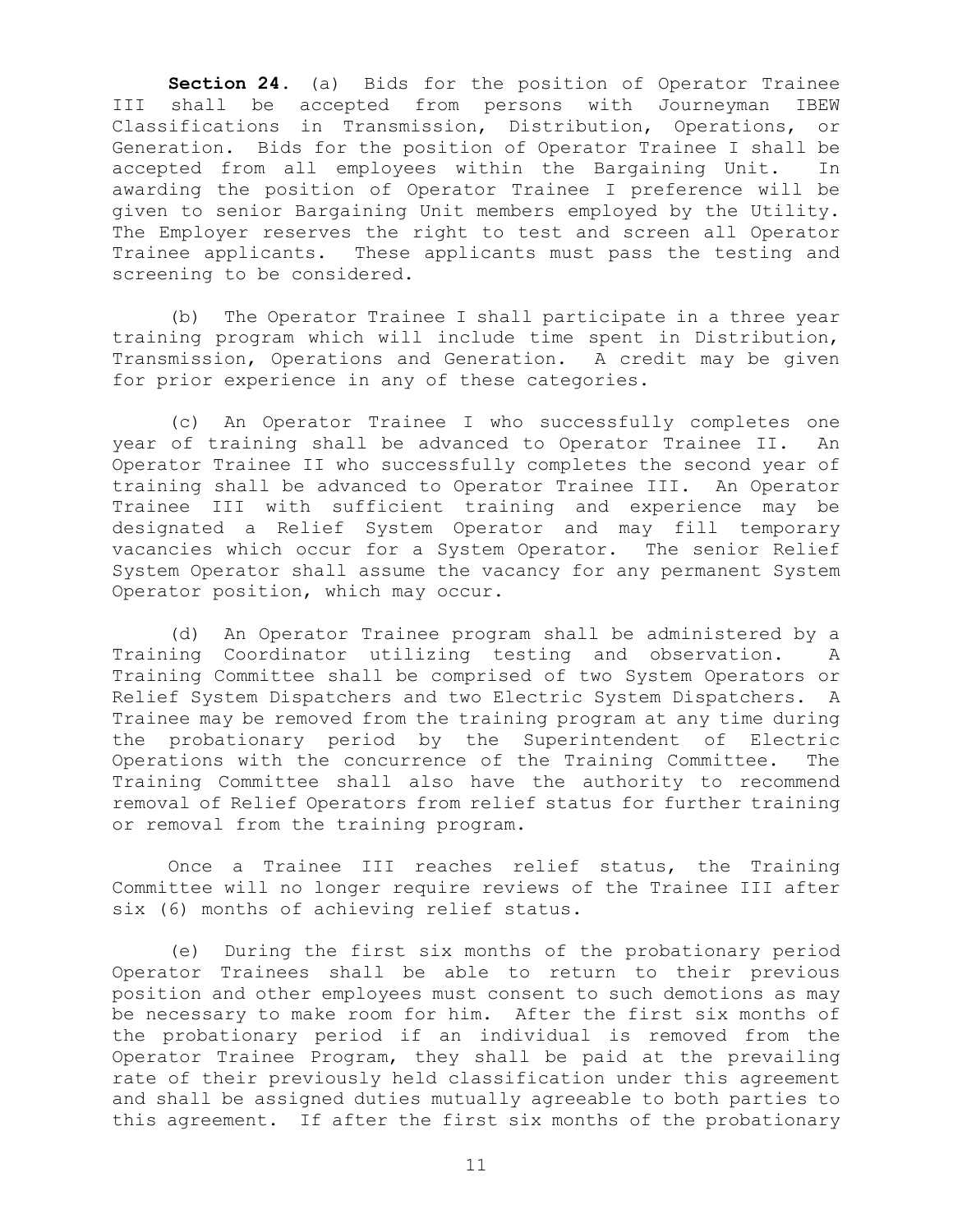period an Operator Trainee voluntarily removes himself from the Operator Trainee Program, he shall be assigned duties, which are mutually agreeable to both parties of this agreement and shall be paid the wage of the assigned classification.

(f) An Operator Trainee III who has completed all NERC certification requirements and has been advanced to relief status per paragraph (d) of this section shall receive \$1.00 per hour pay increase. Upon completion of 4,000 hours as relief status, the employees shall receive an additional \$.50 per hour pay increase.

**Section 25.** Trouble Clerk - Duties shall include receiving customer calls, recording complaint tickets, dispatching troublemen and crews in the field, record keeping and documentation and other related duties as assigned. In addition, the Trouble Clerk may be assigned to perform field checks and patrol lines. Applications will be accepted from IBEW Local 193 members employed by the Utility with a journeyman classification. The Employer reserves the right to test and screen all applicants. These applicants must pass the testing and screening to be considered. Any operator or relief operator will be considered a journeyman for the purpose of bidding the trouble clerk position according to Article VIII.

The Trouble Clerk shall work an eight (8) hour day which may begin between 7:00 a.m. and 9:00 a.m., depending upon the needs of the City; and end between 3:30 p.m. and 5:30 p.m., with thirty (30) minutes intermission for lunch.

**Section 26.** Service Clerk - Duties shall include, receiving customer calls, recording complaint tickets, dispatching troublemen and crews in the field, record keeping and documentation, and other related duties as assigned. The Employer reserves the right to test and screen all applicants. These applicants must pass the testing and screening to be considered.

Service Clerk(s) shall work an eight (8) hour day which may begin between 7:00 a.m. and 9:00 a.m. depending upon the needs of the City; and end between 3:30 p.m. and 5:30 p.m. with thirty (30) minutes intermission for lunch.

A Service Clerk completing 4000 hours in the position of Service Clerk may be advanced by the Operations Training Committee to become a Service Clerk 1. A Service Clerk 1 completing 4000 hours in the position of Service Clerk 1 may be advanced by the Operations Training Committee to become a Service Clerk 2.

Effective October 1, 2014 the position of Service Clerk over 1 year shall be retired.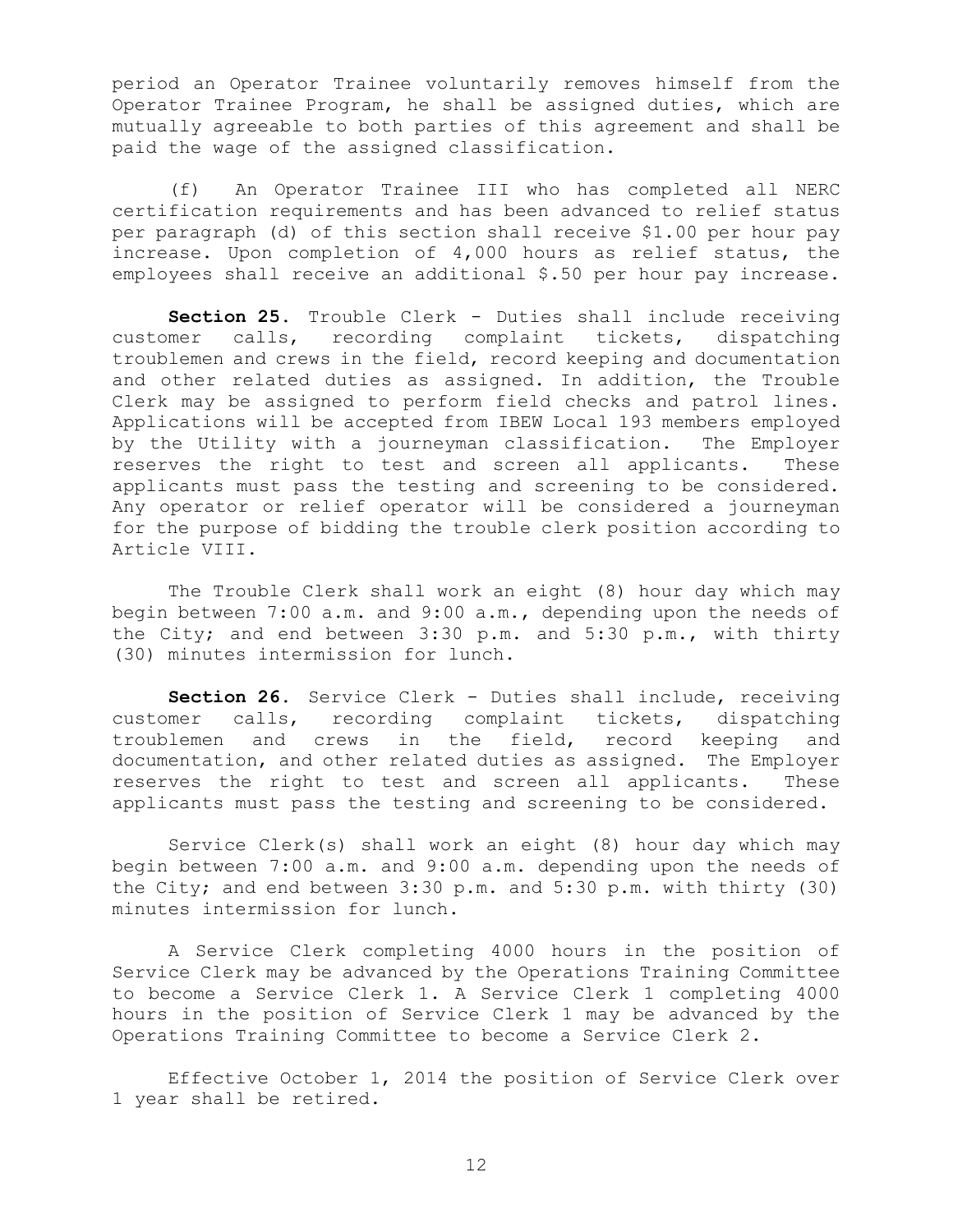#### **ARTICLE V**

#### **Working Rules**

<span id="page-15-0"></span>**Section 1.** (a) Eight (8) hours shall constitute the regular work day for employees, other than shift workers, working between 7:00 a.m. and 3:30 p.m. from Monday through Friday, inclusive, with thirty (30) minutes intermission for lunch each day between 12:00 Noon and 12:30 p.m. Eight (8) hours shall constitute the regular work day for Groth Street T&D, for employees working between 7 a.m. to 3:30 p.m. with unpaid lunch from Monday through Friday, inclusive with thirty (30) minutes intermission for lunch each day between 11:00a.m. and 11:30a.m. Crews will take the thirty (30) minutes lunch period within proximity of their work site.

(b) If employees are requested to work during their regularly scheduled lunch period and are not given an opportunity to eat lunch during this period, they shall be compensated at the time and one half rate for work performed during the regularly scheduled lunch period and shall be provided with a thirty (30) minute intermission for lunch at the first opportunity.

(c) One service crew and one storeroom attendant may be assigned to work Tuesday through Saturday. The hours of work shall be as stated above. One or more storeroom attendants may work Monday through Friday from 7:00 a.m. to 3:30 p.m. with thirty (30) minutes intermission for lunch between 11:00 a.m. and 11:30 a.m. One or more storeroom attendants may work Monday through Friday from 3:00 p.m. to 11:00 p.m. and shall eat lunch during the regular shift. If only one employee is on duty, his work assignments shall be limited to one man's capabilities.

(d) Working hours for plant maintenance personnel assigned to Lakeside and Dallman plants shall be 7:00 a.m. to 3:30 p.m., with lunch from 12 Noon to 12:30 p.m. Fifteen (15) minute break periods in the morning and afternoon will be allowed with the time of the break at the discretion of the supervisor. These breaks are to be taken in an approved break area at the plant in which the employees are working. Work for the day will terminate at the plant at which the employees are regularly assigned and lockers and showers will be provided for their use. Employees working in excess of 10 hours per day will have breaks at the following times:

> 10 hr – 1 break at 3:00 for 20 minutes 12 hr – breaks at 2:00 and 5:00 16 hr – breaks at 2:00, 5:00 and 8:00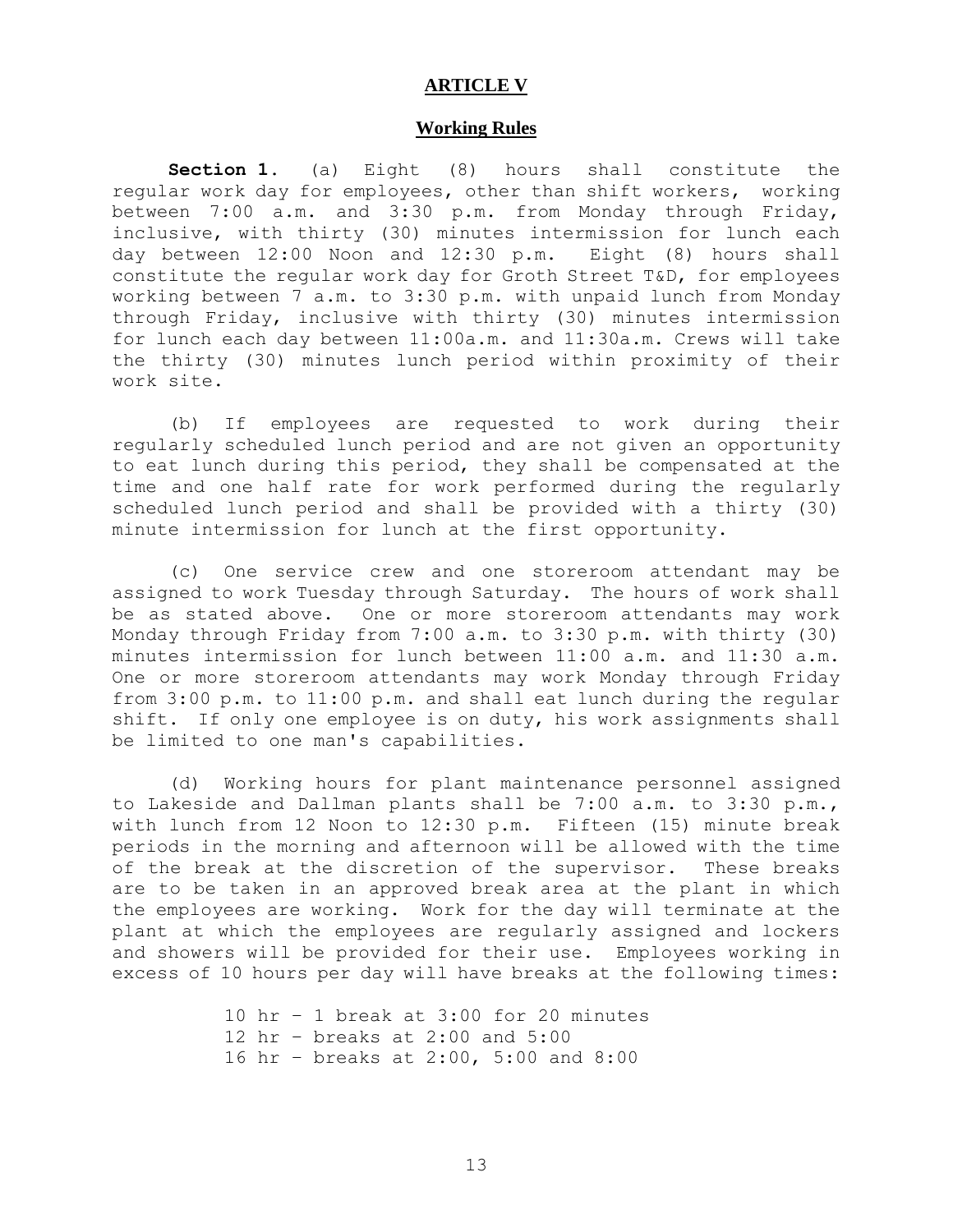(e) Meter readers shall start work from their headquarters at 7:00 a.m. and terminate work there at 3:30 p.m., Monday through Friday, inclusive.

(f) Unless consuming an approved meal, crews will not stop at restaurants, coffee shops, etc. when in city vehicles. Crews may carry thermos bottles on the truck and will be allowed no longer than fifteen (15) minutes intermission from work mid morning and mid afternoon at the job site.

(g) During extended emergencies and scheduled outages a temporary second work shift may be established. Employees requested to work any shift other than their regularly assigned work hours shall be given a minimum of 48 hours notice in the case of emergencies and a minimum of five (5) calendar days notice in the case of scheduled outages. A temporary second shift will not be established for a period less than five (5) working days in duration. If the work for which the temporary shift was established is completed in less than the required five (5) day period, by mutual agreement of both parties, the temporary shift may be ended.

In the case of immediate implementation of the emergency temporary shift, the employee(s) can be sent home that day with pay and report later to the assigned temporary shift at the appropriate overtime rate. The employee will continue to receive the appropriate overtime rate for hours worked until the 48 hour notice period has lapsed. The employee would not receive his/her regular shift pay for any days except for the initial implementation day where they had previously reported to work.

For Generating Station employees only, during extended emergencies and scheduled outages a temporary second work shift may be established. Employees requested to work any shift other than their regularly assigned work hours shall be given a minimum of twenty-four (24) hours notice in the case of emergencies and a minimum of three (3) calendar days notice in the case of scheduled outages. A temporary second shift will not be established for a period less than five (5) working days in duration. If the work for which the temporary shift was established is completed in less than the required five (5) day period, by mutual agreement of both parties, the temporary shift may be ended.

For T&D employees only, during extended emergencies and scheduled outages a temporary second work shift may be established. Employees requested to work any shift other than their regularly assigned work hours shall be given a minimum of 48 hours notice in the case of emergencies and a minimum of five (5) calendar days notice in the case of scheduled outages. A temporary second shift will not be established for a period less than five (5) working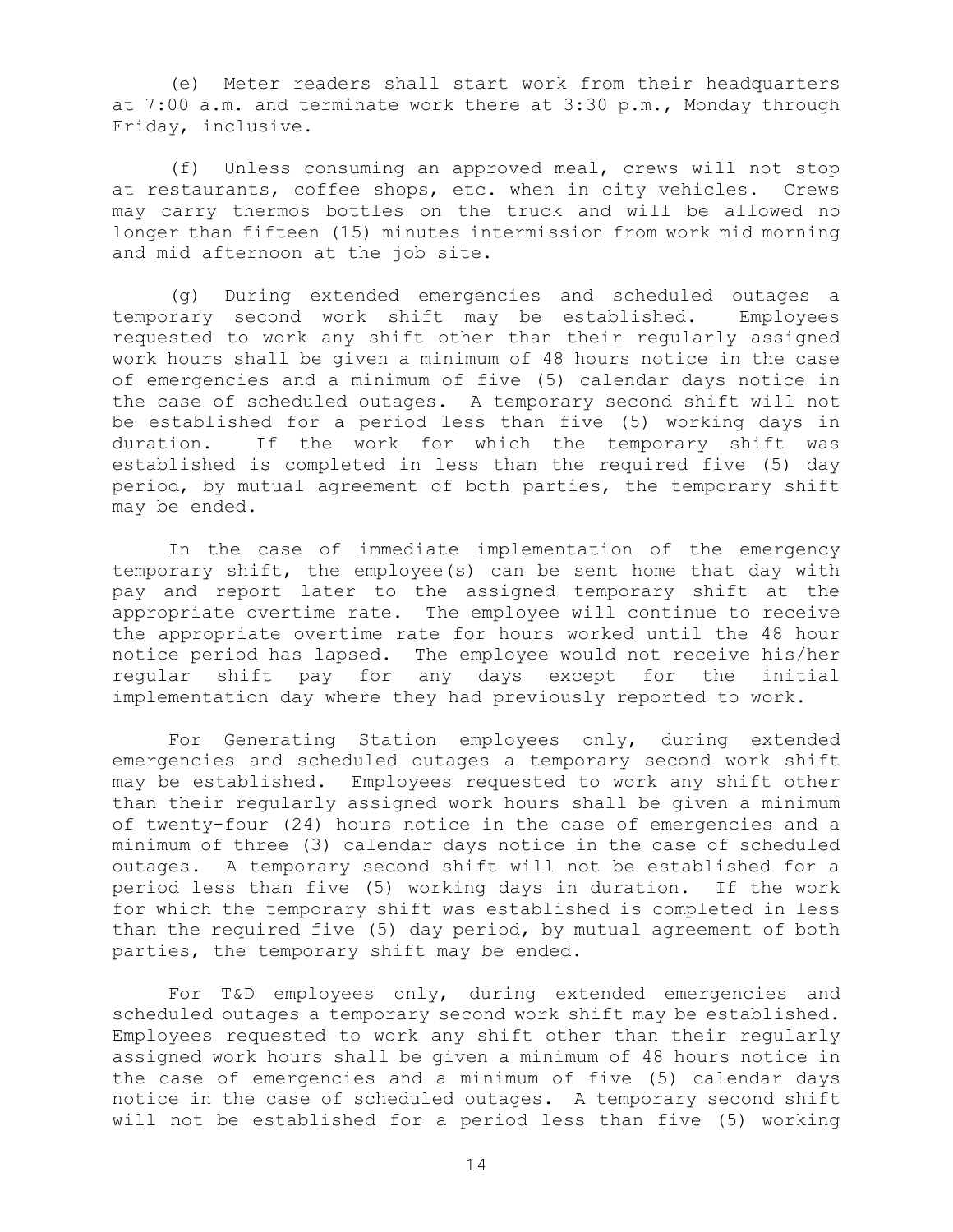days in duration. If the work for which the temporary shift was established is completed in less than the required five (5) day period, by mutual agreement of both parties, the temporary shift may be ended.

In the case of immediate implementation of the emergency temporary shift at the Generating Station, the employee(s) can be sent home that day with pay and report later to the assigned temporary shift at the appropriate overtime rate. The employee will continue to receive the appropriate overtime rate for hours worked until the twenty-four (24) hour notice period has lapsed. The employee would not receive his/her regular shift pay for any days except for the initial implementation day where they had previously reported to work.

In the case of immediate implementation of the emergency temporary shift in the T&D Department, the employee(s) can be sent home that day with pay and report later to the assigned temporary shift at the appropriate overtime rate. The employee will continue to receive the appropriate overtime rate for hours worked until the 48 hour notice period has lapsed. The employee would not receive his/her regular shift pay for any days except for the initial implementation day where they had previously reported to work.

Assignment to the temporary second shift will be done by seeking volunteers, with seniority prevailing in selection for the shift work. If sufficient volunteers are not available, the Employer will assign from Journeyman in the department in inverse seniority order. Apprentices may be assigned to this temporary second shift in accordance with the ratio set forth in Article XIII, Section 1, as long as it does not affect the regularly scheduled class work.

Employees working a temporary second shift shall be compensated at their regular hourly rate plus a 10% shift differential as noted in Article XVI for the first eight (8) hours of the temporary shift. Employees required to work over eight (8) consecutive hours but less than sixteen (16) hours on the temporary second shift shall be paid at the time and one-half rate. All overtime of which the employees are asked to perform during the eight (8) hours immediately preceding their temporary shift will be at the double time rate. All work over sixteen (16) consecutive hours or on holidays and Sundays shall be paid at the double time rate.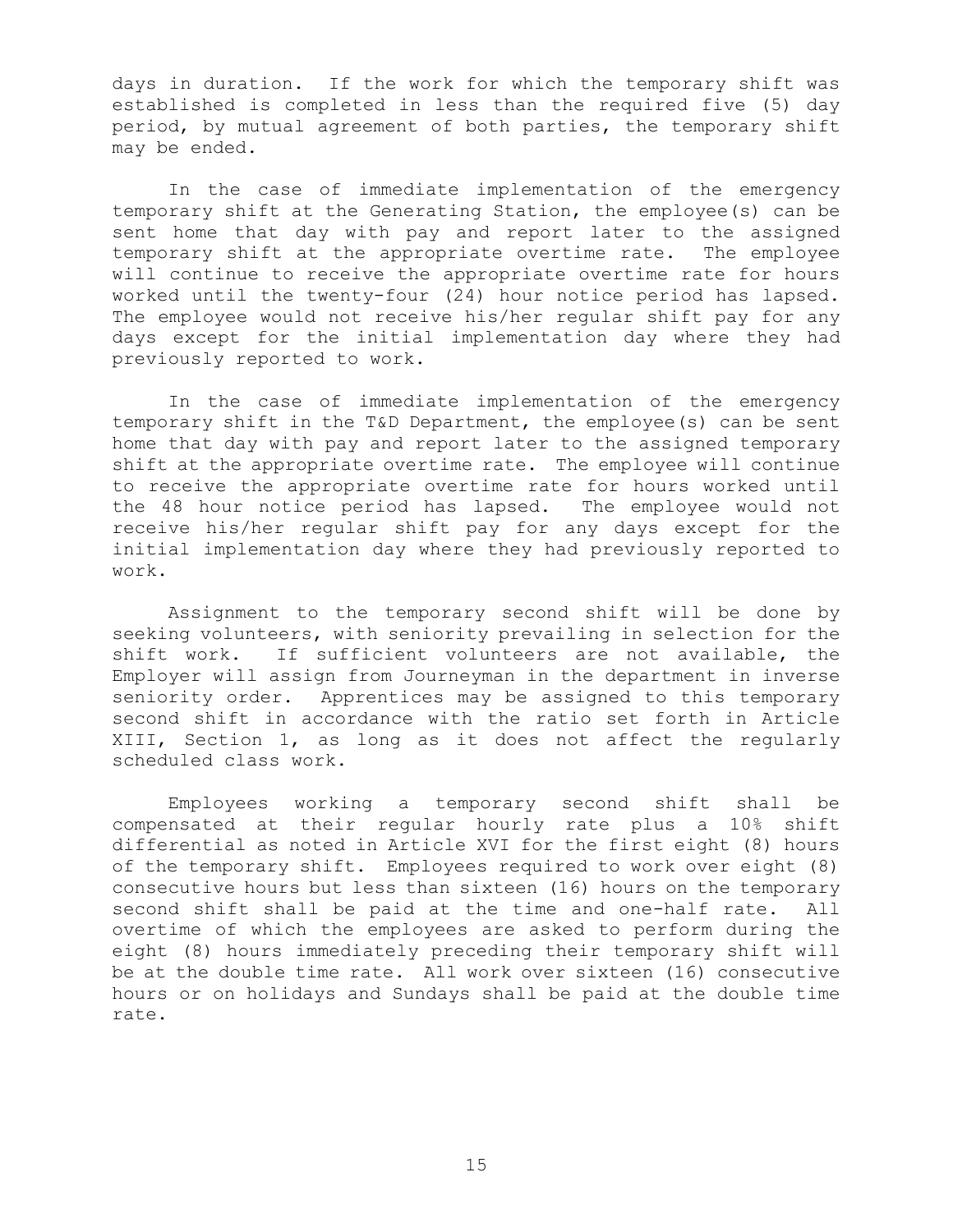Section 2. The Employer agrees to furnish all necessary trucks with suitable coolers for lunches and also coolers or refrigerators at the power plants and service centers.

**Section 3.** Employees shall not be required to work outside in severe cold, stormy or rainy weather, except such work as is necessary to carry on regular continuous service. The Superintendent or Supervisor and Foreman in charge shall be the judge of work to be performed in order to maintain continuous service. Severe cold weather shall be defined as a temperature below 15 degrees F. Temperatures of the U.S. Weather Bureau at the airport shall be used. During said conditions, employees shall complete inside work as directed by the Superintendent or his designee, including but not limited to, completion of annual training, restocking of trucks and inspection and repairs of tools.

**Section 4.** (a) Employees required to work one hour immediately after their regular quitting time or called back to work within one (1) hour of their regular quitting time shall be furnished a meal at the Employer's expense. Unless there is an emergency which endangers human health, this meal shall be furnished no later than 8:00 p.m. This does not preclude a crew or crews from working past 8:00 p.m. to finish a job if the employees are willing to do so, but they shall not work past 9:00p.m. Additional meals shall be provided for such employees by the Employer at intervals of not more than six (6) hours thereafter while they continue to work. Shift workers, other than Troublemen, required to work more than one (1) hour immediately before or after their shift shall be furnished a meal at the Employer's expense. These rules shall apply to employees doing prearranged work on their days off. Employees required to do prearranged work or employees working emergency overtime shall be furnished a meal at intervals of not greater than six (6) hours commencing with the time they report to work.

(b) Employees within Electric Operations who are shiftworkers and are classified as Relief System Dispatchers, System Operators, Operator Trainees, Troublemen, Relief Troublemen, shall be available for work whenever receiving a meal provided by the Employer. In no case will an employee receive more than one (1) hour allotment or more than one allotted meal allowance when being released from work.

**Section 5.** (a) A nontaxable allowance of \$18.00 per meal will be granted for all meals earned. A maximum of one (1) hour shall be sufficient in which to receive a meal and meals shall not include any alcoholic beverages if employee(s) are returning to work. When employee(s) are returning to work, meals shall be purchased in the area of town in which the employee(s) are working.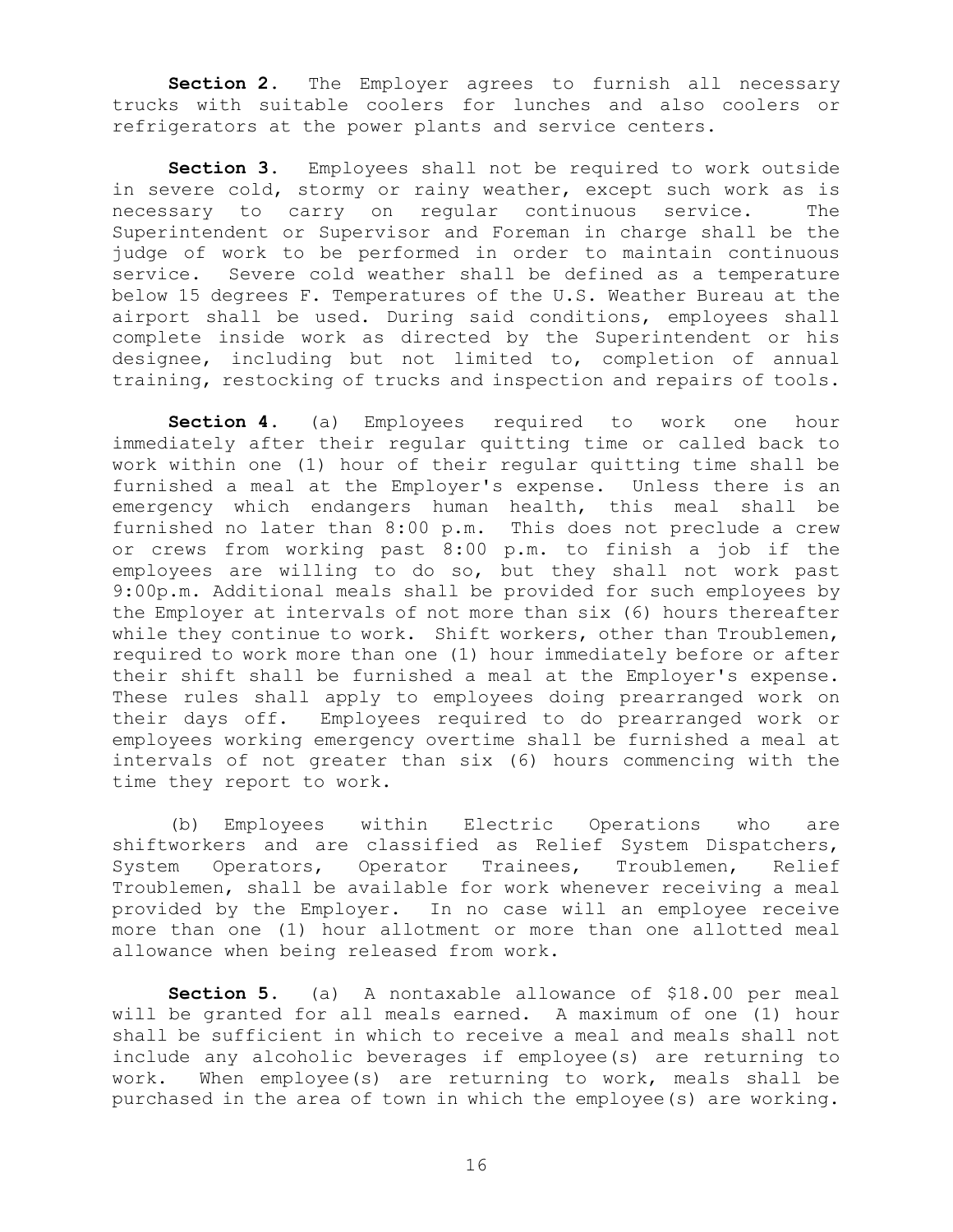(b) If an employee is due a meal at the Employer's expense at the time he is released from work and is not being required to work after said meal period, the employee will be paid the allotted meal allowance and allowed an hour in which to consume a meal prior to his return home.

**Section 6.** Employees prearranged with more than seven (7) hours notice for two (2) hours overtime immediately following the employee's regular or temporary shift, for a minimum of five (5) consecutive working days (which may include Saturdays), will be paid the allotted meal allowance but will not be allowed an hour in which to consume a meal prior to his return home. "Consecutive working days" in this paragraph shall not be deemed to be interrupted by weekends and approved leaves.

Section 7. No member shall be permitted to use individual automobile, motorcycle, or other vehicle in a manner to execute work for the Employer or any Contractor to convey tools or materials, as this is a violation of by Bylaws and Constitution of the Union.

**Section 8.** Both parties hereby agree that the following policy will prevail with regard to lighting on the smoke stacks at the V.Y. Dallman and/or Lakeside Power Plants:

The Employer shall provide two safety belts that are specifically designed for this type of work. The employee or employees who climb the stack shall be required to use these belts. A crew, composed of the one foreman, one journeyman and either a second journeyman or an apprentice with third year rating or above shall be assigned to do this work. The Employer shall make such assignment only to employees who have volunteered for this type duty. The Employer will pay double time to the employee or employees who climb the tower for the time in which they are actually in the air.

**Section 9.** Employees required to work inside precipitators shall be paid time and one-half  $(1 \frac{1}{2})$  for work performed during regular work hours. All other hours of work shall be at double time.

**Section 10.** The Employer shall furnish various articles of clothing as per this section of the Agreement. Where uniforms or safety shoes are provided, employees shall wear them at all times. Where items are replaced on an as needed basis employees will be expected to take due care in the use of these items and they will be replaced only upon return of the damaged or worn out items and only if the Employer agrees on the need for replacement. One FR hooded sweatshirt and one Carhartt jacket will be issued to applicable employees.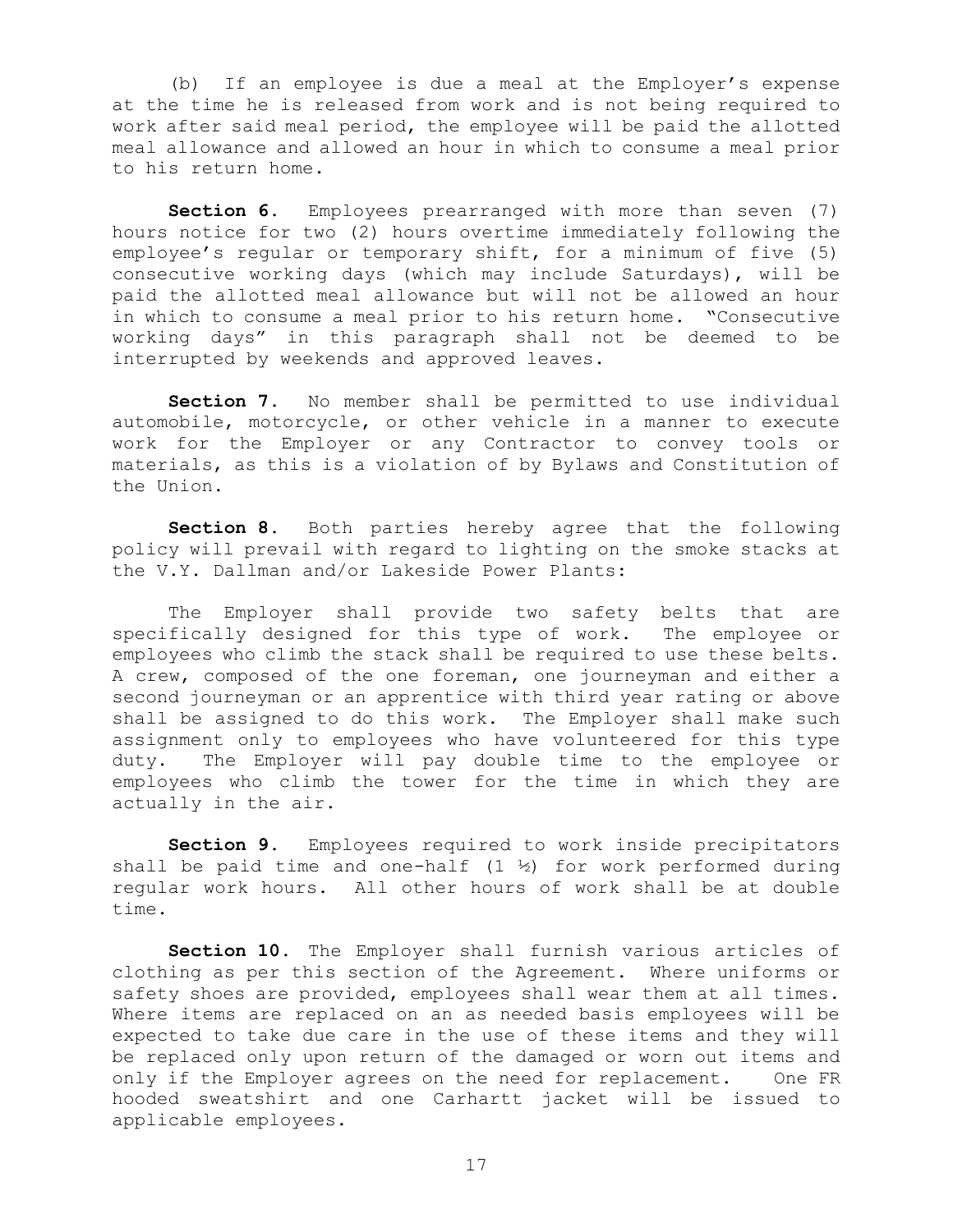(a) Employees within the Construction, Service, Substation, Traffic and Metering, Relay, Communications, Operations Power Plant and Meter Reading areas shall be provided Carhartt brand insulated coveralls, or a mutually agreed upon Carhartt equivalent (by the Safety Committee), where their job requires them to work out in the cold (Fire Retardant gear where applicable. The Employer shall furnish all Line personnel insulated (foul weather) boots suitable for climbing. Each Lineman shall have the option as to the type and brand of climbers furnished by the Employer. The Employer shall provide safety shoes or boots where employees are required to wear them. (Employees will be allowed to keep one (1) pair of safety boots, which have been replaced and identified as a backup. All of the above items will be replaced as needed, provided the employee returns the article being replaced and the Employer agrees on the need for replacement.

(b) Power Plant personnel shall receive eleven (11) uniforms consisting of shirt and trousers according to the present leasemaintenance agreement. The current issue of uniform shall be worn at all times. Should the present lease-maintenance agreement be terminated other means of providing these employees with uniforms shall be negotiated by the parties of this Agreement.

(c) Troublemen shall be provided eight (8) OSHA approved work uniforms consisting of shirt, trousers, jacket and hat including laundry or cleaning of same. The current issue of uniform shall be worn at all times. Uniforms will be replaced as needed, provided the employee returns the article being replaced and the Employer agrees on the need for replacement.

(d) Meter readers shall be provided five (5) work uniforms consisting of shirt, trousers, and hat each year and one jacket every third year. The current issue of uniform shall be worn at all times. Meter readers shall be provided waterproof rubber boots, water proof gloves, and jersey style gloves to be replaced as needed provided the employee returns the boots being replaced and the Employer agrees on the need for replacement.

(e) Employees within Construction, Service, Substation, Traffic and Metering, Relay, Communications and Operations requiring work gloves shall be furnished three (3) pairs of Kuntz brand each year.

#### **ARTICLE VI**

#### **Overtime**

<span id="page-20-0"></span>**Section 1.** All employees shall be paid at the rate of time and one-half for all overtime not specified otherwise. Also all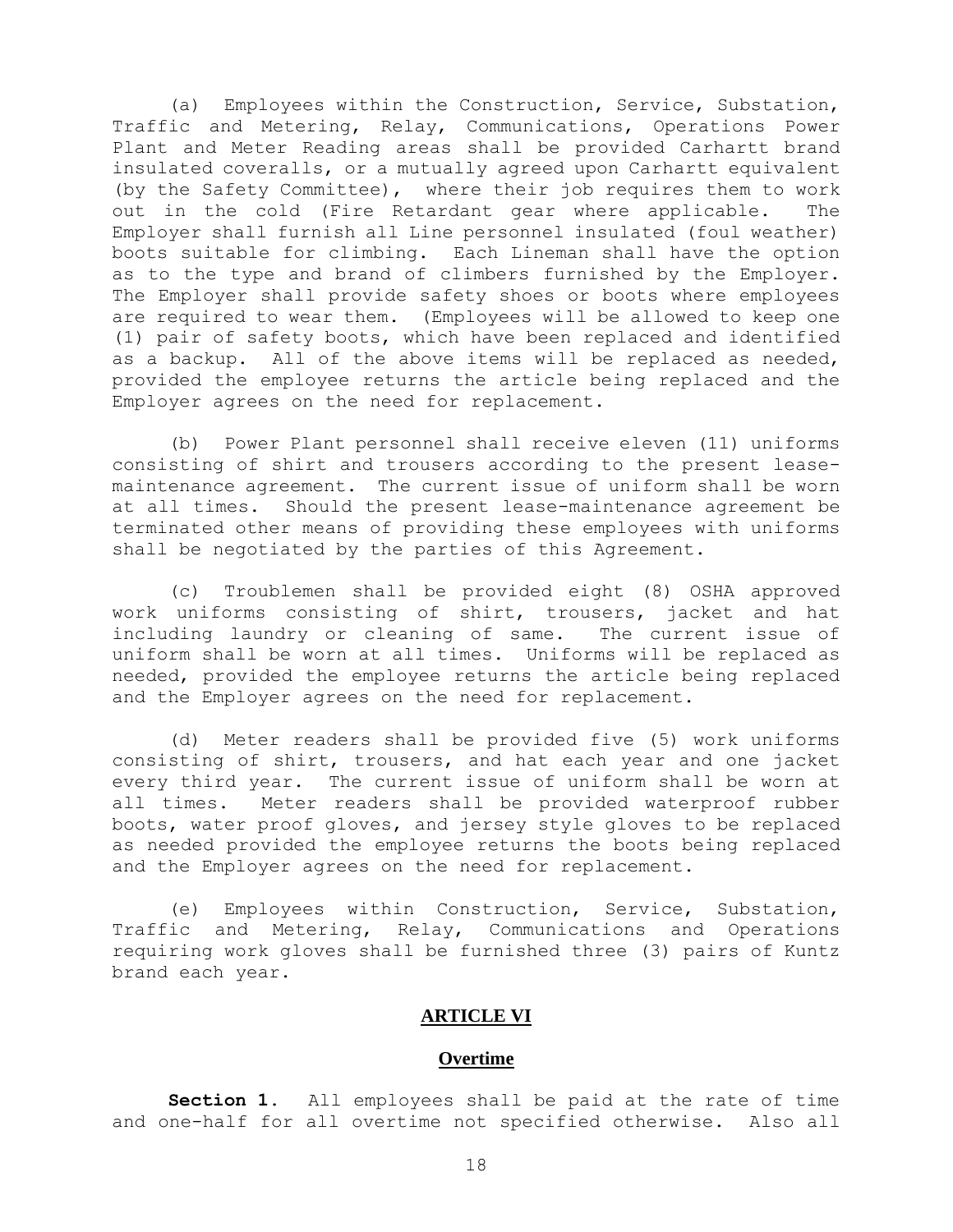employees, who have worked more than eight (8) consecutive hours, but less than sixteen (16) hours immediately preceding their regular shift shall receive the time and one-half rate. With the exception of Apprentices, an employee may be granted compensatory time off in lieu of overtime pay at the applicable overtime rate up to a maximum of one hundred and sixty (160) hours per contract year, that may be replenished throughout the contract year, but may not exceed the maximum allowable under the Fair Labor Standards Act in any given contract year. Apprentices may be granted compensatory time off in lieu of overtime pay at the applicable overtime rate up to a maximum of twenty-four (24) hours per contract year, non-replenishable. Requests for compensatory time off is subject to the approval of the supervisor that may be approved or denied based on operational needs. Overtime hours may be split between compensatory time and pay at employee's discretion. Compensatory time shall be taken in four hour increments, at the beginning of the work day or the beginning of the second half of the work day, subject to the approval of the supervisor. Up to 40 hours can be converted to vacation time in 4 hour increments, but an employee cannot exceed his/her maximum vacation accrual. An employee may request the liquidation of some or all of his/her accrued compensatory hours anytime during the contract year paid at the current rate at the time of the payout. Compensatory hours not used shall be liquidated in cash on September 30 of each year at the current rate at the time of the payout.

**Section 2.** The Union agrees that when working in excess of sixteen (16) hours, employees will not return to work until they have had eight (8) hours rest, unless called back to work by the Superintendent or Supervisor of the department. This includes all IBEW members at the Power Plant. After sixteen (16) consecutive hours of work, with intermission for meals included, employees shall be paid double time until released from work, and if called back to work before having eight (8) consecutive hours off duty employees shall continue to be paid at the double time rate.

**Section 3.** All employees shall be paid at their regular straight time rate for the hours of the above rest period that falls in their regular work shift. All employees shall be available for work during the paid rest period.

**Section 4.** All overtime work on Sundays and holidays recognized in this agreement shall be paid at the rate of double time. In no case will the rate for working exceed the double straight time rate. Employees required to work holidays shall be compensated double time for the hours worked, but this shall not interfere with their regular holiday pay allowance for that day. Sundays and holidays for shift workers are defined in Article VI, Sections 11 and 12.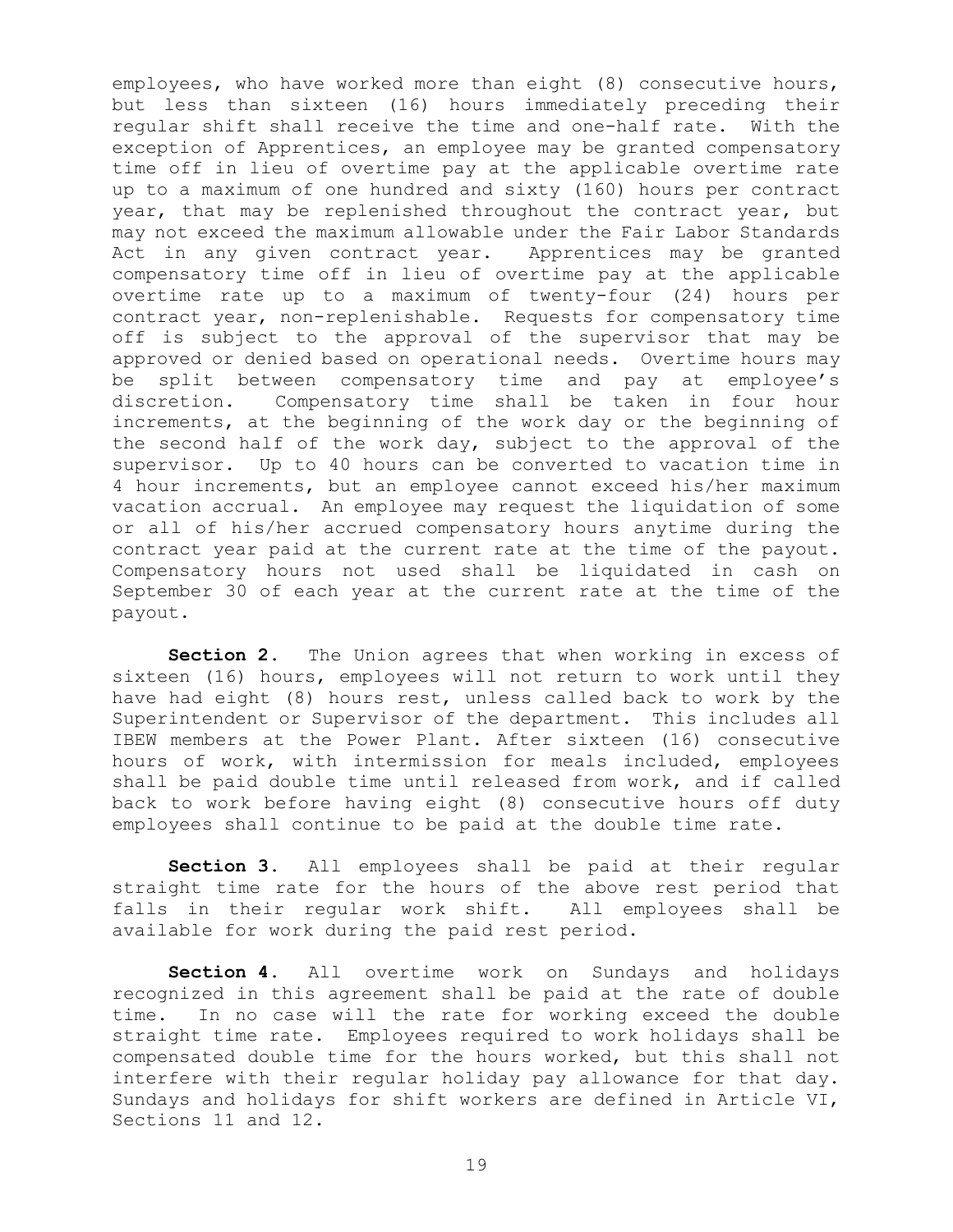**Section 5.** All emergency overtime work shall be paid at the double time rate. Emergency overtime work shall be defined as any overtime work employees are asked to perform without having had at least seven (7) hours advance notice of such work, with the following exception: work during an employee's regular lunch period.

**Section 6.** All overtime work in which the employee has received more than seven (7) hours advance notice shall be classified as pre-arranged work, and shall be paid for at the time and one-half rate unless it is the employee's Sunday. All prearranged overtime shall be given a definitive job or location, with the exception of shift workers. An employee who has worked more than ten (10) prearranged work hours shall be paid at the double time rate. All overtime work performed between 11:00 p.m. and 7:00 a.m. shall be at the double time rate. When an employee has worked sixteen (16) consecutive hours, Article VI, Section 2 shall apply.

For Generating Station employees all overtime work in which the employee has received more than seven (7) hours advance notice shall be classified as pre-arranged work, and shall be paid for at the time and one-half rate unless it is the employee's Sunday. An employee who has worked more than ten (10) prearranged work hours shall be paid at the double time rate. Employees at the Generating Station shall be paid at the double time rate for all overtime work performed between 11:00 p.m. and 7:00 a.m. When an employee has worked sixteen (16) consecutive hours, Article VI, Section 2 shall apply. With the exception of unit startups, all prearranged overtime will be given a definitive job or location.

**Section 7.** Notification of prearranged work shall be given as far in advance as possible, especially when weekend work is anticipated. If for any reason the Employer calls an employee and cancels prearranged work during the seven (7) hours immediately preceding the time scheduled for such work to commence, two (2) hours of straight time pay shall be paid the employees. This will not apply if the employee is called in for emergency overtime during this seven (7) hour period. No employee shall be called between the hours of 9:00 p.m. and 5:00 a.m. for establishing prearranged work, with the exception of shift workers on duty during these hours.

**Section 8.** A minimum of four (4) hours pay at the straight time rate (2 2/3) hours at time and one-half) shall be allowed all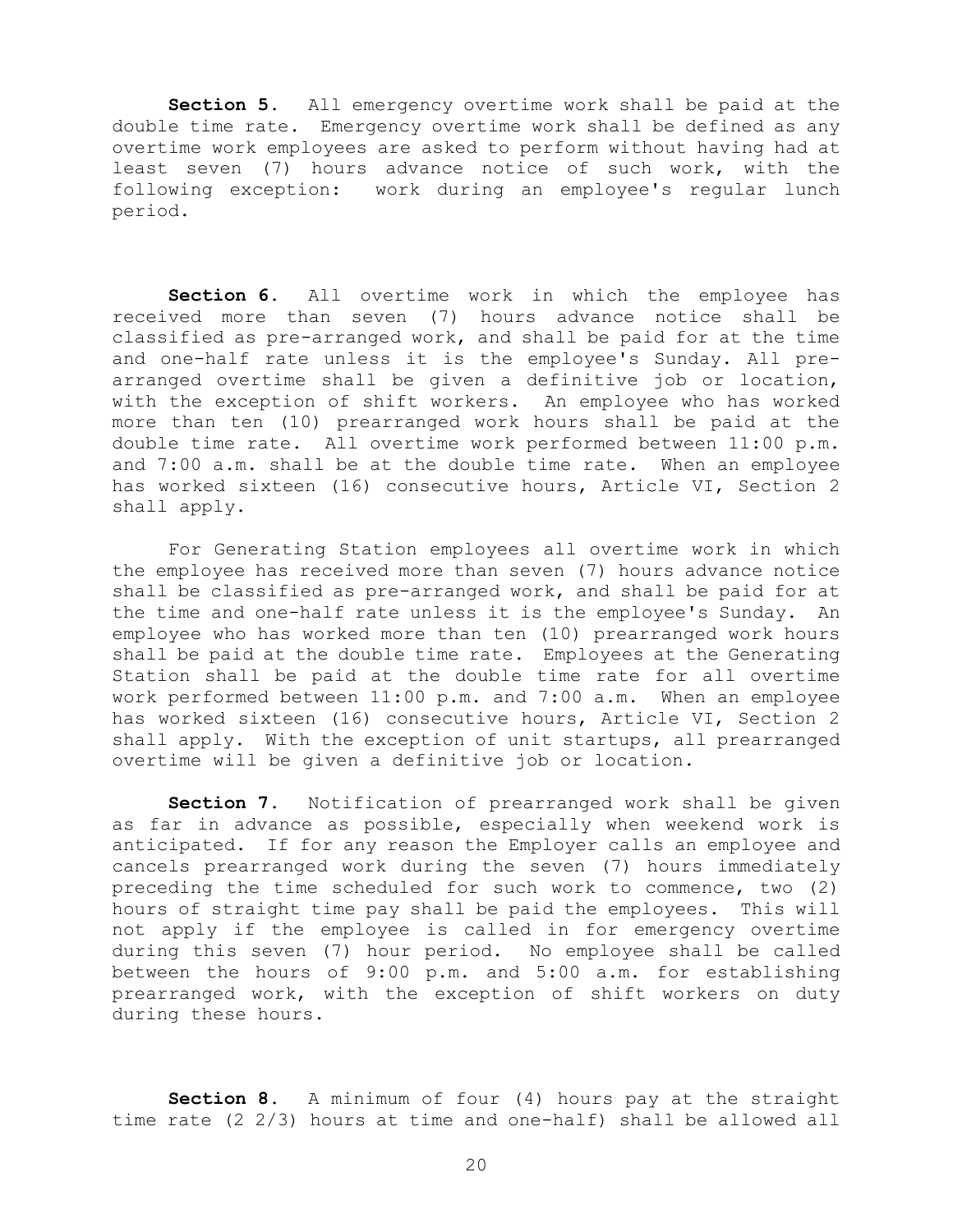employees except Troublemen who report for duty for prearranged overtime work on any day except Sunday. Effective October 1,2012, Troublemen shall receive a minimum of four (4) hours pay at the straight time rate (2 2/3) hours at time and one-half)shall be allowed when the Troublemen report for duty for prearranged overtime work on any day except Sunday. Should an emergency occur when an employee is on the job working on prearranged overtime or has been called in on emergency overtime, the employee will perform any work needed to correct the emergency at the double time rate. This will not constitute an additional call out with a three (3) hour minimum.

**Section 9.** A minimum of six (6) hours pay at the straight time rate (3 hours at double time) shall be allowed all employees when called to work on any day for an emergency or when called to work on Sunday for any reason. Troublemen called in to work, as Linemen on a crew shall receive the same overtime call as the other workmen in the crew. Should an emergency occur when an employee is on the job working on pre-arranged overtime or has been called in on emergency overtime, the employee will perform any work needed to correct the emergency. This additional emergency work will not constitute a second call out or additional overtime.

**Section 10.** (a) All employees who are called to work within one (1) hour prior to their regular starting time shall receive double time until their regular starting time. If called more than one (1) hour prior to their regular starting time they shall receive the rate of a regular call and a meal allowance if they are required to work up until their regular starting time.

(b) Troublemen may be called up to (two) 2 hours prior to start of their shift without utilizing the callout list. All other applicable overtime language shall apply.

**Section 11.** Shift employees regular work week shall be eight (8) consecutive hours per day, five (5) consecutive days per week, calendar Sunday included, (except on normal shift changes which occur every twenty-eight (28) days for Troublemen, fourteen (14) days for Relief System Dispatchers, System Operators and Operator Trainees.) Employees under this caption working on holidays shall be paid at the rate of straight time plus the rate of double time. Employees who do not work on holidays shall receive the rate of straight time for that day. Holidays shall be those days listed in Article VII, Section 1, and shall be recognized on the day it actually falls. Only one day will be recognized as the holiday in any given year. The hours of starting and quitting time shall be those now in effect unless mutually agreed otherwise by both parties. Shift workers shall be known as those workmen who relieve other workmen or change position in same operation one or more times in twenty-four (24) hours.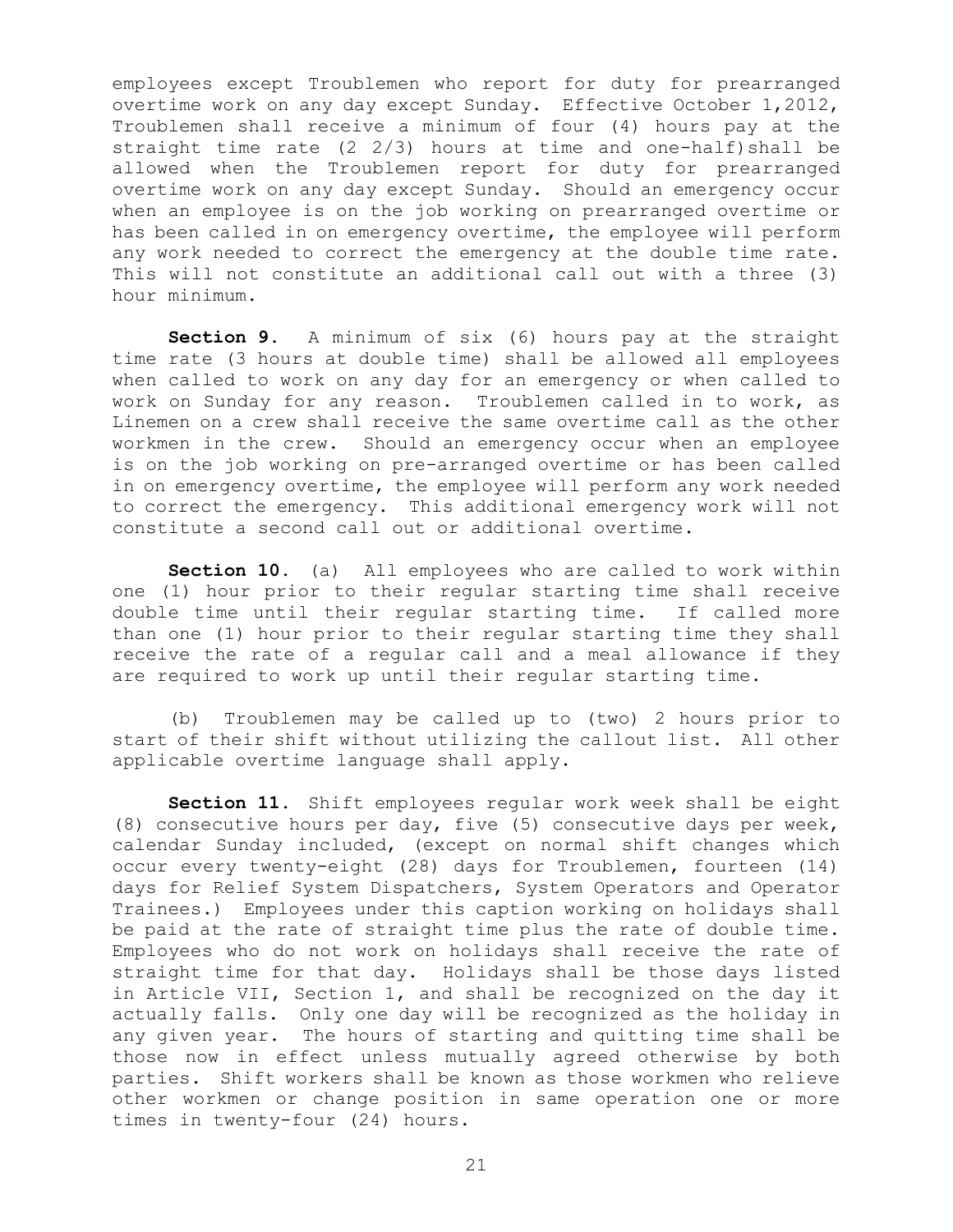**Section 12.** Shift workers shall have their first day of rest considered as their Saturday and their second day of rest considered as their Sunday, and all applicable overtime rates for these days shall apply.

**Section 13.** Shifts shall be rotated every twenty-eight (28) days for Troublemen, fourteen (14) days for Relief System Dispatchers, System Operators and Operator Trainees, causing shift workers to sometimes have less than sixteen (16) hours off between shifts or to have only one (1) day off before returning to work on a new shift. No overtime will be paid for this shift change. The regular days off for relief shift workers will be the days associated with the shift that the relief man is filling. If at any other time the relief shift worker changes shifts to replace a regular shift worker and is required to work six (6) shifts in seven (7) consecutive days, he shall be paid time and one-half for the sixth shift. If he is required to work seven (7) shifts in seven (7) consecutive days, he shall be paid time and one-half for the sixth (6th) shift and double time for the seventh shift. Thereafter, his Saturday and Sunday shall be those days associated with the shift he is filling. Operators, Relief Operators and Relief System Dispatchers when filling the position of other Relief Dispatchers or Operators shall not be required to change their days off during a shift period with the following exception: For a vacancy anticipated to be 30 days or longer the senior relief man shall assume the vacancy and the days off associated with that shift. When the regular employee returns to work the relief man's days off shall remain the same until the next scheduled shift change. Days off for Trainees may be changed from week to week by mutual agreement between the employee and supervisor.

**Section 14.** All overtime work shall be equally and impartially divided among all employees doing the same class of work insofar as is practicable. Employees shall not be called to prearrange work when they are off for holiday. Employees called prior to the start of their next regularly scheduled shift for emergency work or to pre-arrange work when they are off for bonus, personal, compensatory or vacation will not be charged on the overtime list if they decline or do not answer. Employees shall not be called for emergency overtime or to pre-arrange work until their next regularly scheduled shift when they are off for FMLA, sick, duty disability or funeral leave and will be charged appropriately on the overtime list for these hours.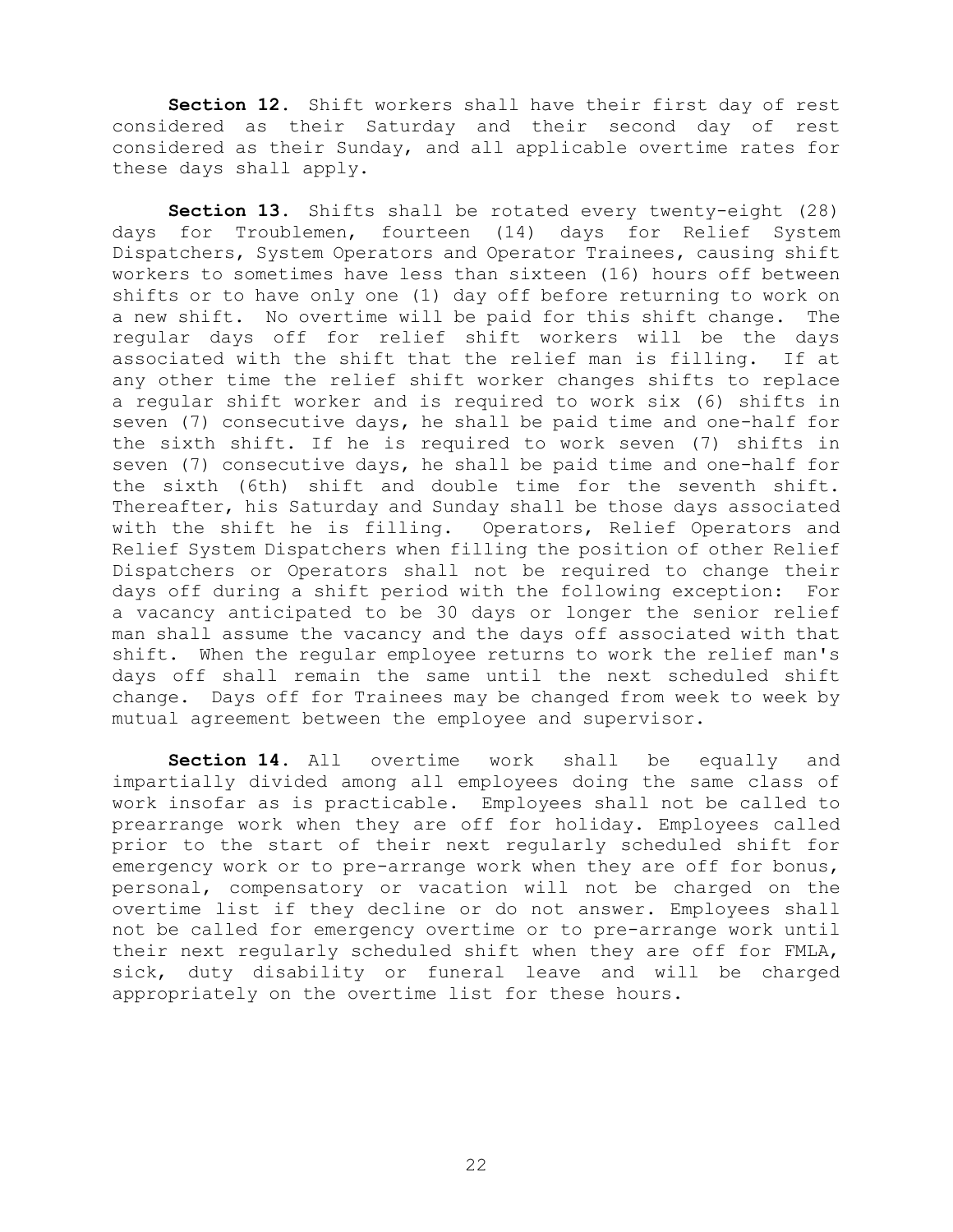#### **ARTICLE VII**

## **Holidays**

<span id="page-25-0"></span>**Section 1.** Employees working on holidays shall be paid at the rate of eight (8) hours straight time for the holiday, plus the rate of double time for the actual hours worked. Employees who do not work on holidays shall receive the rate of straight time for that day. Holidays shall include: New Year's Day, Martin Luther King's Birthday (third Monday in January), Lincoln's Birthday, Good Friday, (Easter Sunday shall be treated as a paid holiday, similar to the above days for the employees who are regularly assigned shift work), Memorial Day, Fourth of July, Labor Day, Veteran's Day, Thanksgiving Day, Friday after Thanksgiving, Christmas Eve, and Christmas. A holiday schedule will be posted each calendar year by the City. Employees who are regularly assigned to work shifts will observe all holidays on the day on which they fall; holidays that fall on a fixed date (Lincoln's Birthday, Fourth of July, Veteran's Day, Christmas Eve and Christmas) will be observed by all shift workers on the actual date of occurrence, regargdless of the date on which they are observed by the City. Other employees will observe all holidays on the day on which they are observed by the City.

<span id="page-25-1"></span>On Labor Day no line or construction work shall be prearranged except as may be necessary to prevent danger to life or damage to property.

#### **ARTICLE VIII**

#### **Seniority**

Section 1. After twelve (12) months continuous employment with the Electric Department of the Office of Public Utilities, seniority shall be recognized and the senior employee shall be given preference, ability and qualifications being sufficient. Apprentices hired on the same day who have no prior seniority in the City IBEW bargaining unit shall be assigned seniority by their Civil Service Rank.

Any employee on any leave of absence without pay in excess of thirty (30) consecutive calendar days shall have his anniversary date adjusted by the period of the unpaid leave. The anniversary date determine when an employee has worked the requisite number of years to achieve the negotiated longevity pay set forth in XVI as well as benefit time accrual as set forth in those sections. However, Seniority in the bargaining unit shall be not impacted by an adjusted anniversary date.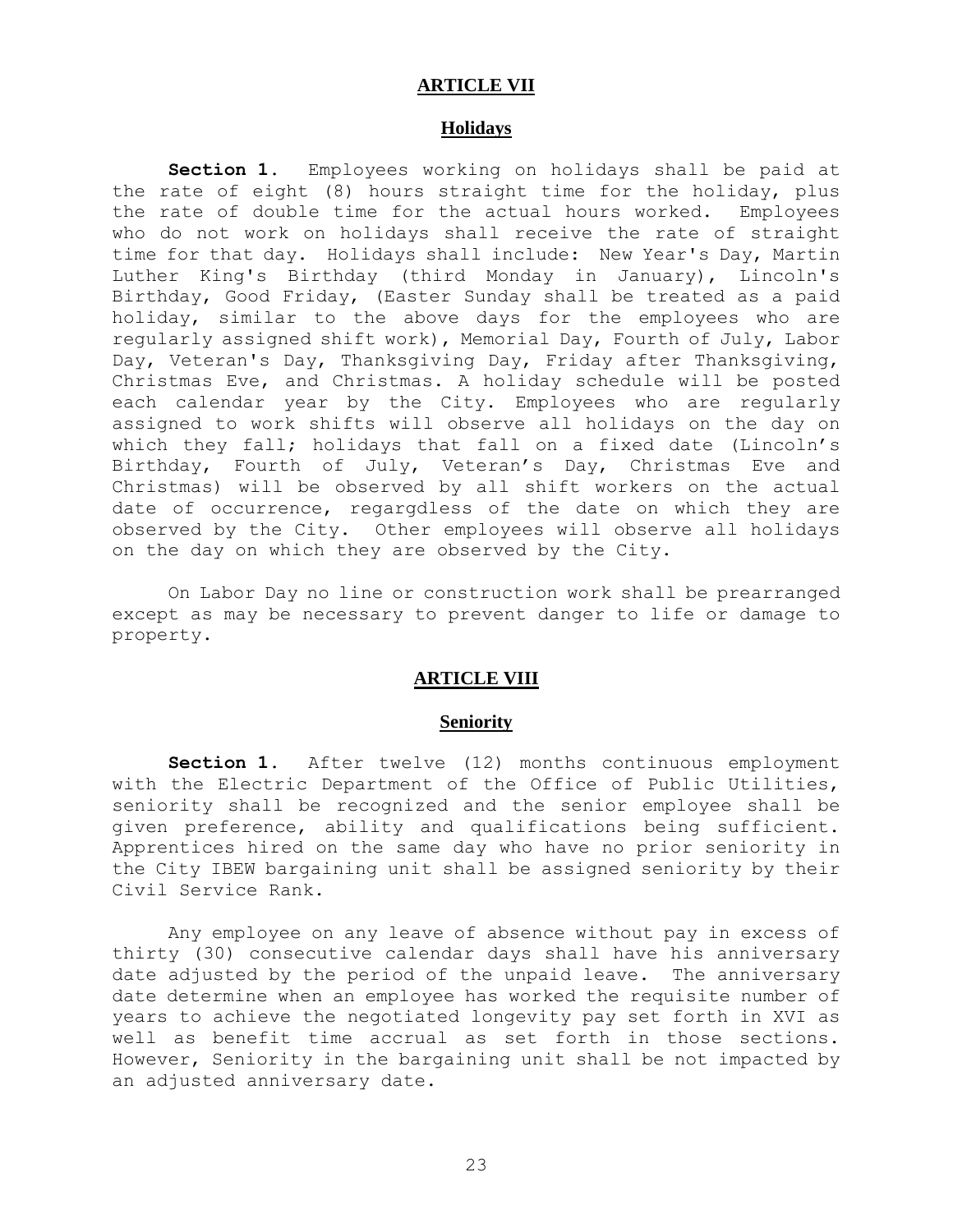**Section 2.** (a) Not later than five (5) normal working days after an opening or vacancy occurs, the opening shall be posted for five (5) normal working days by Heads of Department and all qualified employees shall be permitted to bid on same. In such cases where jobs are of temporary nature, said bid will be designated as temporary. At the termination of said job, the employee shall return to his original position. All bids will be made out in duplicate form at the Union Office. One will remain on record at the office and the other will be submitted to the Employer by the applicant. Within five (5) normal working days after bids have been submitted, the name of the successful bidder shall be posted on the Bulletin Board and a copy of same sent to the Local Union Office. Before the Employer names the successful bidder, the classifications, qualifications, past service, and seniority of all applicants shall be discussed with the Business Manager and/or Steward and preference will be given to employees who have had a minimum of six (6) months experience through permanent assignment within the area of the bid. Fifteen (15) days shall be considered a break-in period. Any job of a temporary nature of over thirty (30) days duration will be bid as stated in this Article. There shall be a three (3) month promotional probationary period. If during this probationary period the employee is unable to perform as determined by the Employer, this shall be discussed with the Business Manager and/or Steward, or the employee determines they want to return to their former position, the employee will return to his former classification.

(b) Foreman Bids. When a lateral bid is granted to a different area, the employee must complete or have completed twenty-four (24) months in that area in order to bid a Foreman position in that area, classifications and qualifications being sufficient. There shall be a three (3) month promotional probationary period. If during this probationary period the employee is unable to perform as determined by the Employer, this shall be discussed with the Business Manager and/or Steward, or the employee determines he wants to return to his former position, the employee shall return to his former classification.

This will in no way interfere with the existing Apprenticeship Program or the Employer's ability to place Apprentices in any area of the utility.

(a) Temporary foreman vacancies of thirty (30) days or less will be filled according to the following guidelines:

> 1. If the remainder of the crew can continue to function as a separate crew, as deemed by the Supervisor, the senior journeyman on the crew will be appointed temporary foreman and paid at the rate of the classification of the absent foreman.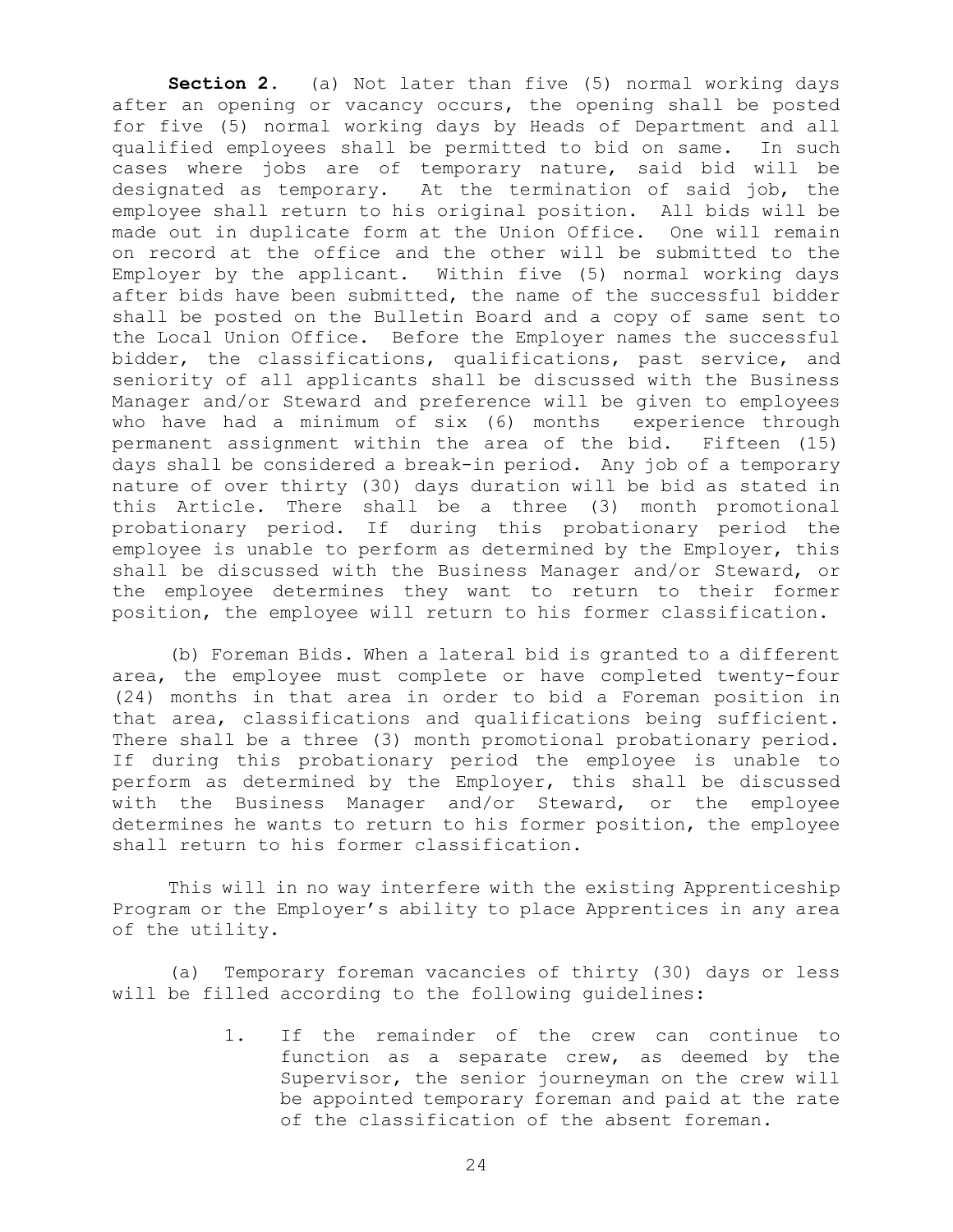- 2. Temporary vacancies in the foreman's classification in the Electric T & D Department will not be filled if such assignment results in the crew not being able to perform the assigned work.
- 3. Temporary vacancies in the foreman's classification at the Generating Station will not be filled if the remainder of the crew has been placed under the direction of other foremen as per Article IV, Sections 7a and 7b.

(b) Meter Readers awarded Storeroom Clerk (Groundman) or UTD1 positions and Storeroom Clerks (Groundmen) awarded Meter Reader positions will receive no reduction in wages.

(c) Substation department journeymen are eligible to bid on a posted temporary cut truck, said cut truck may perform same day reconnects, and meter change outs. This does not prevent existing Service Department personnel from performing any over flow of cuts, and a Groundman may work as the second person on said cut truck.

**Section 3.** Any member of the bargaining unit who is placed by the Employer in a position covered by the City Personnel Code and Civil Service Commission but not covered under this Agreement shall continue to acquire seniority rights during their six (6) month probationary period only if promoted to a non-bargaining unit position on or after October 1, 2014, as long as they are employed by the Office of Public Utilities. Employees promoted prior to October 1, 2014 shall continue to acquire seniority right as long as they are employed by the Office of Public Utilities. They may not use their seniority rights to bid on any job opening under this Agreement while in a position not covered by this Agreement. Said employee shall have a six (6) month probation period to assure that both the Employer and the individual have made the right choice. During this six (6) month period said employee will be able to return to his former position provided that he is then physically qualified to return to work. It is understood that in case of return of this individual within the six (6) month probationary period other employees will consent to such demotions as are necessary to make room for him. After this six (6) month probationary period if said employee is removed from the above mentioned position and at such time there is no appropriate job openings then they shall be paid at the prevailing rate of their last held classification under this Agreement, and shall be assigned such duties as are mutually agreeable to both parties of this Agreement. It is understood that such an employee must be free from monetary indebtedness to the IBEW and must fulfill all local union obligations.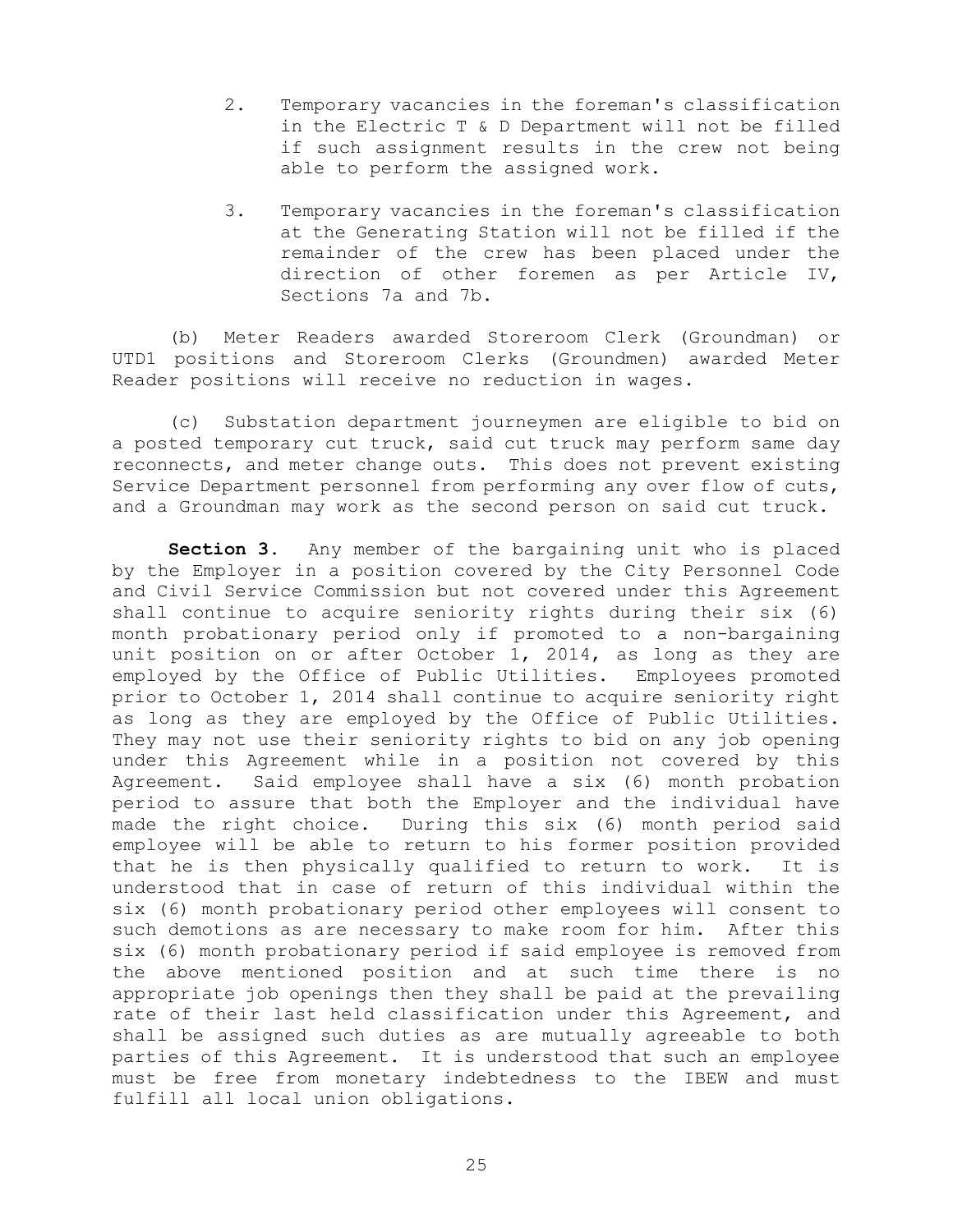#### **ARTICLE IX**

#### **Vacations**

<span id="page-28-0"></span>**Section 1.** Employees will be granted vacation time with pay according to the number of years of continuous service they have with the Employer on their anniversary date. Effective March 1, 2003, vacation leave per year with pay will accrue on an equivalent monthly basis according to the following schedule:

| Years of Service    | Days/Yr. | Days/Mo. |
|---------------------|----------|----------|
| 1 through 7 years   | 10 days  | 0.83     |
| 8 through 11 years  | 15 days  | 1.25     |
| 12 through 13 years | 16 days  | 1.33     |
| 14 through 15 years | 17 days  | 1.42     |
| 16 through 17 years | 18 days  | 1.50     |
| 18 through 19 years | 19 days  | 1.58     |
| 20 through 21 years | 20 days  | 1.67     |
| 22 through 23 years | 21 days  | 1.75     |
| 24 through 25 years | 22 days  | 1.83     |
| 26 through 27 years | 23 days  | 1.92     |
| 28 through 29 years | 24 days  | 2.00     |
| 30 or more years    | 25 days  | 2.08     |

After March 1, 2003, claims to vacation accruals based upon contracts preceding this contract shall not form the basis of any grievance by a current bargaining unit employee, and such claims on behalf of current bargaining unit employees are hereby waived.

Effective March 1, 2002, vacation earned in one year must be taken by the end of the next succeeding year or be lost. For the purpose of this provision, a year shall be measured from the initial employment date.

**Section 2.** Effective October 1, 2000, vacation time may be taken upon the completion of six months of service.

Section 3. No employee will be allowed to take more than two weeks vacation time between June 1 and September 1. Except as noted above, employees with three or more weeks vacation time must take their vacation on succeeding days or break it into one twoweek period and the remaining days taken in succession at some other period. The Superintendent in charge may at his discretion allow an employee a different division of vacation time if, in his opinion, the employee's circumstances warrant it and it will not disrupt operations.

**Section 4.** Employees shall be compensated at their current hourly rate at the time they are leaving the service of the Employer for all accrued but unused vacation time. Employees who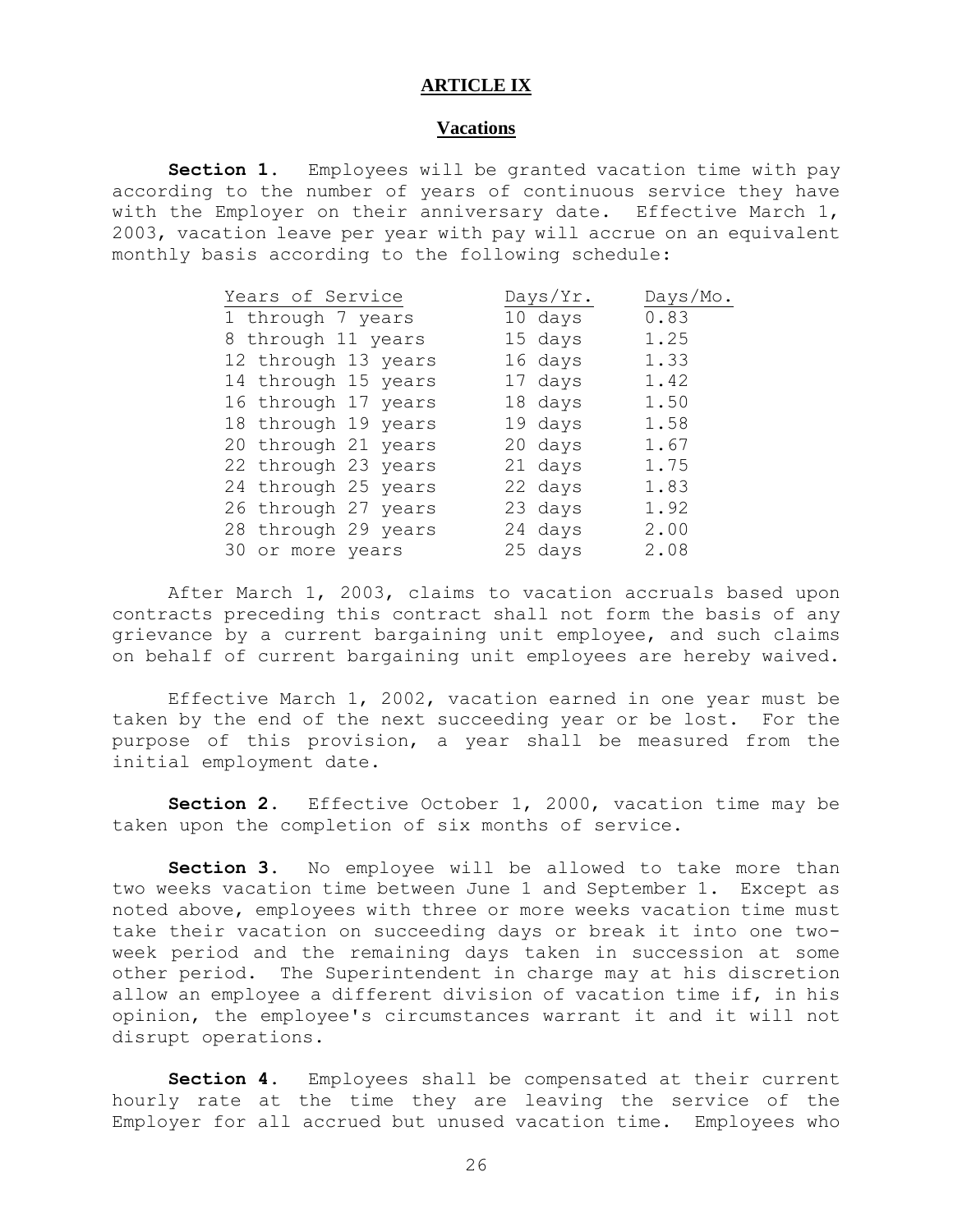have scheduled vacation but who are unable to use this scheduled vacation due to duty disability shall be compensated at their current hourly rate for any of this unused scheduled vacation.

**Section 5.** The Employer agrees to respect the wishes of the employees' request as to the time to take vacations as nearly as practical according to their date of Benefit Use Request submission and seniority. Vacation request will be approved at the discretion of the employer, and may be used in four (4) hour increments.

<span id="page-29-0"></span>**Section 6.** Vacation pay and sick benefits will be paid at the rates as provided in Article XVI, Section 1.

## **ARTICLE X**

#### **Leaves Of Absence**

**Section 1. General Leave.** The Employer may grant regular employees leaves of absence without pay for a period not to exceed three (3) calendar months in any twelve (12) month period for purposes that are deemed beneficial to City service. Such leave may be extended for good cause by the Employer for an additional period not to exceed three (3) calendar months.

Upon return from a general leave of three (3) months or less, the employee may return to a position equivalent to the one held prior to taking the leave. If the employee returns to work after a leave exceeding three (3) months and there is no equivalent position, the employee will be laid off in accordance with the procedures found in the Layoff/Recall Article.

An employee who fails to provide a reasonable excuse and notice to the Employer and fails to return to work at the time specified in his request for leave, shall be considered to have abandoned his position and shall be terminated.

An employee may use accumulated vacation or personal days before being placed on an unpaid general leave.

An employee on an unpaid leave of absence in excess of thirty (30) days shall not earn vacation or sick leave.

### **Section 2. Military Leave.**

Military leave shall be granted in accordance with State and Federal law. The employee shall provide notice of the leave at the earliest possible date after issuance of the applicable orders.

Any employee of the City who shall be called, or enlists in the armed services shall be reinstated to his former position, including all of his seniority rights. It is understood that in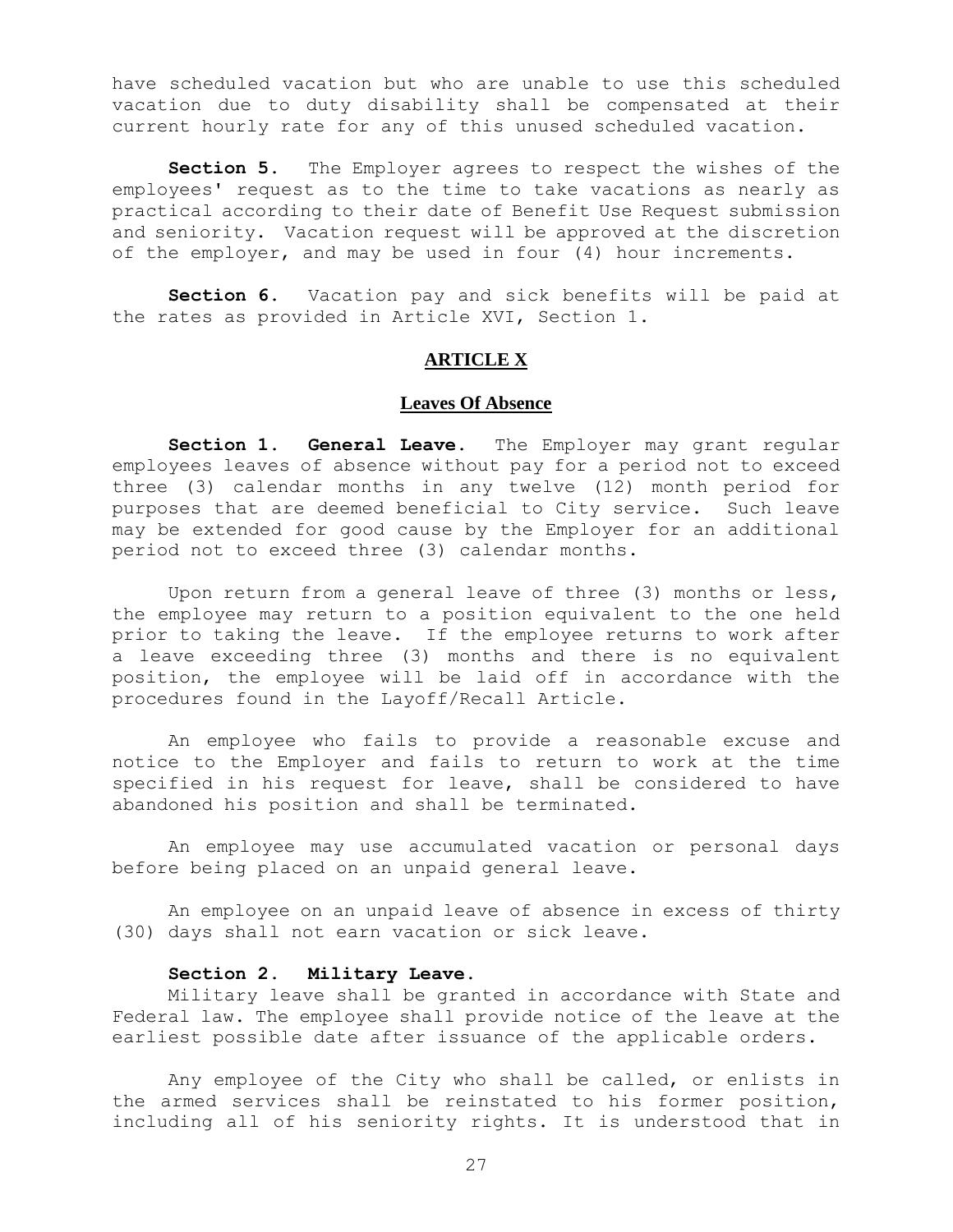case of return of such employees, other employees will consent to such demotions or any other action necessary for the reemployment of such returned servicemen.

**Section 3. Medical Leave.** Regular employees who have utilized twenty (20) sick days or have exhausted all sick leave and are unable to report to or back to work because of the start of or continuance of their sickness or injury, including pregnancy related disability, may be granted an unpaid disability leave. This Section in no way affects IMRF eligibility or IMRF benefits. Such leave will not be granted for a period in excess of three (3) months but may be extended upon written request of the employee for an additional period of up to three (3) months, at the Employer's discretion. Additional three (3) month extensions may be granted by the Employer if a physician certifies that the leave is a bonafide medical emergency or illness. The Employer may require an independent medical examination before approving the final leave extension. Prior to requesting said leave, the employee shall inform the Employer in writing about the nature of the disability and length of time needed for leave. The request for said leave shall be accompanied by a written statement from the attending physician which includes the diagnosis, prognosis and expected duration of the disability. If the Employer has reason to believe the employee is able to perform his regular assigned duties and the employee's physician certifies him as being able or unable to report back to work, the Employer may rely upon the decision of an impartial physician of its choosing as to the employee's ability to return to work. Such examination shall be paid for by the Employer. During said leave, the disabled employee shall provide written verification by a licensed physician at the Employer's request. Such verification shall show the diagnosis, prognosis and expected duration of the disability; such verification shall be made no less often than every thirty (30) days during a period of disability. Such leave cannot be arbitrarily or capriciously denied.

**Section 4. Jury Duty.** An employee who loses time from work during his regularly scheduled hours because of jury duty shall be paid his regular rate of pay for such time lost upon receipt of the entire sum paid for jury service, which payment the employee shall submit to the City. In order to be eligible for such payment, the employee must submit a certificate of service duly signed by the Court Clerk. However, an employee may elect to fulfill such jury service on accrued vacation or personal leave and retain the full amount received for such jury service. An employee released from jury duty two or more hours from the end of his regularly scheduled shift shall return to work upon said release.

Employees shall be paid their regular rate of pay when they attend court in their official capacity. Employees who receive a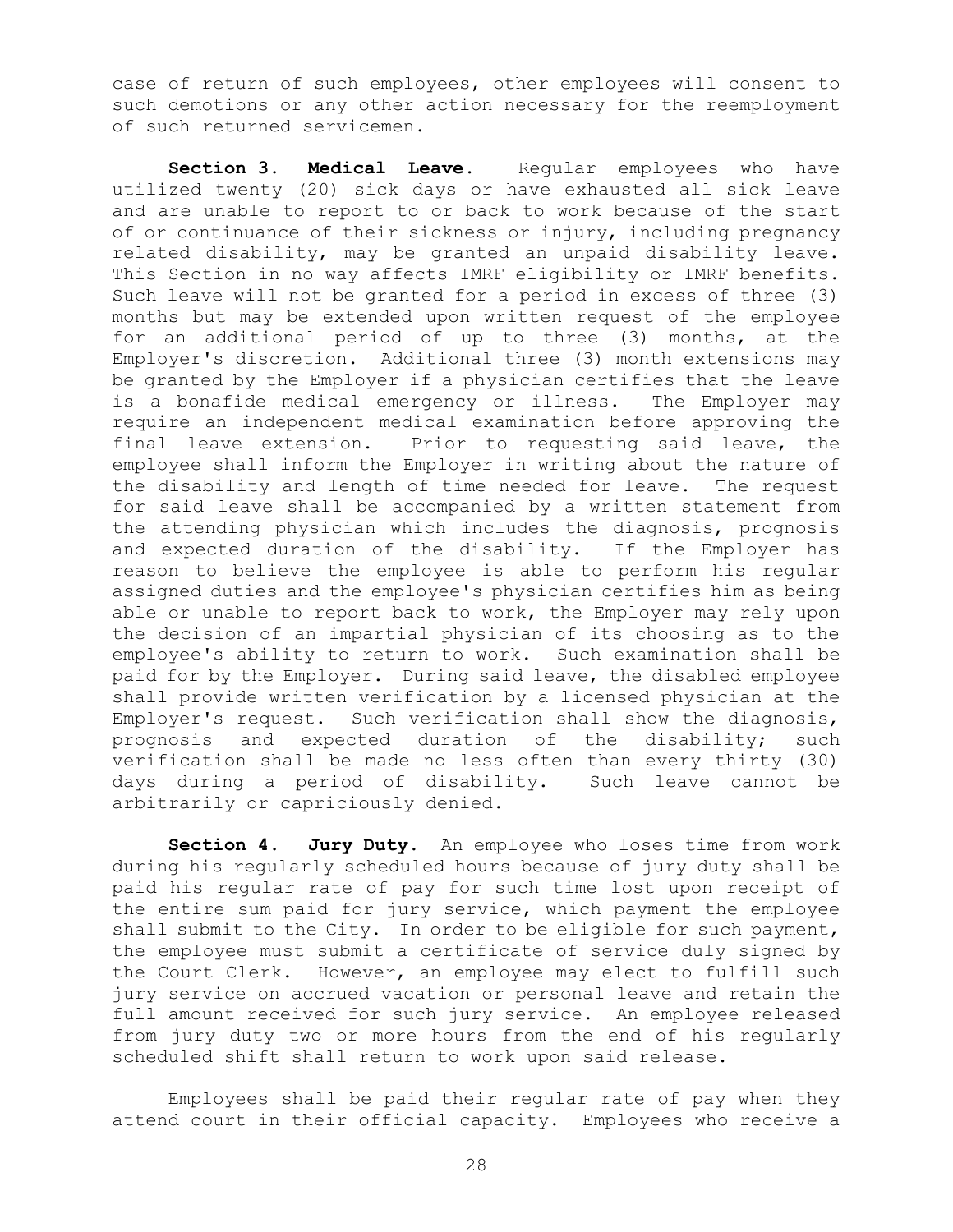subpoena to appear in court as a plaintiff, defendant or witness shall be granted a leave of absence without pay; however, an employee may elect to fulfill such responsibilities on accrued vacation or personal leave.

If an employee requests, he will be assigned the day shift for the duration of his jury duty. Subject to the approval of the supervisor, the employee may voluntarily trade shifts with another qualified employee working the day shift. If unable to trade shifts, an appropriately qualified relief man will be appointed to fill the individual's shift. If no relief man is available, management will assign a qualified employee from the day shift for exchange of shifts using inverse seniority.

**Section 5. Funeral Leave.** Employees shall be granted a maximum of three (3) working days leave of absence at the regular rate of pay if a death occurs to one of the following: spouse, children, step children, mother, father, sister, brother, step mother, step father, step brother, step sister, grandparents, grandchildren, son or daughter-in-law, brother or sister-in-law, mother or father-in-law, legal guardian or other relatives that are members of the employee's household at the time of death. In the event of an active co-worker death, the City and the Union agree to work together to allow employees the ability to attend the funeral.

Pay shall be granted only for employee's regular work days spent in making funeral arrangements, attending the funeral, and traveling to and from the funeral. Employees must notify the Job Steward and Superintendent in charge before leave is taken. Upon returning to work the employee shall sign a statement attesting to the time and place of the funeral he attended and the relationship to him of the deceased.

Employees attending a funeral as specified in the preceding paragraphs on any day which falls on any scheduled benefit time excluding sick time shall not be charged benefit time for that day.

In addition, up to two (2) sick days may be used to supplement a funeral leave provided that any funeral leave shall not exceed five (5) consecutive working days per occurrence. The use of such sick leave in conjunction with funeral leave shall not be taken into consideration for purposes of determining the number of sick days (instances) used per year or eligibility for the sick leave bonus.

**Section 6. Union Leave/Business.** Any employee of the City who may be elected to or appointed to office in the Local Union that will require him to absent himself from duty to the Employer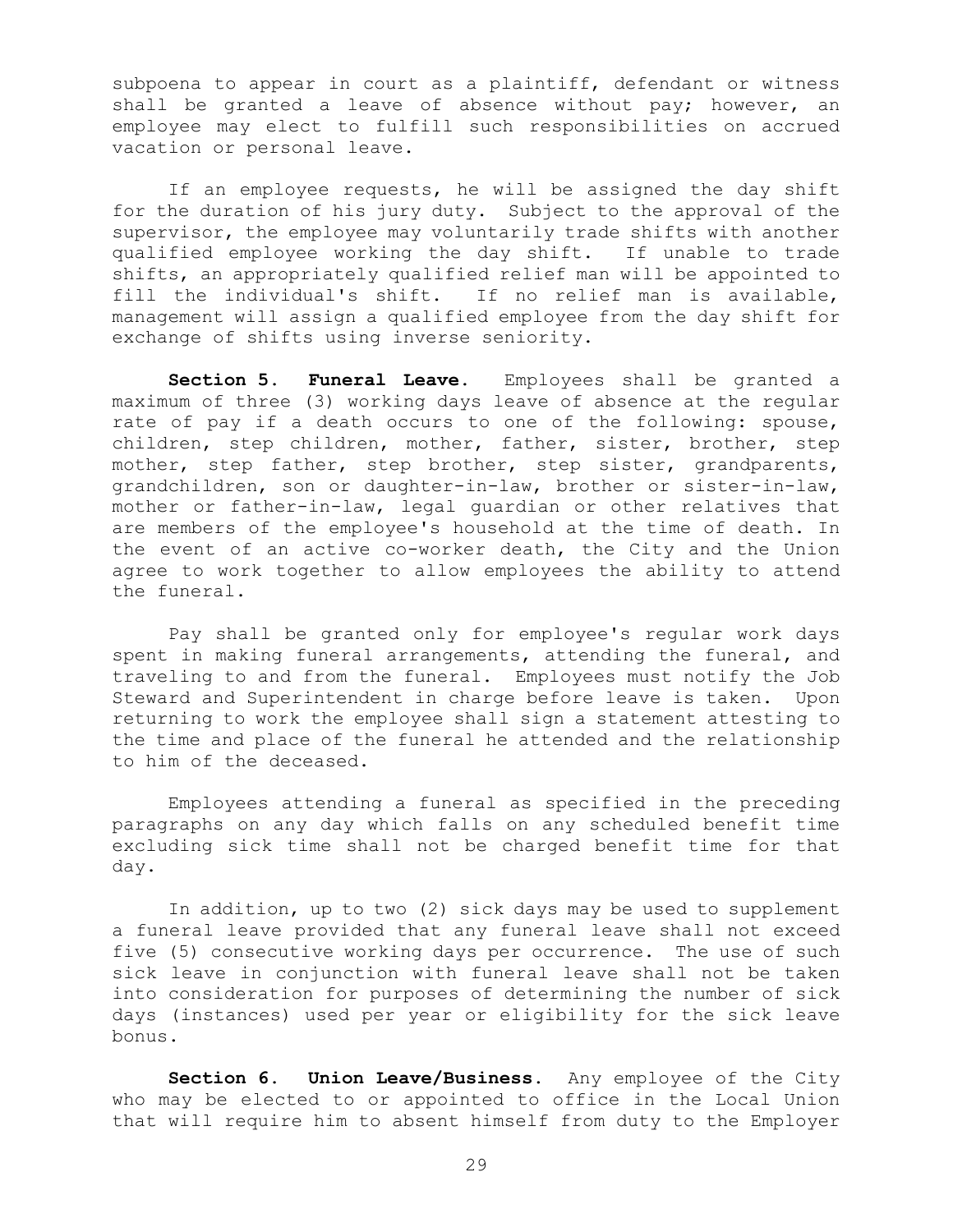shall upon leaving that office be reinstated to his former position, including all his seniority rights, providing that he is then physically qualified to return to work. It is understood that in case of return of such an employee, other employees will consent to such demotions as are necessary to make room for him. Seniority rights shall continue if an employee is elected or appointed to a Union Office in the Local Union.

The Union representatives shall be granted reasonable release time off from duty at the straight time rate to investigate and process grievances.

Local Union representatives shall be allowed time off without pay for legitimate Union business such as Union meetings, State or area wide Union committee meetings, State or International conventions, provided such representatives shall give reasonable notice to their supervisor of such absence and it does not affect the operating needs of the utility. Union representatives shall be allowed reasonable time off without pay for preparation for contract negotiations. Union Representatives shall be allowed time off with pay at the straight time rate during regular working hours for contract negotiating sessions with the employer . A maximum number of five (5) employees will be released from duty with pay at any one time for the purpose of contract negotiations. The employee may utilize any accumulated time (compensatory time, personal, vacation days) in lieu of taking such leave without pay.

Such time off shall not be detrimental in any way to the employee's record, or affect the employee's sick time bonus.

**Section 7. Personal Days.** Regular employees who have completed twelve (12) months of service with the employer shall be awarded three (3) personal days with pay on their first anniversary date. Thereafter, personal days will be awarded at the beginning of each contract year. Such personal days may be used for any personal reason of the employee. These days must be taken in whole or one half (½) day increments and are subject to supervisory approval for scheduling. Personal days may not be accumulated or carried over but must be used within 12 months of being awarded except as follows: If an employee does not use his personal days during the contract year, the employee must before the end of the contract year, schedule such days on which they desire this time off, subject to supervisory approval. Such personal days shall be used between October 1 and December 31 and may not be rescheduled after the beginning of the new contract year. No employee shall be eligible for payment for unused personal days.

**Section 8.** For the Generating Station only, employees will have the option to use benefit time including vacation, personal, compensatory and bonus time in one hour increments only at the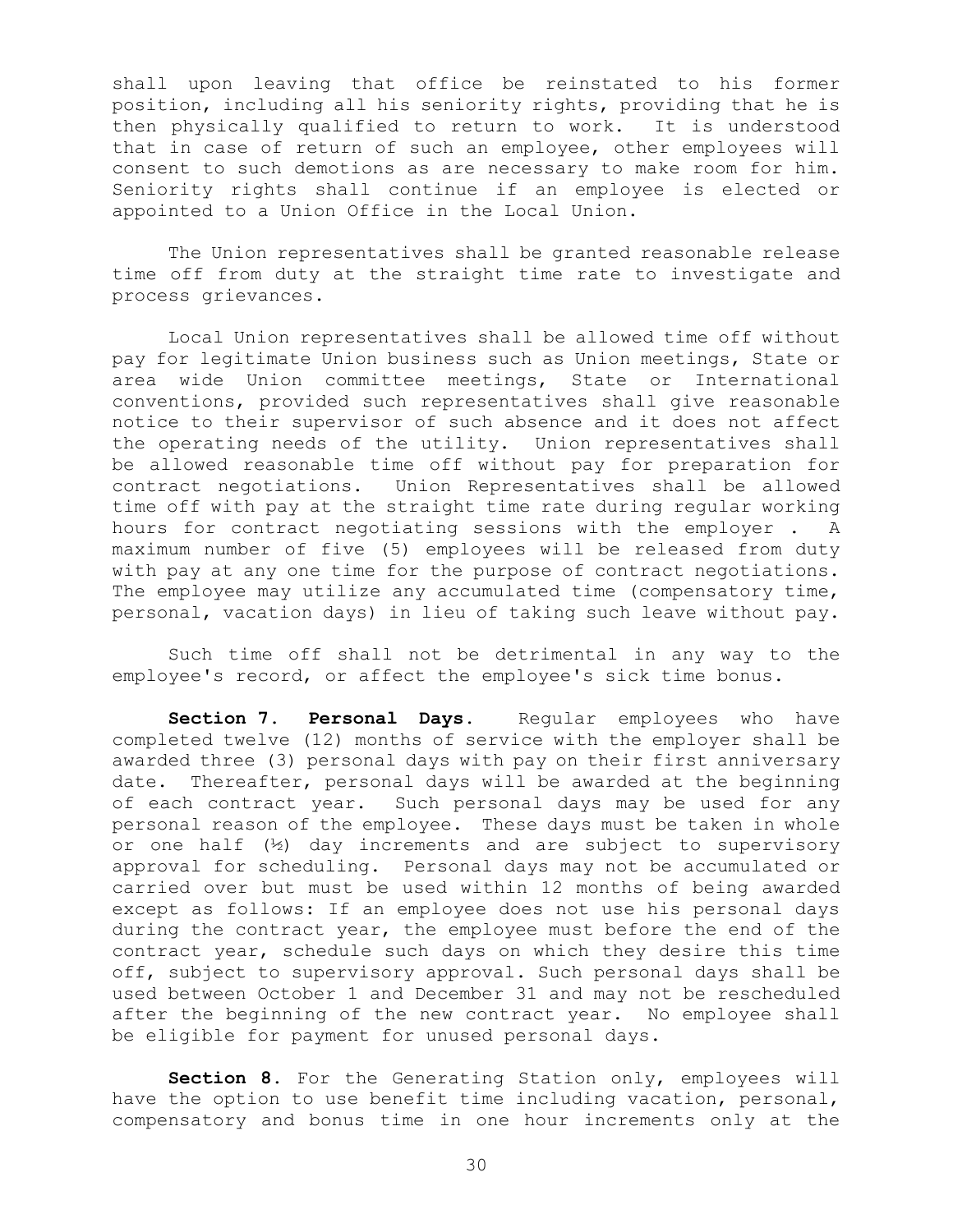beginning or end of the shift up to a maximum of eight (8) occurrences each year. An occurrence will be defined as any day an employee uses benefit time, as described above, in increments other than four (4) or eight (8) hours. Use of such time will be subject to twenty–four (24) hours notice and supervisor approval.

## **ARTICLE XI**

#### **Sick Benefits**

<span id="page-33-0"></span>**Section 1.** Sick benefits will be paid to employees after six (6) months service as follows: Each employee covered by this contract shall accumulate sick leave at the rate of one (1) work day with 100% of pay per month including prior service up to a maximum of 300 days sick leave. Employees shall be compensated in cash at a ratio of five (5) days pay for each twelve (12) days accrued unused sick leave for a maximum of ninety (90) days of this accrued unused sick leave when they are permanently separated from employment as a result of retirement or death.

Employees hired on or after October 1, 2014, will not be eligible for payment of unused sick days upon retirement or death. Employees hired on or after October 1, 2014 who maintain ninety (90) sick day (720 hours) on the book may be allowed to liquidate up to forty (40) hours of sick leave annually on September 30<sup>th</sup>.

**Section 2.** It shall be the responsibility of the employees to see that his supervisor is notified of his illness and inability to work previous to the time his shift is to begin. If the employee is absent for one-half day or more he shall sign an ordinary disability report certifying to the nature of his illness.

(a) Sick time may be used for illness, disability or injury to the employee, appointments with a doctor, dentist or other professional medical practitioner, quarantine and for serious illness or disability in the employee's immediate family which requires the employee's personal care and attention. Employees shall make every effort to schedule nonemergency medical examinations outside of normal working hours. If this is impractical, the employee shall be allowed to use sick leave in increments of no less than one (1) hour for such medical examinations provided he informs the supervisor of such examination as far in advance as possible and provides verification of the doctor or dentist appointment and schedules this examination such that it does not effect operations or create additional costs for CWLP. Verification of sick leave other than medical examinations shall be made pursuant to Section 2 and Section 3 of this article.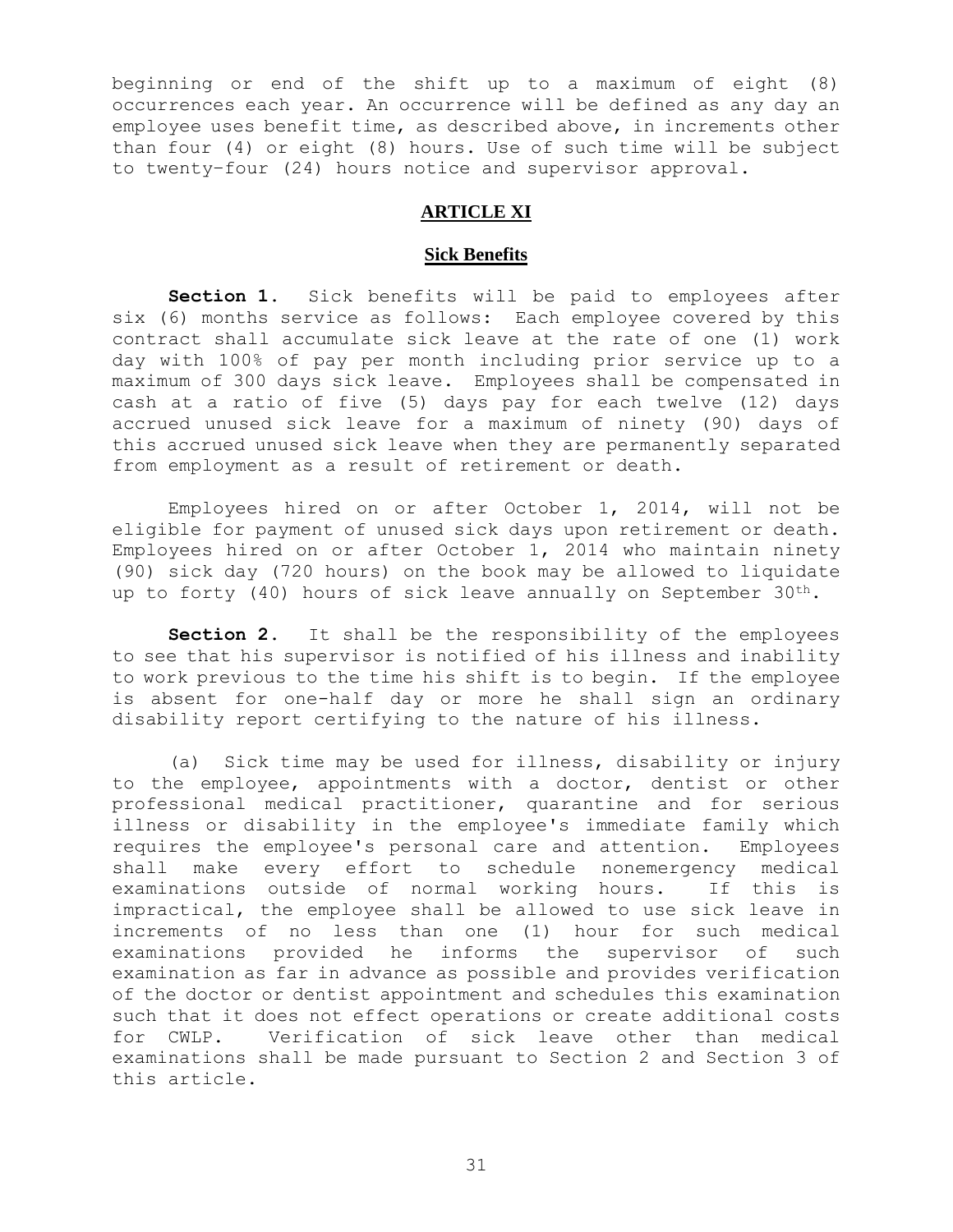**Section 3.** If the employee shall be absent on sick leave for three days or more, he shall furnish a doctor's certificate reflecting the reasons for his absence. When a person has used 30 days sick leave time to which he is entitled under this contract, all benefits under IMRF shall be available to him or he may use the balance of accrued sick leave time.

**Section 4.** The Employer shall provide an insurance program for its employees and dependents, which includes hospitalization, doctor's care and life insurance. Life insurance is for the employee only. Employees will be furnished an insurance booklet containing benefits, cost and claim procedures.

The Employer and the Union agree that the Health Insurance for its employees will be governed by the Agreement for Joint Labor/Management Health Care Committee. Changes in the Plan will be made according to rules of the Committee including premiums paid by the Employer and its Employees covered under the contract between the City of Springfield and IBEW Local 193. Should the Joint Labor/Management Health Care Committee cease to exist, the Employer and Union will meet to discuss and negotiate over the Health Insurance benefits.

**Section 5.** Employees who have accrued thirty (30) days sick leave at any time prior to a contract year and do not use over one (1) day sick leave or are not absent without pay during an ensuing contract year shall be granted two (2) days leave with pay between October 1st and September 30th of the succeeding contract year. Employees who have accrued sixty (60) days sick leave at any time prior to a contract year and do not use over one (1) day sick leave or are not absent without pay during an ensuing contract year shall be granted three (3) days leave with pay between October 1st and September 30th of the succeeding contract year. Employees who have accrued ninety (90) days sick leave at any time prior to a contract year and do not use over one (1) day sick leave or are not absent without pay during an ensuing contract year shall be granted five (5) days leave with pay between October 1st and September 30th of the succeeding contract year. Bonus time eligibility for employees using sick time associated with Family Medical Leave will be according to the regulations stipulated under the Act, i.e., sick time used under FMLA will be counted to determine an employee's eligibility for bonus days.

Employees who have earned bonus time will be allowed to take the bonus time on a short notice to the supervisor in half or full day increments. The bonus days shall follow the same rules as a sick time notice. The employee shall notify the supervisor of the intent to use bonus time before the beginning of the regularly scheduled shift. For any pre-planned time-off requests, employees shall submit the bonus day requests in advance to allow the vacancy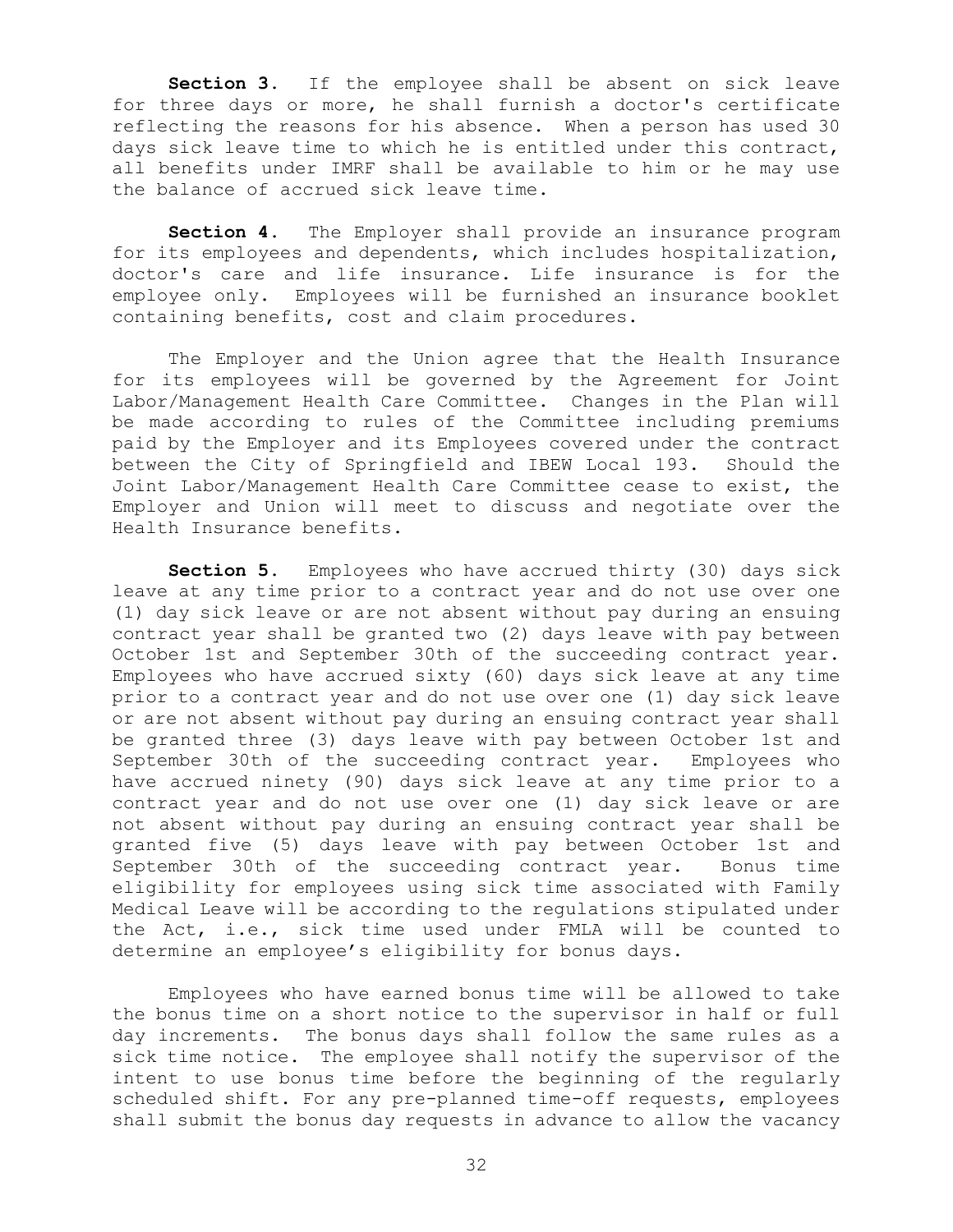to be filled in advance. Bonus days cannot be denied, but in no event can bonus days be used in a concerted manner to disrupt operations or cause a work stoppage.

**Section 6.** After accumulating thirty-two (32) days of sick leave, employees upon written request may exchange sick days for vacation days at a rate of two (2) sick days for one (1) vacation day. Each vacation day so earned must be used as a vacation day within the vacation year of the exchange or be forfeited. The number of sick days exchanged per vacation year shall not exceed ten (10) days and at no time shall the number of days of accumulated sick leave be so reduced to less than thirty (30) days. No payment shall be made for vacation days acquired hereunder if not used within the vacation year. Such days may not be used for the purpose of carrying over vacation days as provided in Article IX, Section 1. Such exchange of sick days for vacation days may be made up to five times per year, exchanging a maximum of 10 sick days for a maximum of 5 vacation days.

**Section 7.** The parties agree that the current Attendance Monitoring Program "AMP" will continue to be used for utilization of sick time. In regards to employee discipline, employees reaching seven instances will be given a verbal warning. Employees reaching eight instances will be given a written warning. Employees reaching nine instances will be given a day off without pay. Additional instances will be dealt with in a progressive manner. An employee may utilize up to three (3) doctor's appointment in a twelve month rolling period that is four (4) hours or less that will not be counted as an instance under this policy as long as sufficient notification is provided to the employer and the employee returns to work the same day for the remainder of his shift with a doctor's note covering the absence or works the first four (4) hours and returns to work the next working day with a doctor's note covering the absence. The doctor's note shall be considered timely if presented at any time the following scheduled work day. When an employee currently has discipline as a result of sick time infractions as defined in the MOU, and that discipline has not been expunged per the applicable time period as defined in the collective bargaining agreement, any further sick time infractions shall result in progressive discipline being imposed.

## **ARTICLE XII**

### **Duty Disability**

<span id="page-35-0"></span>**Section 1.** Any employee who is disabled for work as a result of illness or injury arising out of and in the course of his employment, which is compensable under the Illinois Workers' Compensation or Occupational Diseases Acts, shall be compensated as provided in the applicable Act, as it may from time to time be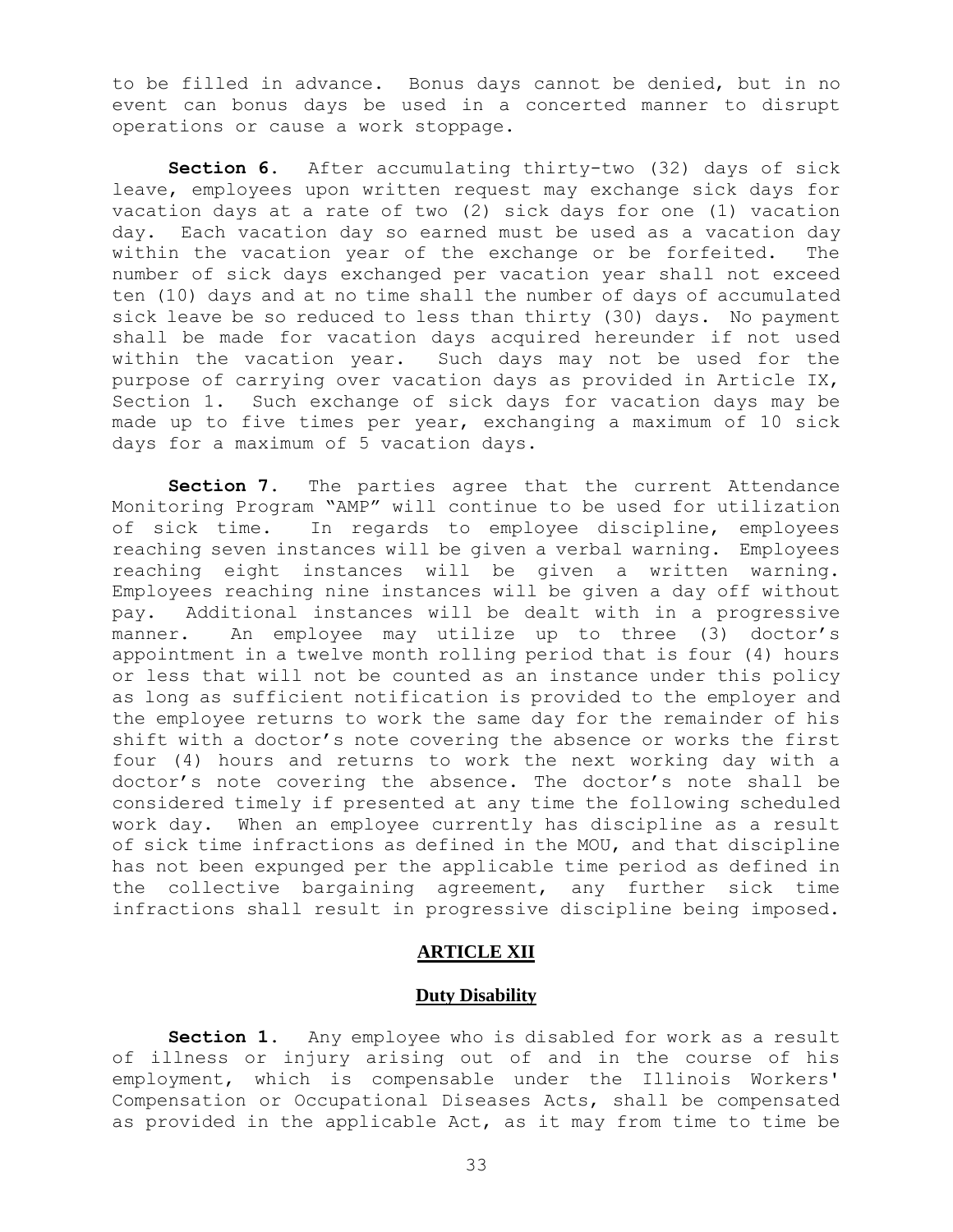amended. Employees who become eligible for workers' compensation benefits shall not accrue benefit time (except for personal days) while receiving workers' compensation benefits for thirty (30) days or more, unless specifically awarded pursuant to the Workers' Compensation Act, award, or settlement.

#### **ARTICLE XIII**

### **Apprentices and Temporary Student Summer Employees**

<span id="page-36-0"></span>**Section 1.** The Employer may employ not more than one (1) Apprentice Lineman to each four (4) Journeymen Linemen; one (1) Apprentice Substation or Maintenance Electrician to each three (3) Journeyman Substation or Maintenance Electricians; and one (1) Meterman Apprentice may be employed after one (1) Journeyman Meterman is employed and thereafter the ratio shall be one (1) Apprentice to each three (3) Journeyman Metermen employed. Within the Instrument Electric, Communications and Relay areas, one (1) Apprentice may be employed after one (1) Journeyman is employed and thereafter the ratio shall be one (1) Apprentice to each two (2) Journeymen employed. These ratios are intended as guidelines which may be waived by the Joint Apprenticeship & Training Committee.

**Section 2.** (a) Apprentices shall be allowed to drive trucks after obtaining a CDL license. The Employer will pay only for the employee's initial passed CDL test cost, if the employee does not already poses a CDL.

(b) Apprentices should be assigned work that will give them training in all phases of their occupation. Rotations will be designed and implemented by management as reasonably as possible.

Substation Maintenance Apprentices will be assigned to the Construction Department for the first twelve (12) months of their apprenticeship prior to permanent assignment in the Substation Area, unless determined otherwise by the JATC. Once the period of assignment is determined, the appropriate work will also be determined by the JATC.

Apprentices at the Power Plant shall be permanently assigned to either the Maintenance Electrical or Instrument Electrical areas. Apprentices assigned to the Plant Maintenance Area may spend a total of six (6) consecutive weeks during their first year of apprenticeship in the Instrument-Electrical Area. Apprentices assigned to the Plant Instrument-Electrical Area may spend a total of six (6) consecutive weeks during the first year of their apprenticeship in the Plant Maintenance Electrical Area. Apprentices assigned to the Relay Maintenance Area may spend two (2) months sometime during the first year of their apprenticeship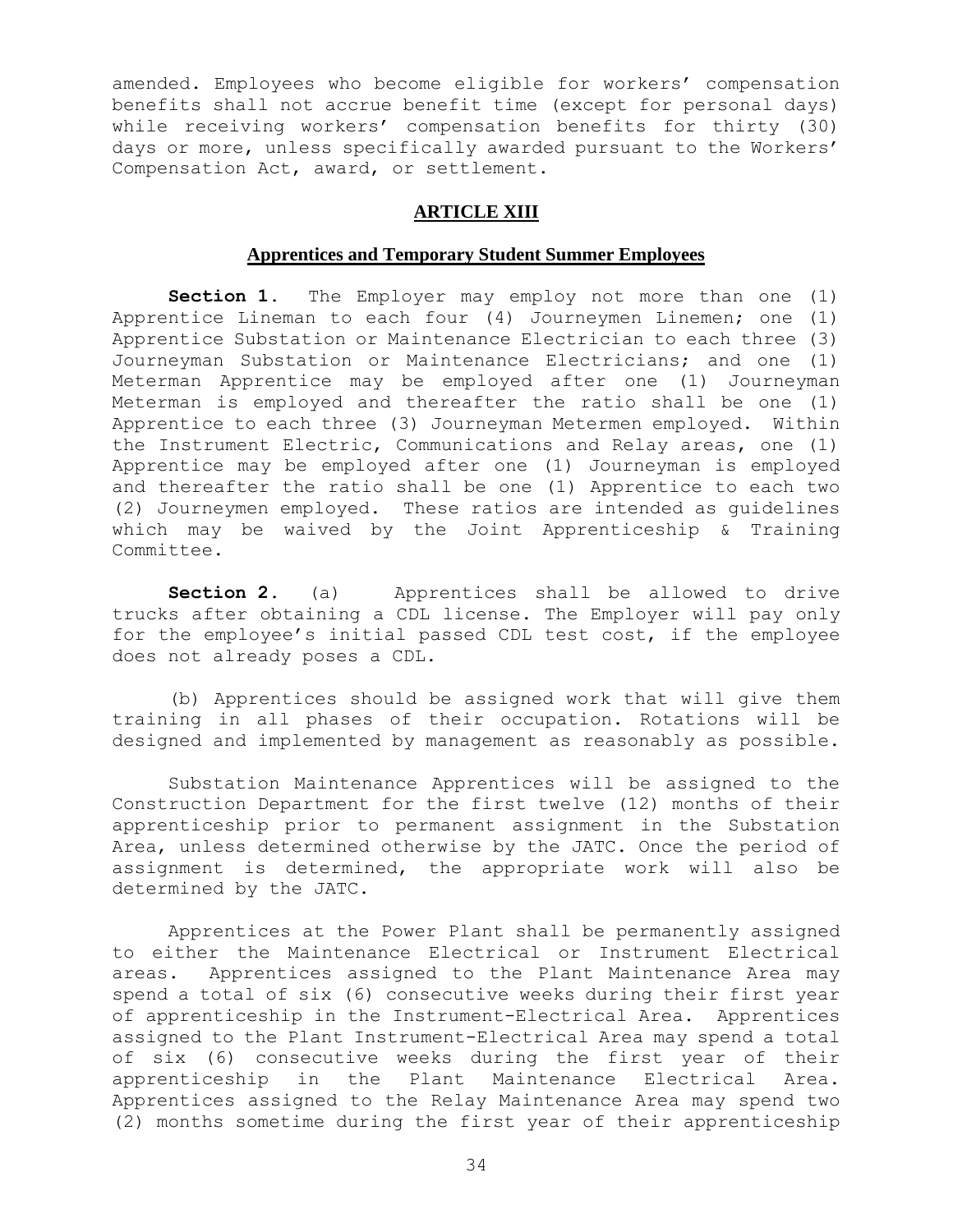in the Substation Maintenance Department. Apprentices assigned to the Traffic and Metering Department may spend all four (4) years of their apprenticeship in this area.

The above rotation or period spent within each area may be modified as needs require with the approval of the Joint Apprenticeship and Training Committee.

**Section 3.** Apprentices may assist in all work done by Journeymen, but will not be permitted to work with tools except while in a regular crew or working with another Journeyman.

**Section 4.** Apprentices will attend four (4) years of schooling under the authority of the Joint Apprenticeship Training Committee. Apprentice hired on or after October 1, 2012 will attend four (4) years of schooling under the authority of the Joint Apprenticeship Training Committee. There shall be a Joint Apprenticeship & Training Committee consisting of three (3) representatives appointed by the Employer and three (3) representatives appointed by the Union. The duties of the Committee are in the rules and regulations of the Joint Committee.

**Section 5.** Both the union and the Department of Public Utilities will contribute \$5,000.00 each quarter to fund the Joint Apprenticeship and Training Committee. During the 2000 calendar year, payments will be due on Mach 1, June 1, September 1, and December 1. Beginning January of 2001 and each year thereafter, the fund balance will be reviewed at the Regular JATC meeting and the March 1 contribution will be adjusted to bring the balance of the account to \$10,000.00. The June 1, September 1, and December 1 will continue to be \$5,000.00 each from the Union and the Department of Public Utilities. The quarterly contribution may be adjusted by the JATC with the approval of the sponsors.

**Section 6.** The following rules and regulations pertain to employment of temporary student summer employees in the electrical field by the Office of Public Utilities.

(a) The applicant or employee who serves as a temporary student summer employee must be of at least the age of 18 years and he must be of good moral character and physically able to do manual work.

(b) The applicant or employee who will participate in the temporary student summer employment program in the electrical field shall be at least a graduate of an accredited high school who will attend a college or who has designated a specific college which he intends to attend in the Fall of the year of his employment.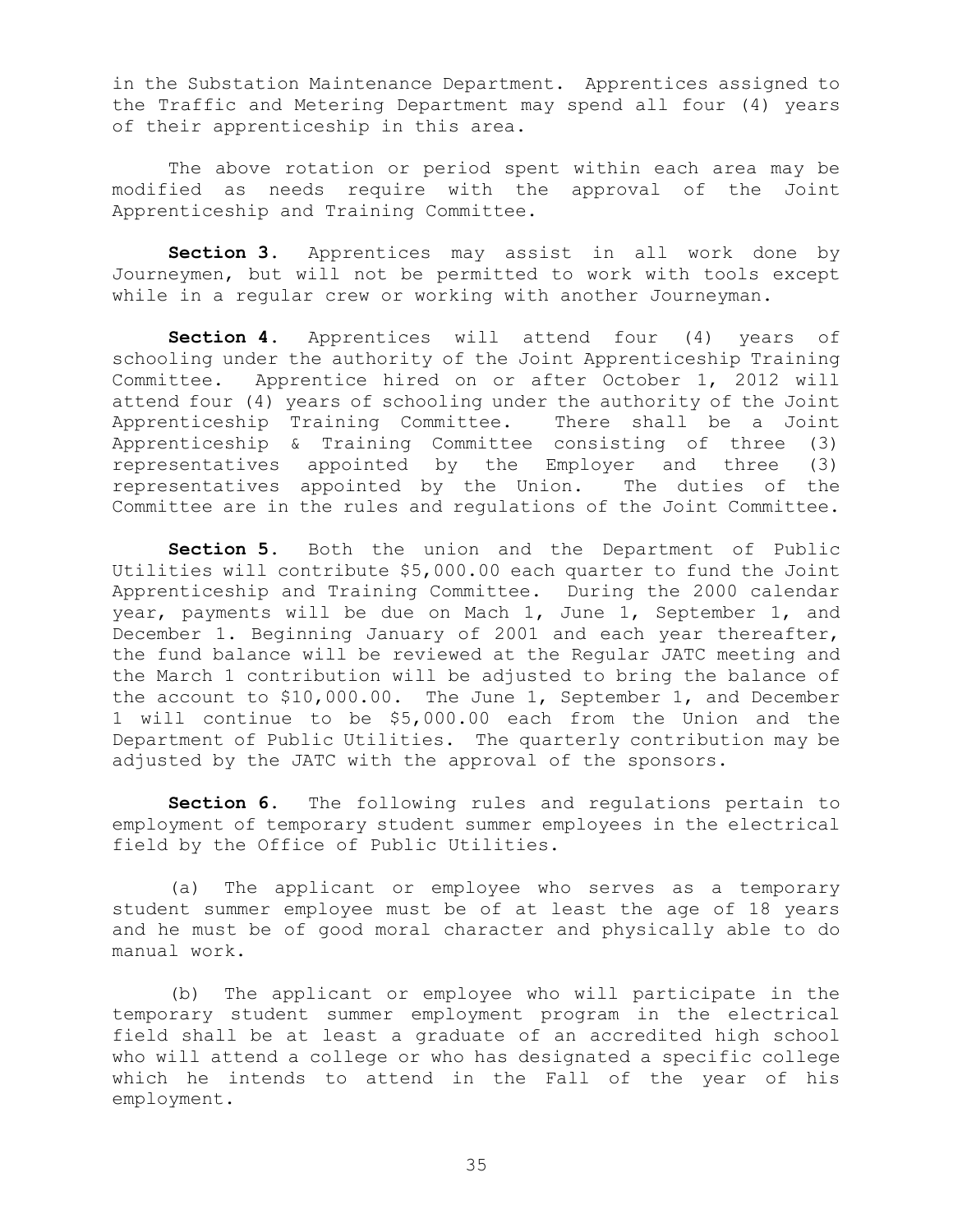(c) The Office of Public Utilities officials and the officials of L.U. No. 193, I.B.E.W. shall mutually select the applicants as temporary college student helpers at a rate of wage set forth in Article XVI of this Agreement.

(d) The applicants or employees designated as temporary student summer employees will be selected from a registration list, a record of which will be maintained by both the Office of Public Utilities and Local No. 193, I.B.E.W.

(e) Preference shall be given to applicants who apply for employment prior to April 30 of the year in which he seeks to work under this program.

#### **Section 7**.

Apprentices hired on or after the October 1, 2016, ratification shall have the following wage rates:

| Year 1 -   |  |  | 50% of Current Journeyman Rate |  |
|------------|--|--|--------------------------------|--|
| Year 2 -   |  |  | 60% of Current Journeyman Rate |  |
| Year $3 -$ |  |  | 75% of Current Journeyman Rate |  |
| Year 4 -   |  |  | 90% of Current Journeyman Rate |  |

Any apprentice employed under this Agreement prior to October 1, 2020 will not receive any retroactive pay, but will immediately have their pay rate adjusted to the rate established above, if the rate is higher, upon ratification.

#### **ARTICLE XIV**

#### **Superintendents**

<span id="page-38-0"></span>**Section 1.** Superintendents whose duties require them to hire or discharge may or may not be members of the local union at the discretion of the Employer. Such Superintendents shall give orders to foremen and all instructions that are necessary to employees to carry out work, but shall not directly supervise work at the point of operation, except in emergency.

#### **ARTICLE XV**

#### **Safety**

<span id="page-38-1"></span>**Section 1.** The Employer agrees to furnish all necessary protective equipment such as rubber gloves, blankets, hoods, hose, hard hats and complete rain gear and it is a rule of both parties hereto that they be used. Rubber gloves must be worn when working within two (2) feet of any energized conductor of 440 volts or more. Hard hats shall be worn by all employees while at the job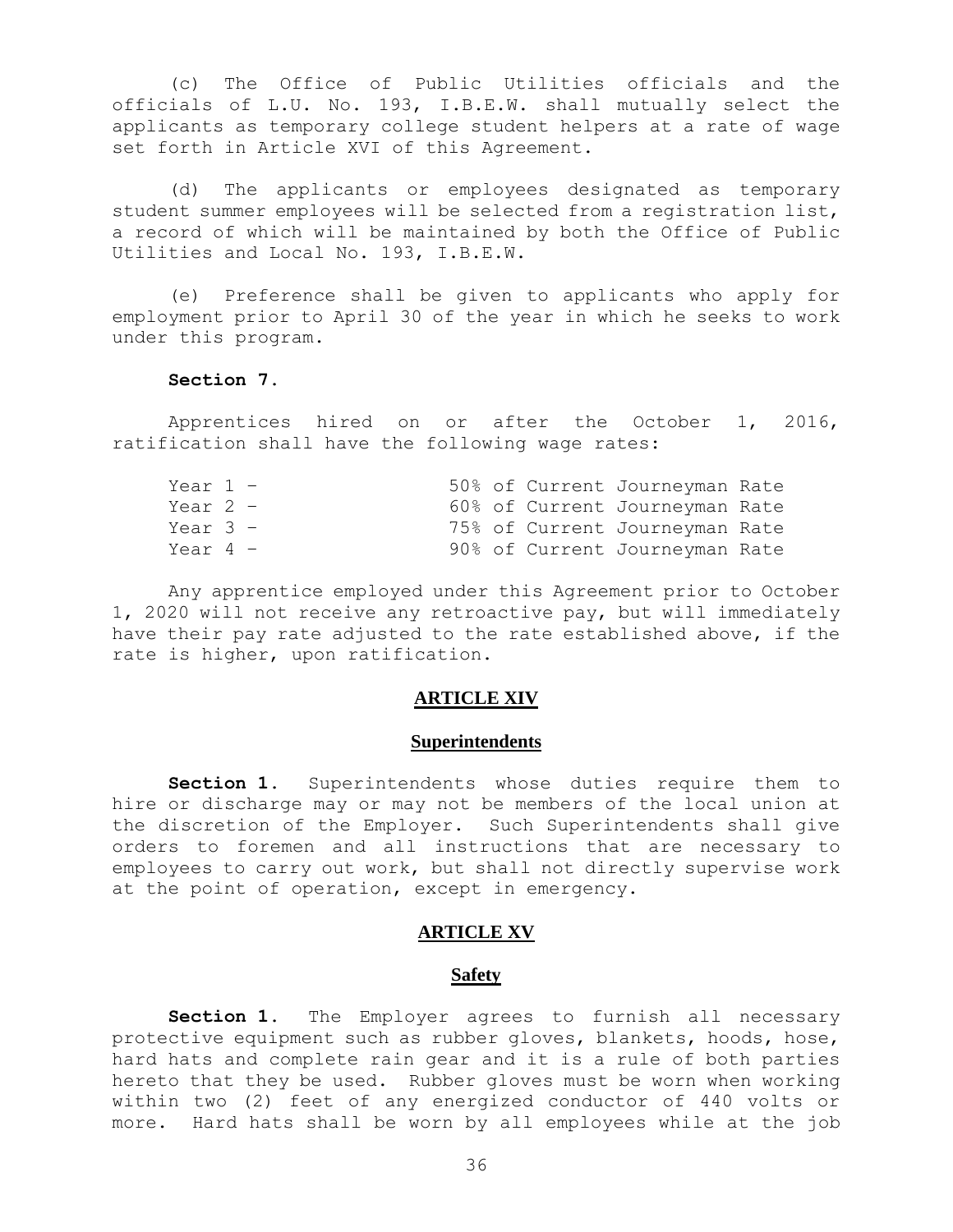site. An employee who violates the above rules shall be notified in writing by the Safety Director who shall send a carbon of such notification to the Business Manager. A second violation by an employee without due cause shall require a mandatory suspension of one day without pay. The Employer also agrees to furnish and maintain all necessary safeties, hooks, pads, and straps and hand tools such as wrenches, hammers, rules, pliers, screwdrivers, etc., but reserves the right to set up their own rules governing the distribution of these tools.

**Section 2.** Safety meetings of at least an hours duration shall be held at least once a month on a regular established day. If there is an emergency condition at such time, the meeting shall be rescheduled as soon as possible. Immediately following the regular safety meeting all employees required to work energized lines will turn in one pair of their rubber gloves to be tested. The Power Plant will conduct quarterly safety meetings, tool box talks and pre-job briefings.

**Section 3.** All Journeymen Linemen, Cablemen, and Maintenance Men working on wires or equipment which is energized at 440 volts or more must be accompanied by a Journeyman or an Apprentice having two (2) or more years experience.

**Section 4.** No work shall be performed on energized conductors of over 5000 volts, without the use of "Hot Stick" equipment. In no case should conductors of this voltage be handled with rubber as the only means of protection.

**Section 5.** Foremen having charge of construction and maintenance will be required to use tools as long as their doing so would not interfere with them properly looking after their work as foremen and the safety of the employees in their charge.

**Section 6.** Both parties agree to appoint three (3) members each to a safety committee whose objective is to draft a safety manual acceptable to both parties that can be adopted as part of this working agreement.

**Section 7.** Refer to Safety Manual.

**Section 8.** Effective October 1, 2011, all employees covered under this agreement who work safely in accordance with all safety rules, have no lost time accidents or OSHA recordable injury in a contract year, shall receive a safety incentive on September 30th through the duration of the agreement. The incentive shall be administered as follows:

| Years   |  | Incentive |
|---------|--|-----------|
| $1 - 4$ |  | \$250.00  |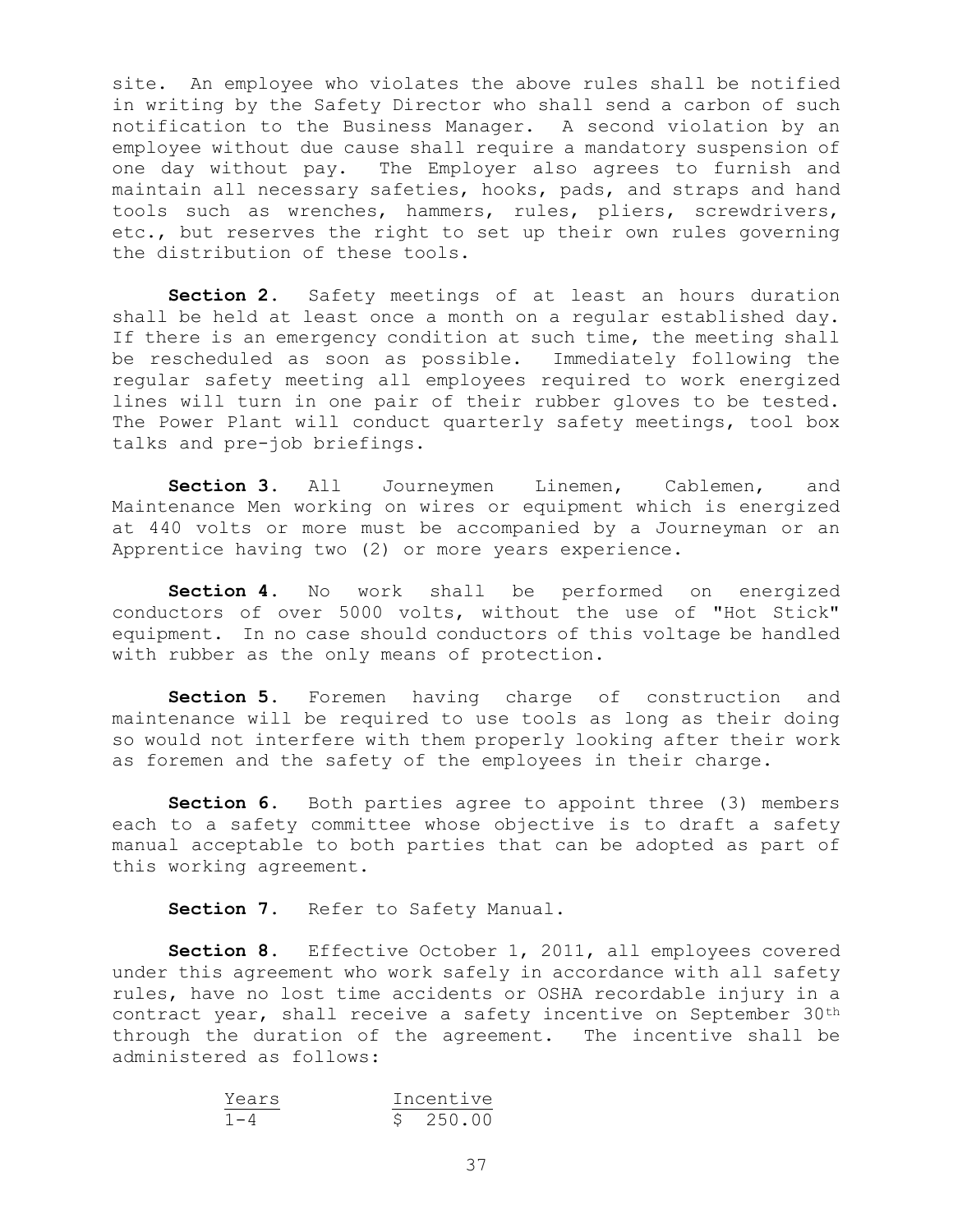| 5.        | \$<br>750.00 |
|-----------|--------------|
| $6 - 9$   | \$350.00     |
| 10        | \$1,350.00   |
| $11 - 14$ | \$450.00     |
| 15        | \$1,950.00   |
| $16 - 19$ | \$550.00     |
| 20        | \$2,550.00   |
| $21 - 24$ | \$650.00     |
| 25        | \$3,150.00   |
| $26 - 29$ | \$750.00     |
| 30        | \$3,900.00   |

Years refer to number of years of safe work in succession. The incentive is capped at 30 years. Employees who are disciplined for violation of a safety rule but who work without a no lost time accident or OSHA recordable injury will receive 50% of the incentives. Years prior to October 1, 2011 do not count for purposes of determining the incentive.

## **ARTICLE XVI**

#### **Classification And Wage Rates**

<span id="page-40-0"></span>**Section 1.** See Appendix A.

Power Plant Temporary Shift – 10% per hour premium.

Shift Workers:

Operators/Relief Dispatchers/Operator Trainees 1st Shift (A) - 9:30 PM to 5:30 AM 2nd Shift (B) - 5:30 AM to 1:30 PM 3rd Shift (C) - 1:30 PM to 9:30 PM

Troublemen 1st Shift (A) - 11:00 PM to 7:00 AM 2nd Shift (B) - 7:00 AM to 3:00 PM 3rd Shift (C) - 3:00 PM to 11:00 PM 4th Shift  $(D)$  - 4:00 PM to 12:00 Midnight

2nd Final Meter Reader 9:30 A.M. to 6:00 P.M. - Tuesday through Friday 8:00 A.M. to 4:30 P.M. - Saturday

**Section 2.** (a) Across-the-Board Increases: See Appendix A

10/1/2020 1% lump sum upon ratification (gross wages 12/31/2020) 10/1/2021 2.25% + \$0.50 base wage + \$0.25 base wage to

Journeyman and Foreman + 1.5% lump sum.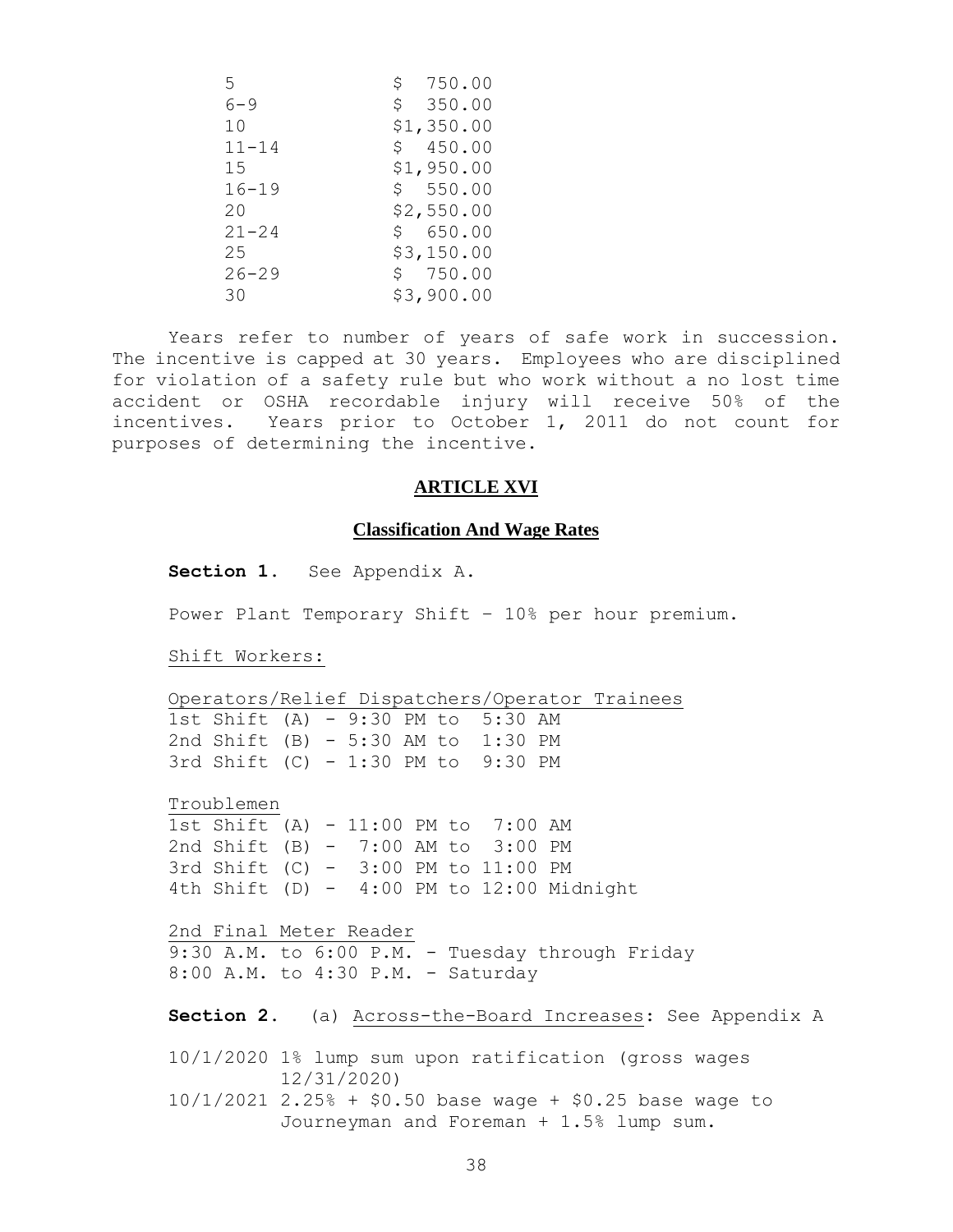10/1/2022 2.25% + \$0.50 base wage + \$0.25 base wage to Journeyman and Foreman 10/1/2023 2.25% + \$0.50 base wage + \$0.25 base wage to Journeyman and Foreman 10/1/2024 2% 9/30/2025 0.25%

(b) Effective October 1, 2007, employees completing 14 years of service in the bargaining unit, shall have their hourly rate increased \$.50. Effective October 1, 2007, employees completing 24 years of service in the bargaining units, shall have their hourly rate increased \$.50.

On at least an annual basis, the Union shall provide a seniority list to the City for the purpose of verifying the years of service for employees who will be entitled to receive longevity raises during the year. The City shall verify if the employee qualifies for the adjustment from the Union-provided list and will make the appropriate adjustment to the employee's rate of pay and will pay back to the employee's anniversary date (14 or 24 years) or to maximum of 60 days in arrears for the longevity adjustment from the date the City receives the notice from the Union. The \$0.50 adjustments shall compound with across the board wage increases. Where any dispute arises regarding the calculation of the appropriate number of years of service for the purpose of applying longevity, any deadline for payment of wages owed in arrears shall be suspended.

Employees bidding to new positions shall have the compounded longevity rates transfer with the employee to the new position. Upon transfer to a new position, the Union shall notify the City within 30 days of what the Union believes the appropriate rate of pay for the employee shall be in the new position. The City will validate the rate of pay and make any needed adjustment to the employee's rate of pay, or the City will contest the rate of pay and provide evidence to the Union for a different rate of pay. The City will make any adjustment to the employee's rate of pay for up to 60 days in arrears from the date the City receives the notification from the Union to allow ample time for any disputes to be resolved. The City will not make any adjustments more than 60 days in arrears from the date of notification received in writing from the Union.

(c) Employees now receiving a higher wage rate than the minimum prescribed wage rate for their classification will not be reduced while they are doing that classification work.

(d) Retroactive pay shall not go back prior to October 1st of that year in which award is made unless arbitration has been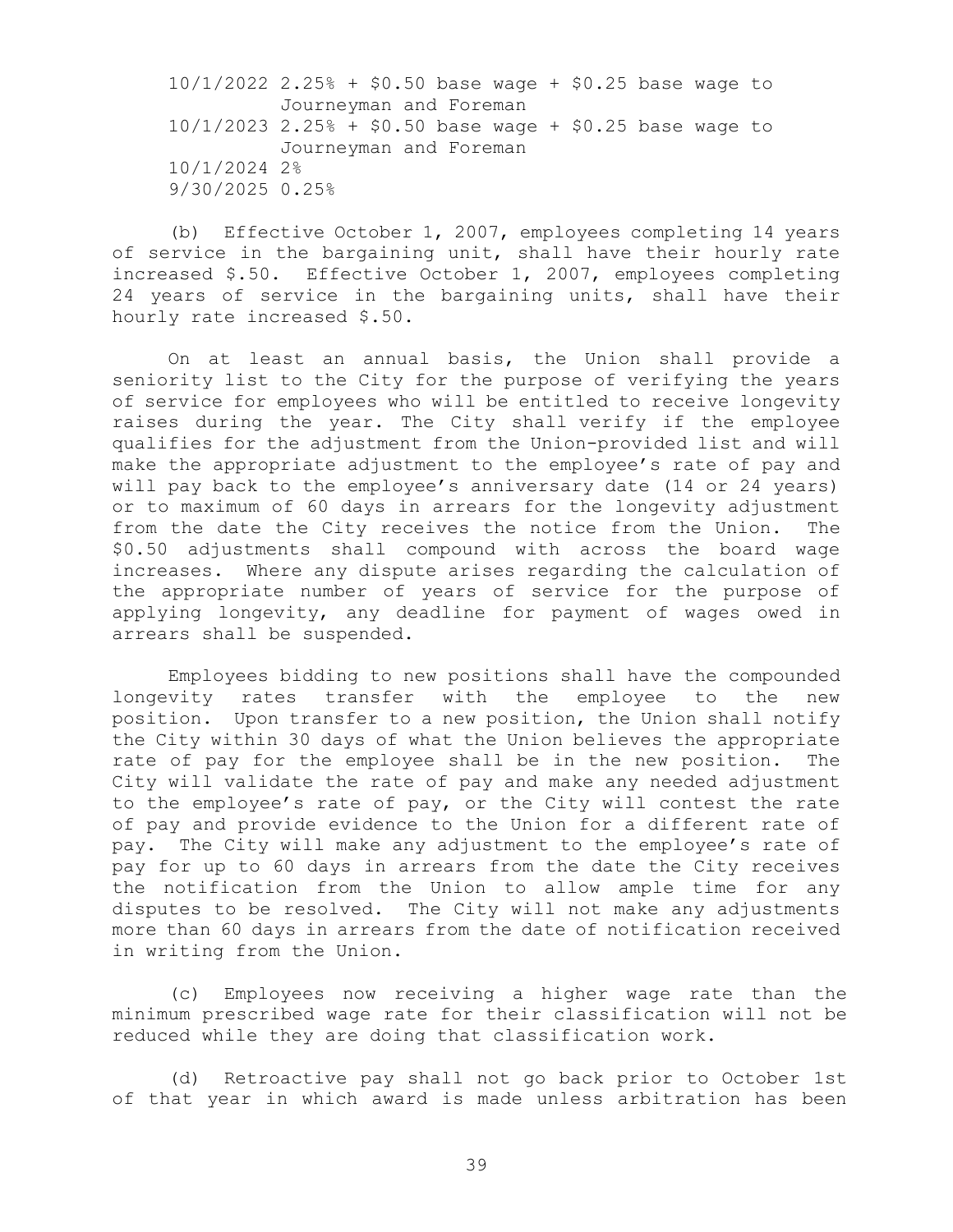applied for more than ninety (90) days previous to October 1st of next year.

(e) Payday shall be every two weeks on Friday, excepting that when a payday falls on a holiday, payday shall be on the preceding day. Effective upon ratification of the 2016 contract, all employees' paychecks shall be issued through direct deposit.

(f) As part of the 1985 labor negotiations it was agreed to eliminate the shift differential for the classifications listed below and to incorporate the amounts noted below in the given classification's base wage rate. Amend pay rates of the following classifications effective upon signing of the 1985 contract:

> Troublemen and Relief Troublemen - additional \$.28 cents/hour. Relief System Dispatcher, System Operator, Operator Trainee I, II, III - additional \$.25 cents/hour. Additionally, Groundmen working the evening shift shall be paid \$.25 cents/hour shift differential as part of his base rate of pay.

(g) Effective October 1, 2007, employees in the title of Meter Reader Foreman, completing 7 years in the title shall have their hourly rate increased by \$1.00. Effective October 1, 2007, employees in the title of Meter Reader Foreman, completing 24 years in the bargaining unit shall have their hourly rate increased by \$1.00.

**Section 3.** "Classification and Minimum Wages" covered in this Agreement may be reopened for negotiation after ten (10) days written notice from either party.

Attached to and made a part of this LABOR AGREEMENT between the CITY OF SPRINGFIELD, SPRINGFIELD, ILLINOIS, OFFICE OF PUBLIC UTILITIES and LOCAL UNION NO. 193 of the INTERNATIONAL BROTHERHOOD OF ELECTRICAL WORKERS.

## **ARTICLE XVII**

#### **Labor-Management Meetings**

<span id="page-42-0"></span>**Section 1.** Labor-Management meetings will be conducted quarterly (if requested). Union and Management will submit agenda items to the designated representative fourteen (14) days prior to the scheduled Labor-Management meeting.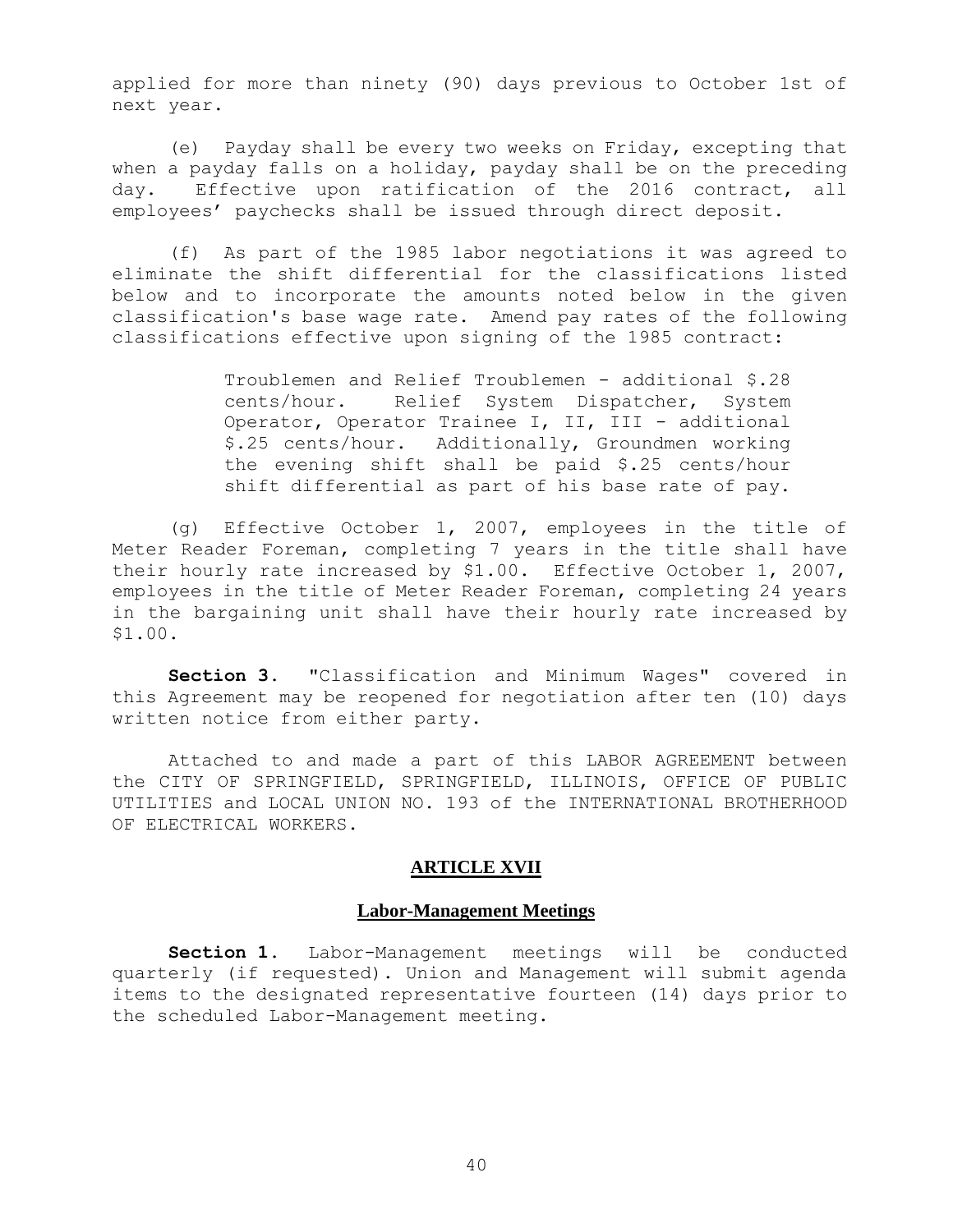#### **ARTICLE XVIII**

#### **Tree Trimming**

<span id="page-43-0"></span>**Section 1.** All tree work to clear electric lines shall be done by Linemen and paid for at the prevailing rate. In the event Linemen are not available for such work, the Employer may employ tree trimmers to do the work at the Journeyman Lineman's rate of pay. Apprentices may be used in the same ratio to Journeymen as for regular line work.

## **ARTICLE XIX**

#### **Non-Discrimination**

<span id="page-43-1"></span>**Section 1. Prohibition Against Discrimination.** The provisions of the Agreement shall be applied equally to all employees in the bargaining unit(s) without unlawful discrimination as to the age, sex, marital status, race, color, creed, national origin, political affiliation (or lack thereof) or physical or mental handicap. All references to employees in this Agreement designate both sexes, and wherever the male gender is used it shall be construed to include male and female employees.

**Section 2. Equal Employment/Affirmative Action.** The parties recognize and agree to cooperate in fulfilling the Employer's obligations under applicable state and federal Equal Employment and Affirmative Actions Acts, laws and regulations. The Union agrees that the Employer may take whatever steps necessary to comply with the Americans with Disabilities Act.

## **ARTICLE XX**

## **Savings**

<span id="page-43-2"></span>**Section 1. Partial Invalidity.** Should any part of this Agreement or any provision contained herein be judicially determined to be contrary to the State or Federal law, such invalidation of such part or provision shall not invalidate the remaining portion hereof and they shall remain in full force and effect. The parties shall attempt to renegotiate the invalidated part or provisions.

#### **ARTICLE XXI**

#### **Management Rights**

<span id="page-43-3"></span>**Section 1. Management Rights.** Subject to the provisions of this Agreement and Public Act 83-1012, the Employer retains the inherent management authority and is vested with the exclusive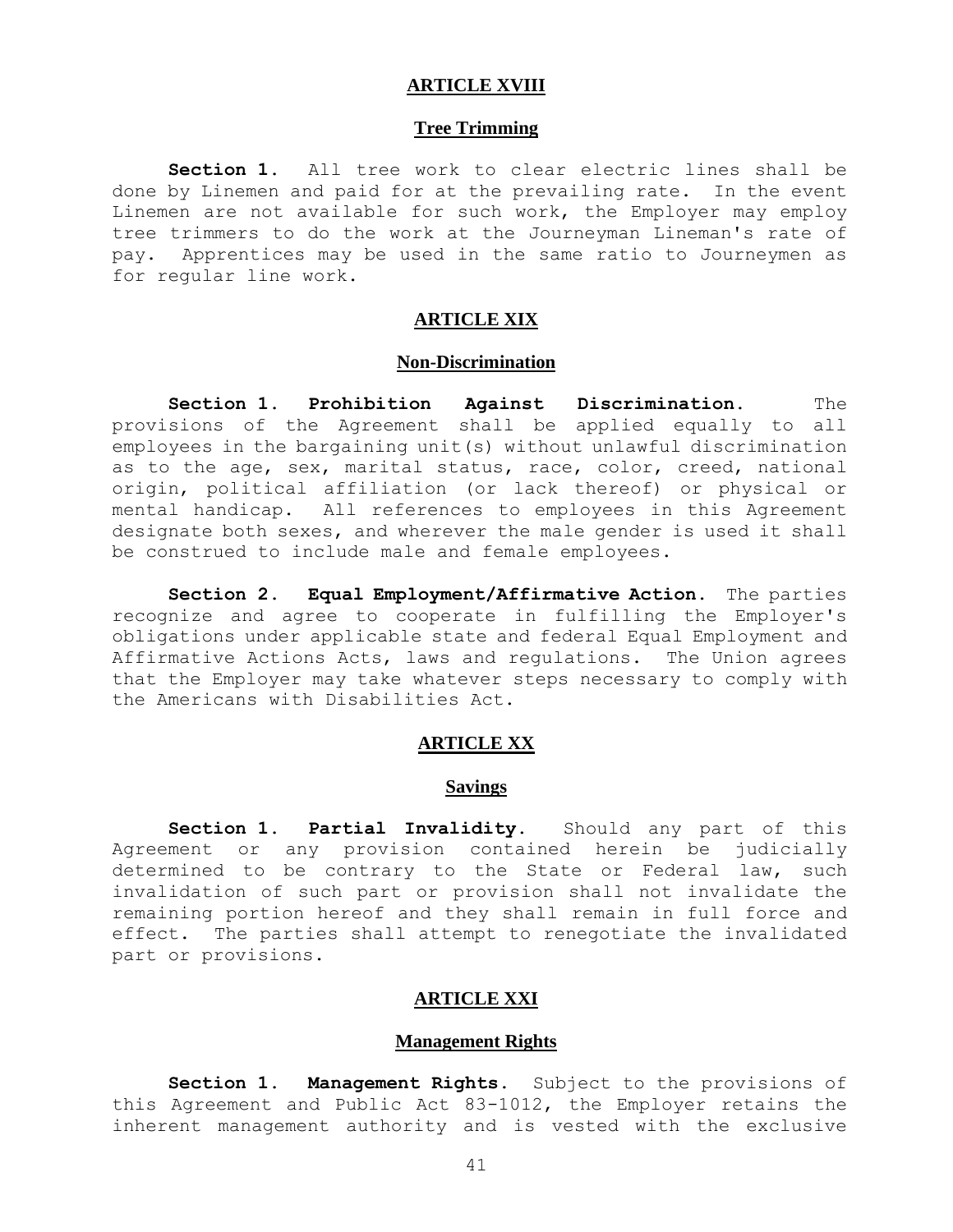right to control its operations, to establish reasonable rules and regulations, to determine its policies, its over-all budget, the manner of exercise of its functions, and the direction of its workforce and to maintain efficiency provided the exercise of such rights by management does not conflict with specific provisions of this Agreement.

## **ARTICLE XXII**

#### **Temporary Assignment**

<span id="page-44-0"></span>Section 1. An employee placed on temporary assignment to a higher paid classification shall receive the current rate of pay for the higher classification for all hours worked (excluding any leave time) and be subject to all rules and regulations pertaining to that classification.

**Section 2.** An employee placed on temporary assignment to a lower paid classification shall suffer no reduction in wages during such period, and be subject to all rules and regulations pertaining to that classification.

## **ARTICLE XXIII**

#### **Layoff/Recall**

<span id="page-44-1"></span>**Section 1.** The employer has the right to employ, lay off, discharge and promote employees in accordance with the provisions of this Agreement. In the case of layoff, the Employee and the Union will be given two (2) weeks' notice. However, any employee laid off or discharged for any reasons other than lack of work or lack of funds may file a grievance pursuant to the procedure outlined in this Agreement and the layoff or discharge shall be processed in accordance with the Grievance and Arbitration Procedure in this Agreement. The reason for discharge or layoff shall be given to the employee and Union in writing and the Union may in all respects appear for and represent in its name or the employee's name the interest of the employee and the Union. In case of layoff, employees will be laid off by inverse order of seniority. Recall shall be by seniority for a period of twentyfour (24) months. The Employer agrees to furnish the representatives of the Union a list of employees on layoff upon request.

## **ARTICLE XXIV**

## **Election Of Remedies**

<span id="page-44-2"></span>**Section 1.** The City, the Local Union, and the employees covered by the terms of this Agreement agree that if a dispute or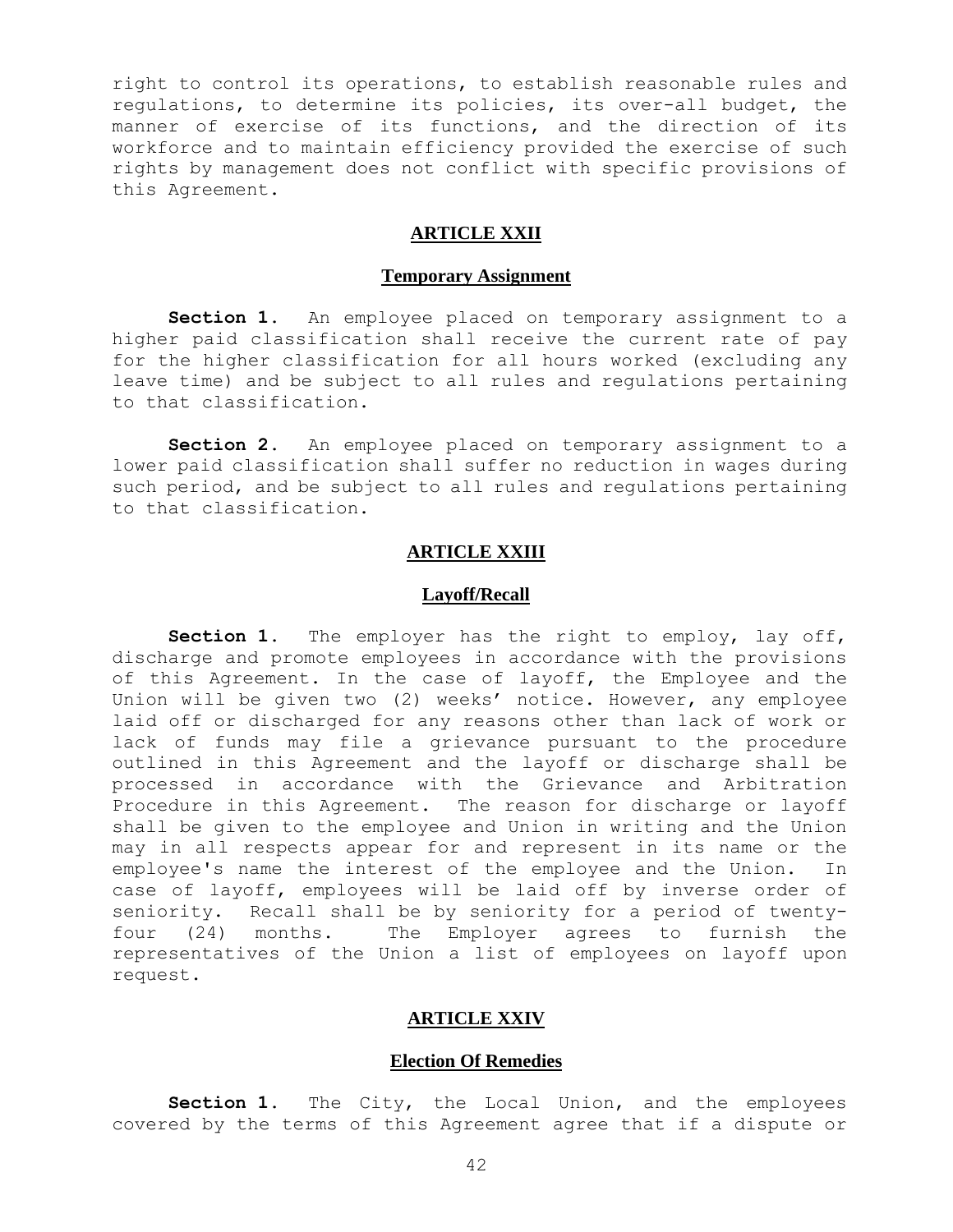difference arises concerning the interpretation and/or application of the wages, hours and terms and conditions of employment in the Agreement (except disputes or differences involving discipline and/or discharge), that the Steps and provisions in the Grievance and Arbitration Articles shall be the exclusive procedures for resolving the dispute or difference. If a dispute or difference arises concerning discipline and/or discharge, the employee shall elect to have the matter processed under the provisions of either the grievance and arbitration procedure in this Agreement or procedures applicable under the City of Springfield Employment Policies; and, after selecting one of the two procedures, shall be deemed to have waived his rights under the other procedure.

#### **ARTICLE XXV**

#### **Discipline**

<span id="page-45-0"></span>**Section 1.** Disciplinary action may be imposed upon a certified (non-probationary) employee for just cause. During the initial probationary period, the probationary employee may be disciplined, discharged, demoted, laid off, or otherwise dismissed at the sole discretion of the Employer and neither the reason for nor the disciplinary action may be the subject of a grievance, unless the basis for the alleged violation is pursuant to Article XIX.

The following procedure of progressive and corrective discipline shall be applied by the City, except the City need not follow progressive and corrective discipline before discharge if the discharge is for theft, deliberate damage to City property, gross insubordination, physical violence, or other similar offenses.

Discipline for offenses not covered above shall only be as follows, with the exception of sick time abuse as outlined in the Article XI, Section 7, Attendance Monitoring:

| First Offense:  | Verbal Warning(s)   |
|-----------------|---------------------|
| Second Offense: | Written Warning (s) |
| Third Offense:  | Suspension(s)       |
| Fourth Offense: | Discharge           |

Written warnings may be hand delivered to the affected employee, or may be sent by mail to the employee's last known address if no other reasonable means of serving notice is available.

Warnings as herein provided shall be null and void after twenty-four (24) months, shall be removed from the employee's personnel file, and shall not be used as a basis for further disciplinary action. Suspensions as herein provided shall be null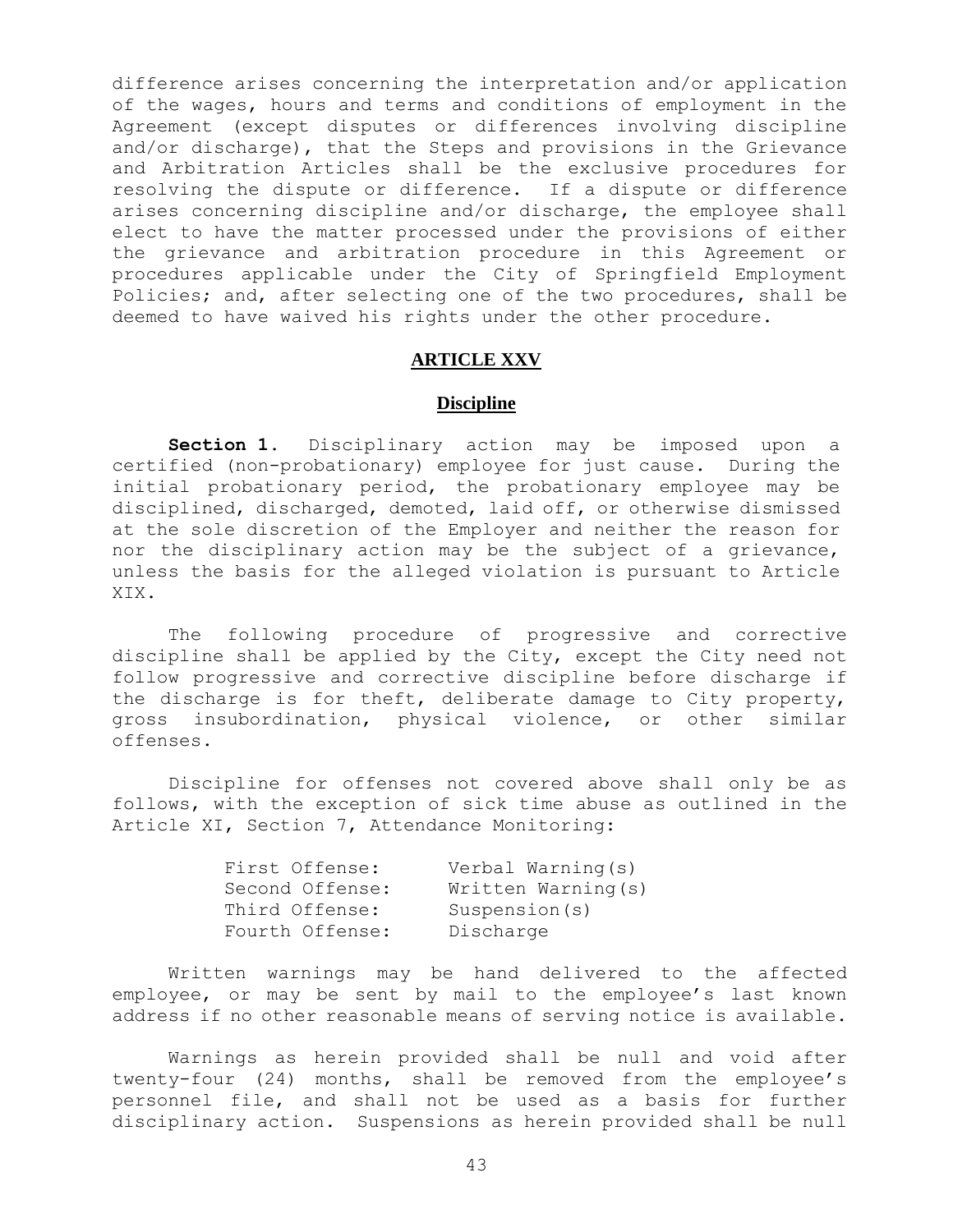and void when there have been no suspensions for the most recent forty-eight (48) months of employment, shall be removed from the employee's personnel file, and shall not be used as a basis for further disciplinary action.

For discipline other than reprimands, the Employer shall hold a pre-deprivation meeting. Prior to notifying the employee of the contemplated measure of discipline to be imposed, the Employer shall notify the Union steward of the meeting and reasonably in advance of such meeting shall provide the steward with the alleged infraction. Employees shall be informed by the Employer of their rights to union representation and shall be entitled to such, if so requested by the employee. The Employer then shall meet with the employee involved and inform him/her of the reasons for such contemplated disciplinary action including any names of witnesses and copies of pertinent documents. The employee and Union representative shall be given the opportunity to rebut or clarify the reasons for such discipline.

<span id="page-46-0"></span>Discipline imposed under these procedures shall be subject to the grievance/arbitration procedures.

## **ARTICLE XXVI**

#### **Union Business**

#### **A. Union Rights**

**Section 1. Union Activity During Working Hours** Employees shall, after giving appropriate notice to their supervisor, be allowed reasonable time off with pay during working hours to attend grievance hearings or hearings or meetings agreed to by the Employer, if such employees are entitled or required to attend such meetings by virtue of being Union representatives, stewards, witnesses, or grievants, and if such attendance does not significantly interfere with the Employer's operations.

**Section 2. Information Provided To Union** The employer shall submit to the Local Union, upon request, the current seniority roster and reemployment list, applicable under the seniority provisions of this Agreement. In addition the Employer shall monthly notify the union in writing as to the following personnel transactions involving bargaining unit employees within each work section and location: new hires, promotions, demotions, reclassification, layoffs, reemployments, transfers, leaves of absence, returns from leaves, suspensions, terminations, retirement, resignations, discharges, and any other information mutually agreed to by the parties. In addition the Employer shall notify IBEW Local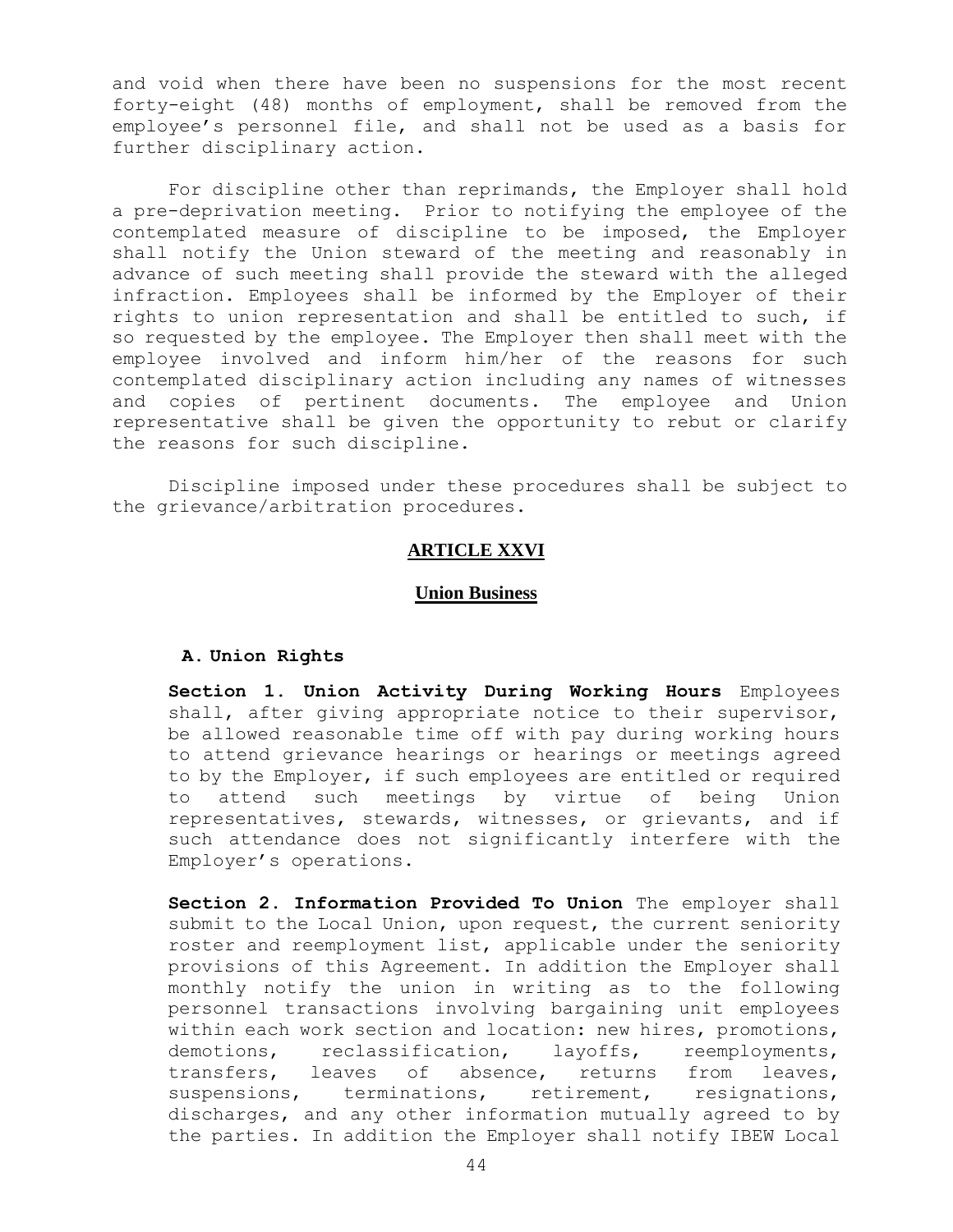193 via electronic mail of all new persons hired into bargaining unit positions on or before the new employee(s) date of employment.

**Section 3.** The Employer agrees that accredited representatives of the IBEW, whether Local Union, District Council, or International representatives, shall have access to conduct Union business provided the Union first notifies the Employer and does not unduly interfere with the operational requirements of the Employer.

**Section 4**. No authorized representative of the Union who is required to be involved with the Employer in negotiations or grievance discussions shall lose pay for time spent away from work as qualified below.

Employee will be paid the applicable rate, but at no time will overtime rates be paid during negotiations or grievance discussions. Pay is not provided for time spent in negotiations or a grievance discussion outside the individuals normal work shift. Overtime shifts turned down by an employee while participating in negotiations or grievance discussions, will be treated as normal turndowns.

In all cases where any Steward or Union representative is required to conduct a Union business, the employee should notify their supervisor prior to conducting the Union business.

**Section 5**. **Bulletin Boards** The employer agrees to furnish and maintain suitable bulletin boards in convenient and appropriate areas to be used by the union. The union should limit it's posting of notices and bulletins to such bulletin boards.

**Section 6. New Hire Orientation** When the employer conducts a new hire orientation, the Union shall conduct orientation for each new bargaining unit employees at a time mutually agreed to by the parties. The Union orientation shall be one (1) hour and shall take place during the employee's regular working hours with no loss of pay to the employees involved.

**Section 7. Annual Training** The Employer and the Union are committed to ensuring the employees receive training that will help to maximize the productivity and quality of their work. To facilitate this goal, the parties agree that providing annual training to employees is important and that the Employer and the Union should therefore endeavor to provide such annual training. Annual training provided by the Union, including updating employees on new agreements and policies, and on the coordination of these policies and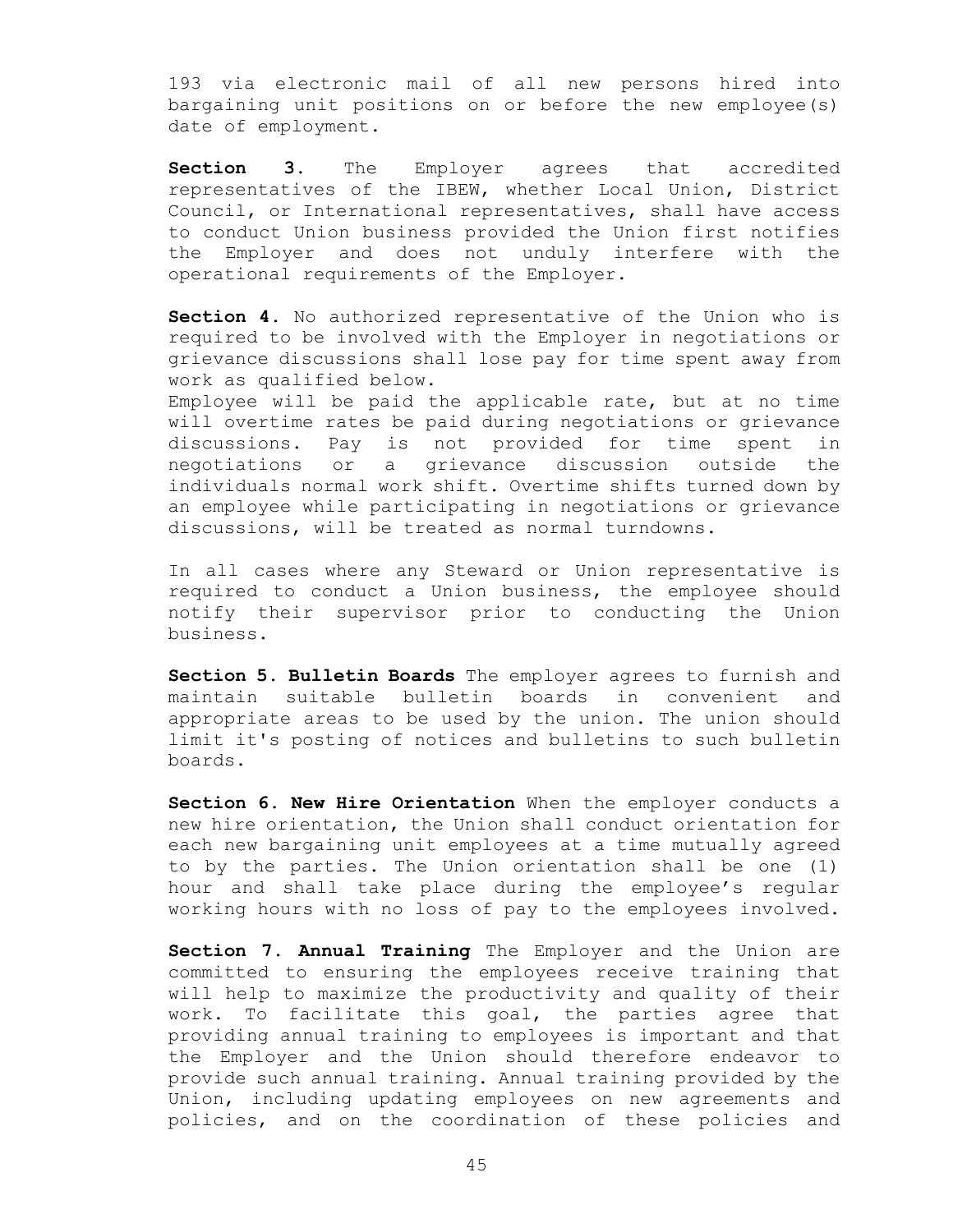agreements with policies and procedures set forth in the collective bargaining Agreement, can help to facilitate the maximization of both quality and productivity. The Union may schedule up to one (1) hour per year of such training at a time and place, agreeable to the parties, provided, such trading does not unreasonably disrupt department operations. Where the Employer has scheduled such training, the Union may, by mutual agreement, be scheduled in conjunction with such sessions. Training provided for herein shall be without loss of pay.

**Section 8. Information Sharing** The Employer shall not provide information that is exempt from disclosure under the Freedom of Information Act (5 ILCS 140/7) and pertains to bargaining unit employees, to the Union, or to matters pertaining to collective bargaining, to an entity that is not a party to this Agreement. The Employer shall use best efforts, at the time of request, to notify the Union and affected employee(s). The Union and all affected employee(s) shall also be provided a copy of the public disclosure request on a quarterly basis.

#### **B. Dues Checkoff**

**Section 1. Deductions** The Employer agrees to deduct union dues every month from the earnings of its employees who have signed individual authorization cards, supplied by the Union, and to remit the same to the duly designated officer of the Union until such time as the employee resigns his/her membership in the Union or otherwise revokes his/her dues deduction authorization in writing to the Employer and the Union with thirty (30) days advance notice.

The Union shall advise the Employer of any increases in dues in writing at least thirty (30) days prior to the effective date.

**Section 2.** Should the dues deduction authorization form executed by any employee conflict with any state or federal law in any respect, the Employer shall be relieved from honoring such authorization.

**Section 3. Voluntary Benefits Program** A separate voluntary payroll deduction for Union Programs may be made for those employees who provide the Employer with a signed payroll authorization card requesting such deduction.

Authorization for such deduction shall be allowed annually be the Employer and shall be revocable by the employee upon notice in writing to the Employer and Union. The amounts so deducted shall be forwarded monthly to the Union at the address designated in writing to the Employer by the Union.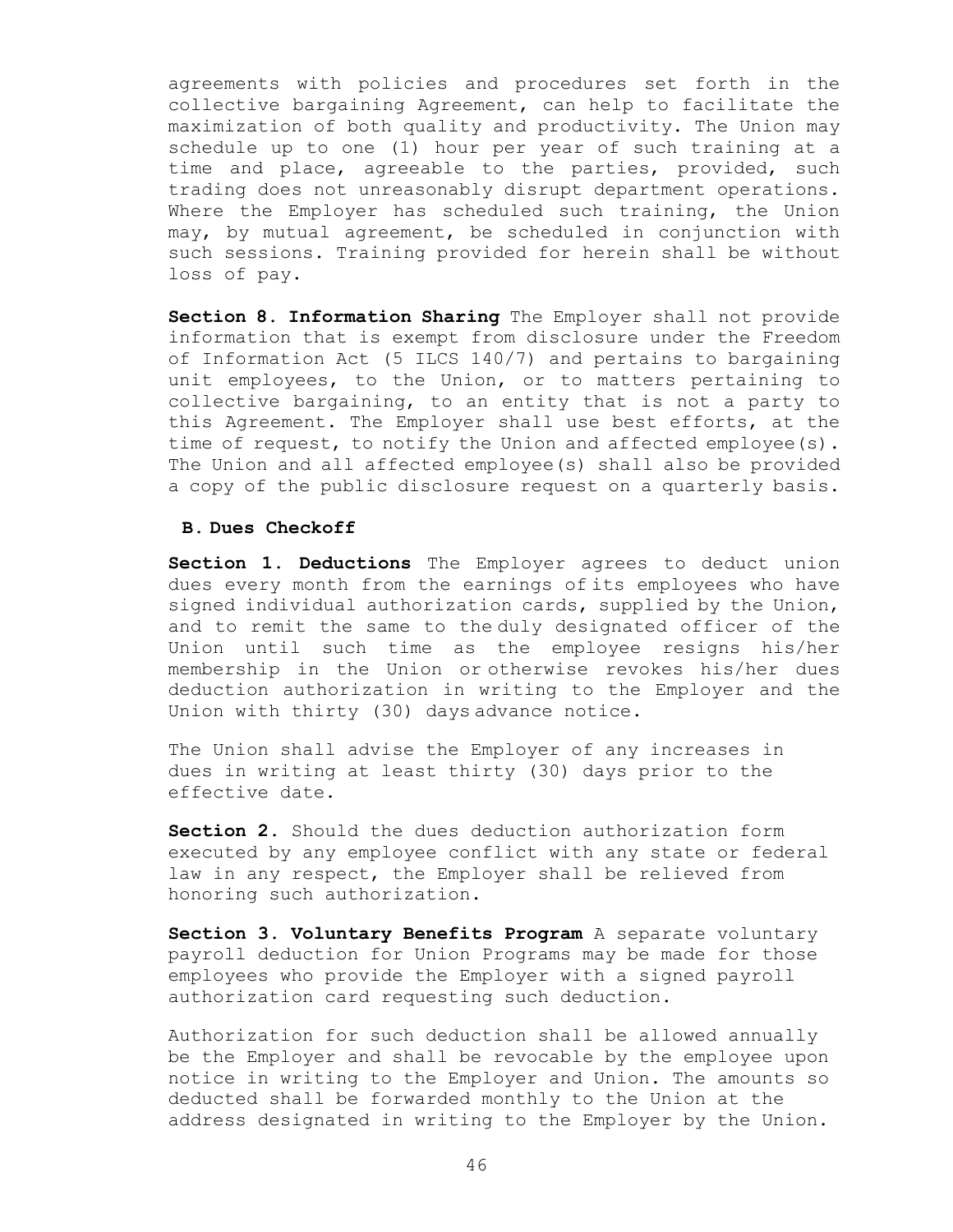**Section 4. Indemnification** The Union agrees that there shall be no liability on the part of the Employer for the collection of any unpaid dues which may be due the Union from any employee who, because of absence from work or termination of employment, has insufficient wages payable to him/her at the regular time the dues are to be deducted from which to make such deduction. The Union shall indemnify and save the Employer harmless against any and all claims, demands, suits, judgments, or other forms of liability or expense, that may be incurred or necessitated by reason of action taken or not taken by the Employer for the purpose of complying with any of the provisions of this Article.

#### **ARTICLE XVII**

#### **Drug Testing**

<span id="page-49-0"></span>**Section 1.** All employees in the bargaining unit are subject to periodic random drug and alcohol testing and testing resulting from reasonable suspicion. In addition, an employee will be tested for both drugs and alcohol following any OHSA recordable accident or any accident which results in fatality, injuries requiring transportation to a medical facility, disabling damage to any vehicle or property or a citation under state or local law for a moving violation arising from an accident. Employees will be subject to drug testing per applicable State and Federal Laws.

**Section 2. Discipline.** Upon the return of a positive drug or alcohol test, the following will result:

> If an alcohol test results in an alcohol concentration of .02 or more, but less than .04:

- 1. First Offense The employee will be immediately removed from the performance of his/her duties for at least twenty-four (24) hours or until the start of the employee's next regular shift (whichever is later). The employee will also receive a mandatory referral to the Employee Assistance Program (EAP).
- 2. Second Offense The employee will be suspended for 10 days without pay and must agree to sign a Return-to-Duty Contract.
- 3. Third Offense The employee will be terminated.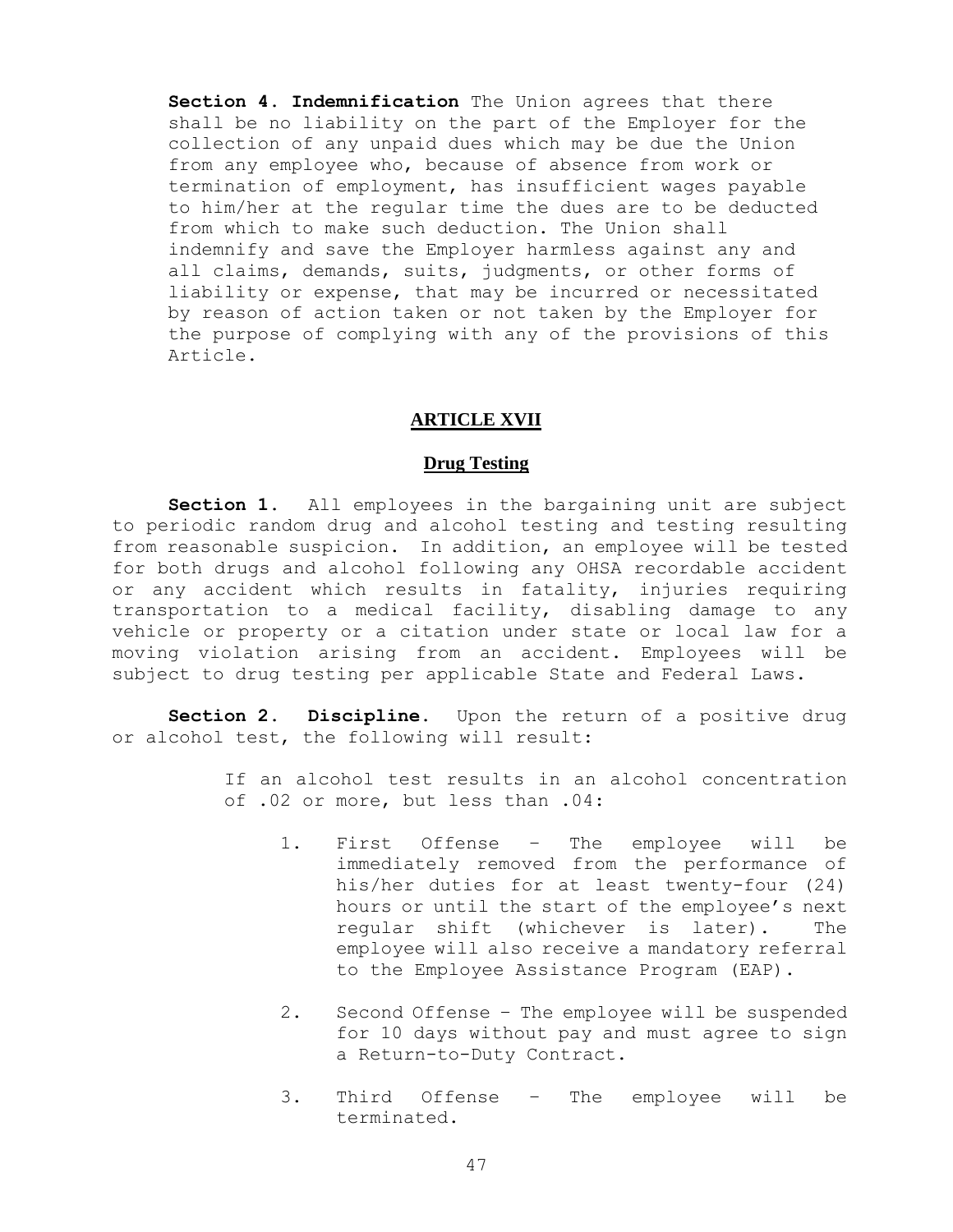If an alcohol test results in an alcohol concentration of .04 or greater:

- 1. First Offense The employee will be subject to a minimum 15 day suspension without pay and must agree to sign a Return-to-Duty Contract, if applicable.
- 2. Second Offense Any employee who tests positive for drugs and/or alcohol within five (5) years of his or her previous positive test will be automatically terminated.\*

\*If an employee has previously tested positive for drugs and/or alcohol (.02 or greater), an alcohol concentration of .04 or greater shall be considered a Second Offense under this Section and the employee will be automatically terminated.

If a drug test result is positive:

1. First Offense – The employee will be subject to a minimum 30 day suspension without pay and possible discharge and must agree to sign a Return-to-Duty Contract, if applicable.

Any employee who does not test positive for drugs and/or alcohol within five (5) years of his or her previous test will be treated as if the first positive test did not occur.

2. Second Offense – Any employee who test positive for drugs and/or alcohol within five (5) years of his or her positive test will be automatically terminated.

Compliance With Testing Requirements – Any employee subject to drug and alcohol testing who provides false information in connection with a test or who attempts to falsify test results through tampering, contamination, adulteration or substitution shall be removed from duty immediately and his or her employment terminated.

A refusal to test shall be considered a positive test. Refusal can include, but is not limited to, an inability to provide a specimen or sample without a valid medical explanation, as well as verbal declaration, obstructive behavior or physical absence resulting in the inability to conduct the test.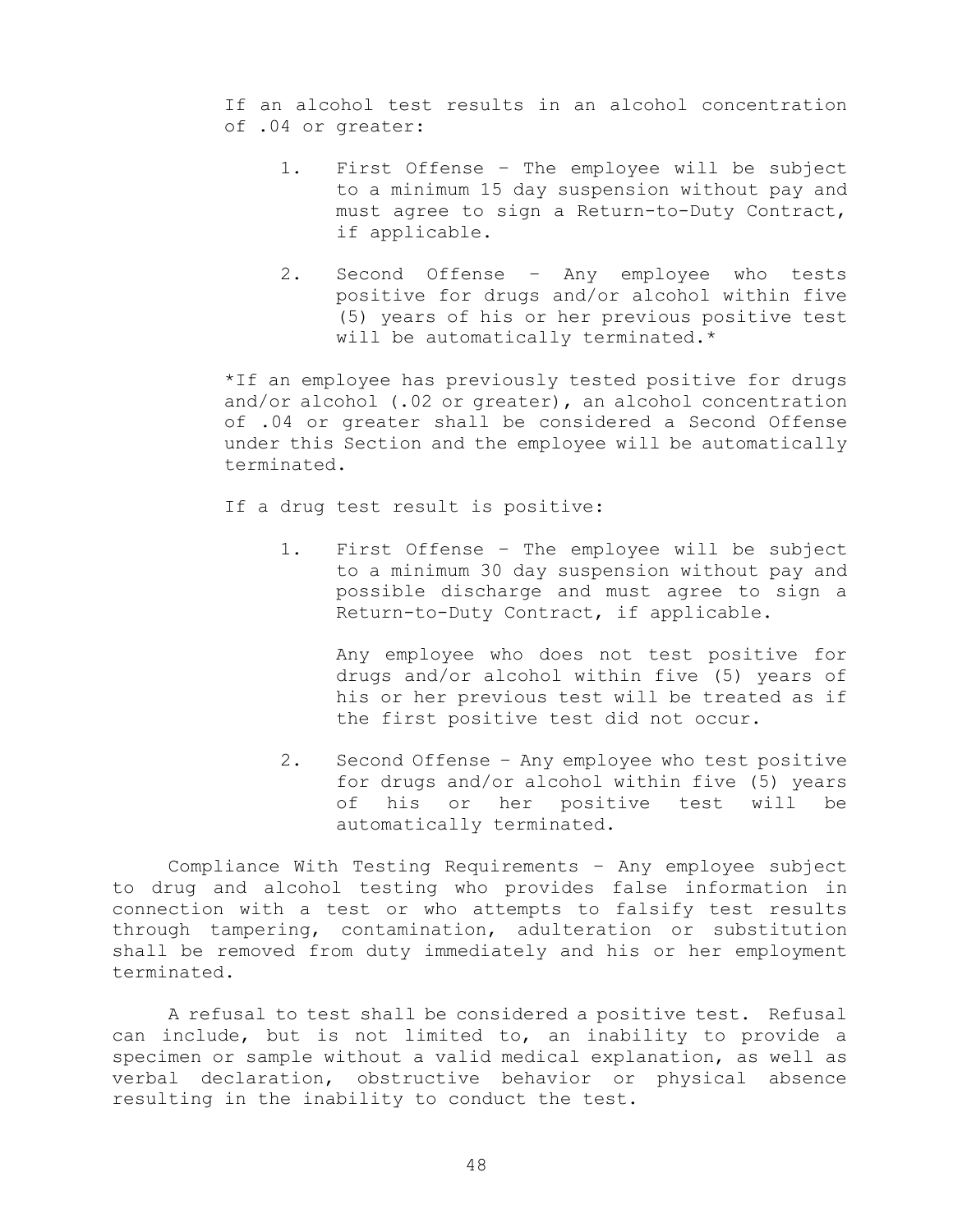**Section 3. Return-to-Duty Contracts.** An employee who is allowed to return to duty after engaging in prohibited conduct must agree to a Return-to-Duty Contract. The contract shall include, but is not limited to the following:

- 1. A release-to-work statement from an approved Substance Abuse Professional (SAP) prior to returning to work.
- 2. An agreement from the employee to complete any recommended treatment or rehabilitation programs.
- 3. A negative test for drugs and/or a less than .02 test result for alcohol prior to returning to work. The employee will be responsible for the cost of such testing.
- 4. An agreement to unannounced frequent follow-up testing.
- 5. A statement of expected work-related behaviors prior to returning to work.

Violation of the Return-to-Work Contract is grounds for discharge.

**Section 4. Confidentiality.** Information and records relating to positive drug and/or alcohol test results, drug and/or alcohol dependencies and legitimate medical explanation provided by the Medical Review Officer (MRO) shall be confidential. Such records and explanations may be disclosed where relevant to a grievance, Civil Service hearing charge, claim or other legal proceeding initiated by or on behalf of an employee.

Employees shall, upon written request, have access to their own results and to records relating to them which the MRO provides the City or receives from the City's laboratory. Any employee who violates confidentiality under this policy shall be subject to disciplinary action.

## **ARTICLE XXVIII**

#### **Residency**

<span id="page-51-0"></span>Effective upon ratification of the 2020 contract, all employees hired on or after the ratification shall reside within the boundaries of the City of Springfield within six (6) months after the end of their probationary period, and all current employees who reside within boundaries of the City of Springfield shall continue to reside within the boundaries of the City. Current employees living outside of the City of Springfield shall be grandfathered and the residency ordinance shall not apply to them.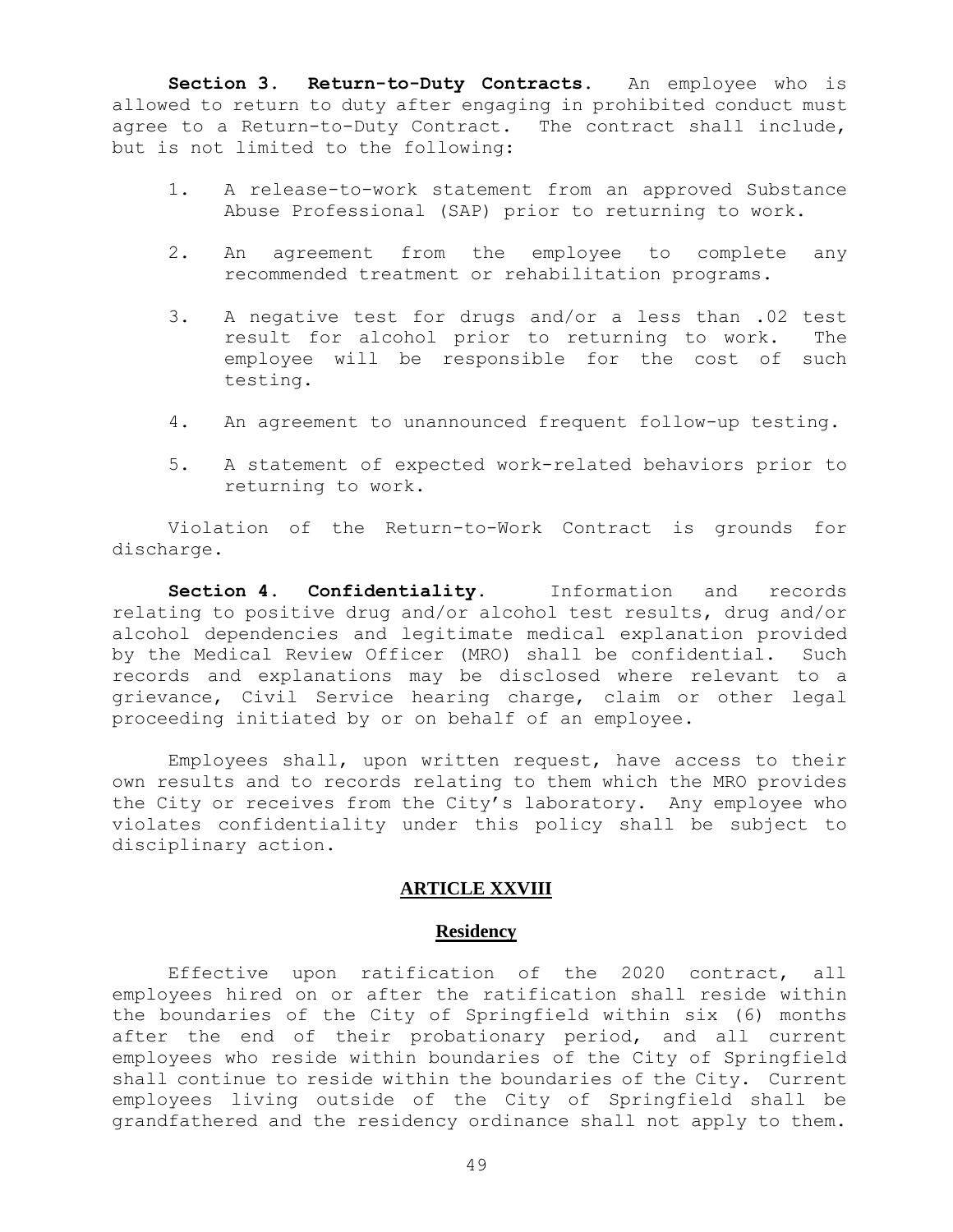If an employee living outside of the boundaries of the City of Springfield moves into the City of Springfield, then the requirements of the residency ordinance shall apply. Should an employee's property be annexed into the City Corporate Limits, the employee shall remain grandfathered. Should the residency ordinance be reversed during the term of this agreement, this provision will become null and void. Should the residency ordinance be amended, the union maintains the right to negotiate any such modifications that affects the terms and conditions of employment when the amendment occurs.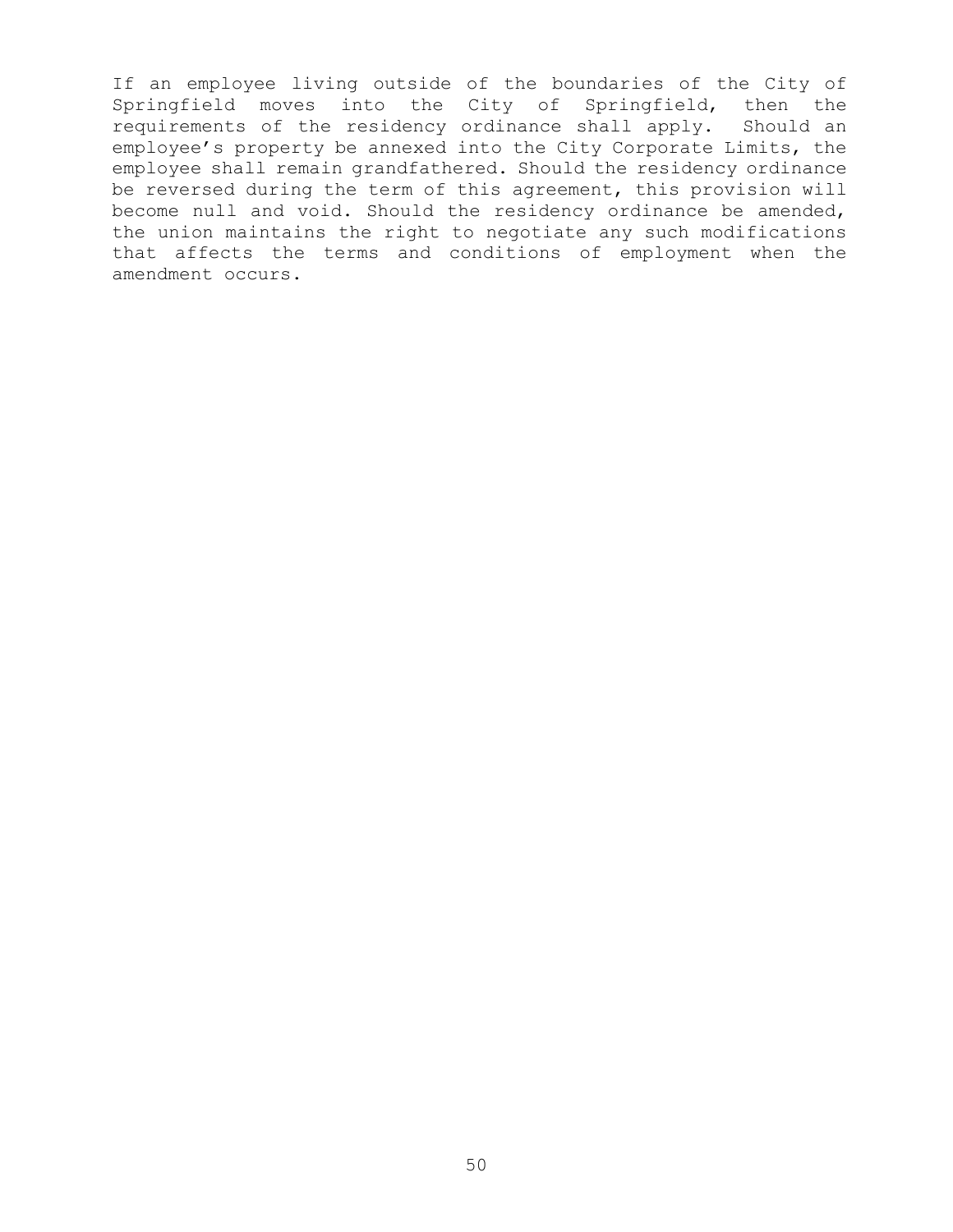#### **ARTICLE XXIX**

## **Duration, Amendment and Terminaction**

Term. This agreement shall become effective October 1, 2020 and shall be extended for a four (4) year period to September 30, 2025. It shall continue in effect from year to year thereafter, unless notice for amendment or termination is given in the manner provided herein.

Notice to amend or terminate. Either party desiring to amend or terminate this agreement must notify the other in writing at least sixty (60) days prior to the termination date.

For  $\operatorname{\mathscr{D}\!\!\!\!\!\!\!}/\operatorname{ity}$  of Springf

For

 $\overline{Date}$ 

בוז בא Date **APPROVED** INTERNATIONAL OFFICE - I.B.E.W. 11/17/2021 Lonnie R. Stephenson, Int'l President This approval does not make the<br>International a party to this agreement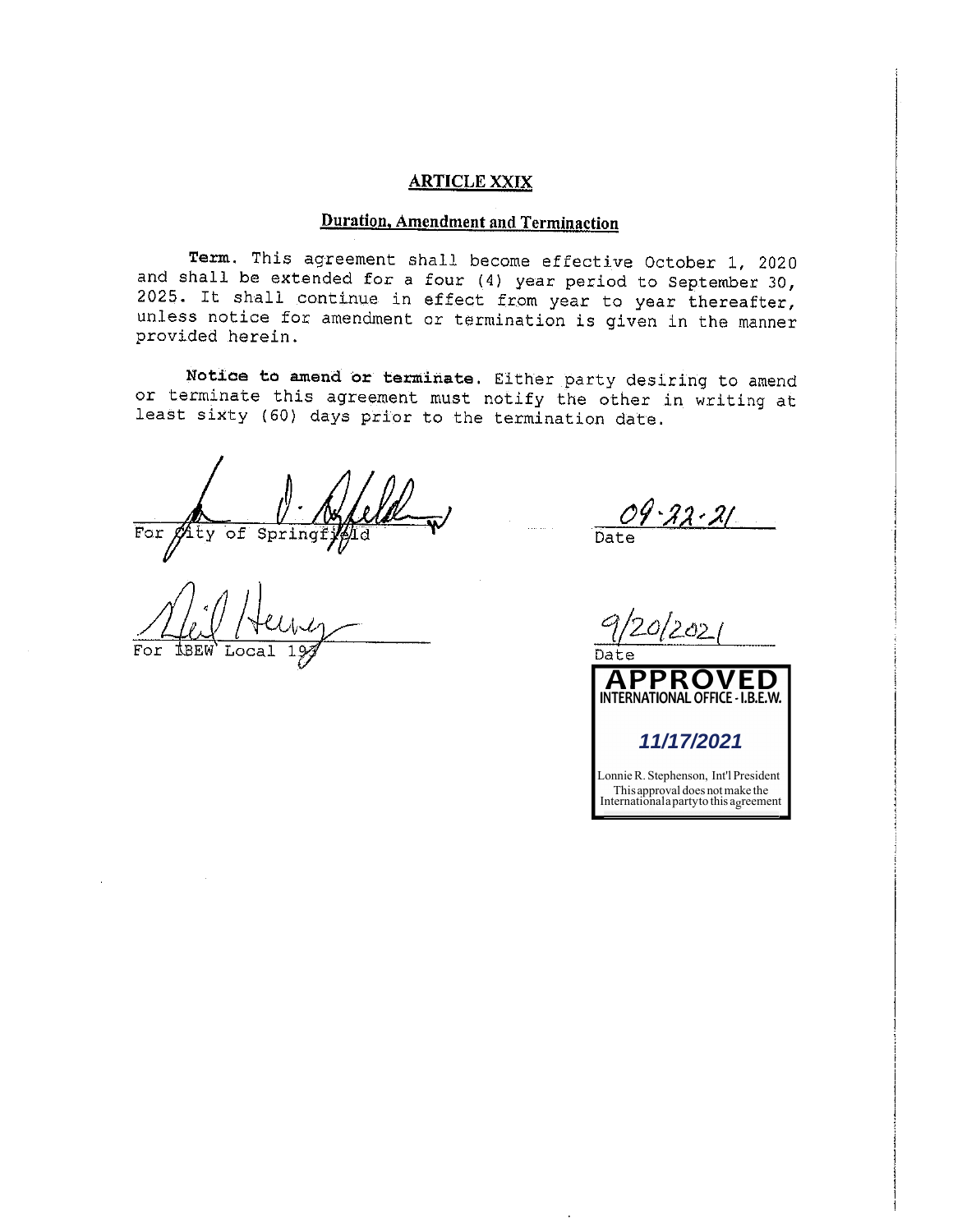#### **MEMORANDUM OF UNDERSTANDING**

## **RETIREE PREMIUMS AND UNREIMBURSED MEDICAL EXPENSES**

<span id="page-54-0"></span>In the event that a City-wide plan(s) is/are offered for the purpose of pre-funding retiree health insurance or unreimbursed medical expenses, bargaining unit employees will be given the opportunity to participate.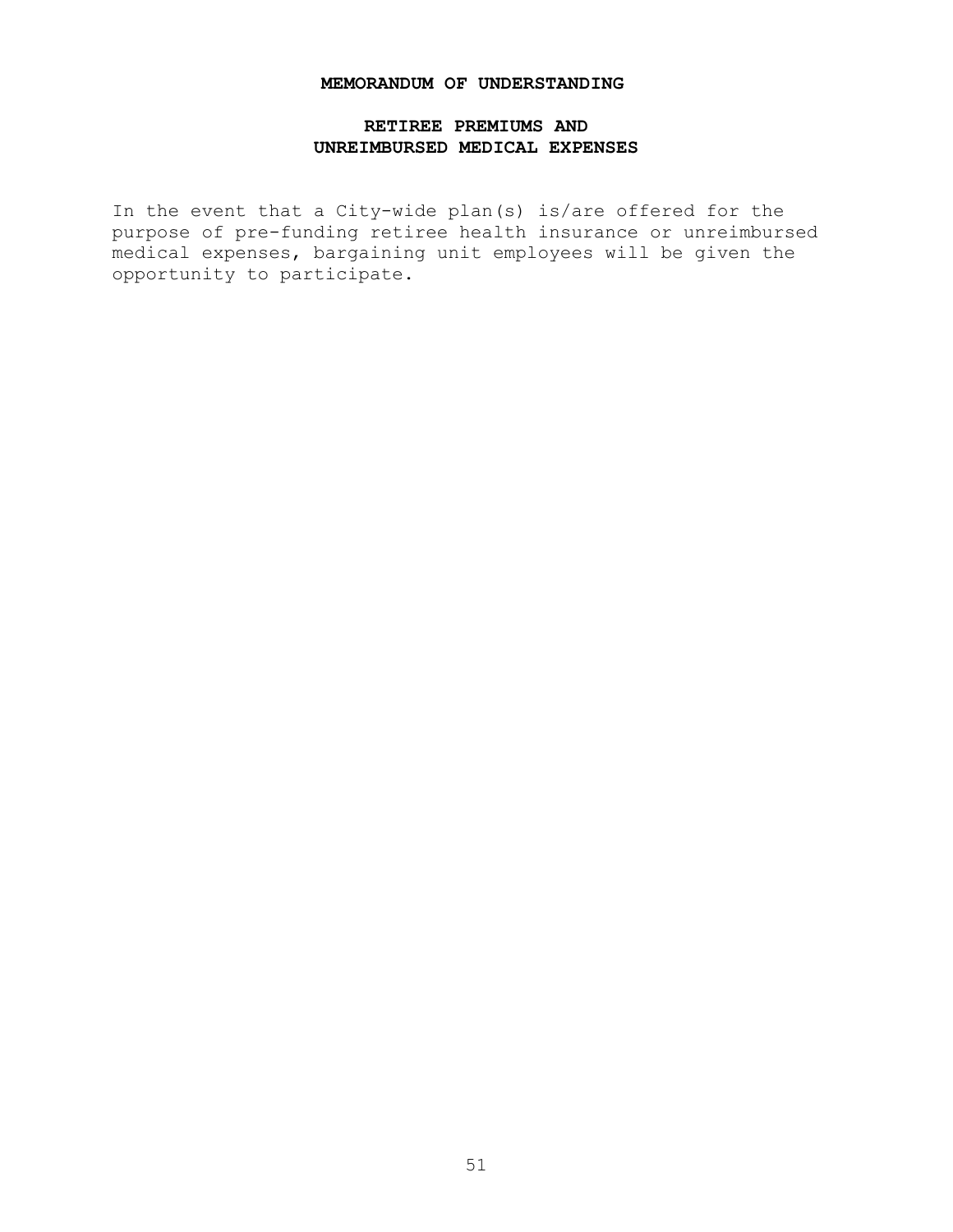## **MEMORANDUM OF UNDERSTANDING BETWEEN IBEW LOCAL 193 AND THE CITY OF SPRINGFIELD OFFICE OF PUBLIC UTILITIES**

In regards to the installation and utilization of GPS tracking technology on Office of Public Utilities vehicles, the undersigned Parties agree as follows:

- 1. The intended purpose of such equipment is to enhance the operational efficiency of the department, improve services to the public, to improve the safety of employees and to ensure compliance with the CBA.
- 2. This technology may be made available to third parties only as provided for under state, federal, or local laws.
- 3. Prior to installation of this equipment, employees shall be given a brief overview of the systems capabilities and its intended use. Any vehicle may be equipped with this technology.
- 4. It is understood that disciplinary actions against and excessive monitoring of employees is neither a primary purpose nor an intended result of utilization of GPS equipment. The Parties agree that GPS equipment may be used to verify the guilt or innocence of an employee that the employer had a bona-fide reason to suspect the employee of misconduct. Such equipment will not be utilized to harass employees, but will be used to monitor employee's work progress and work locations. The Company agrees that it shall not troll the database to randomly review information available through the system or utilize such information for disciplinary purposes unless a review has been prompted by a bona-fide reason to suspect the employee of misconduct.
- 5. In the event that data retrieved from the GPS system is used to support the employer's decision to discipline an employee, the Union shall be provided with copies of all data pertinent to the contemplated discipline.
- 6. In the event the employer elects to upgrade or enhance the GPS system, beyond regular software upgrades, the Union shall be given advance notice and the right to bargain over the impact of such changes where appropriate.
- 7. The Parties may meet, at either Parties request, to discuss ongoing impacts as well as, fair and non-discriminatory implementation of the program.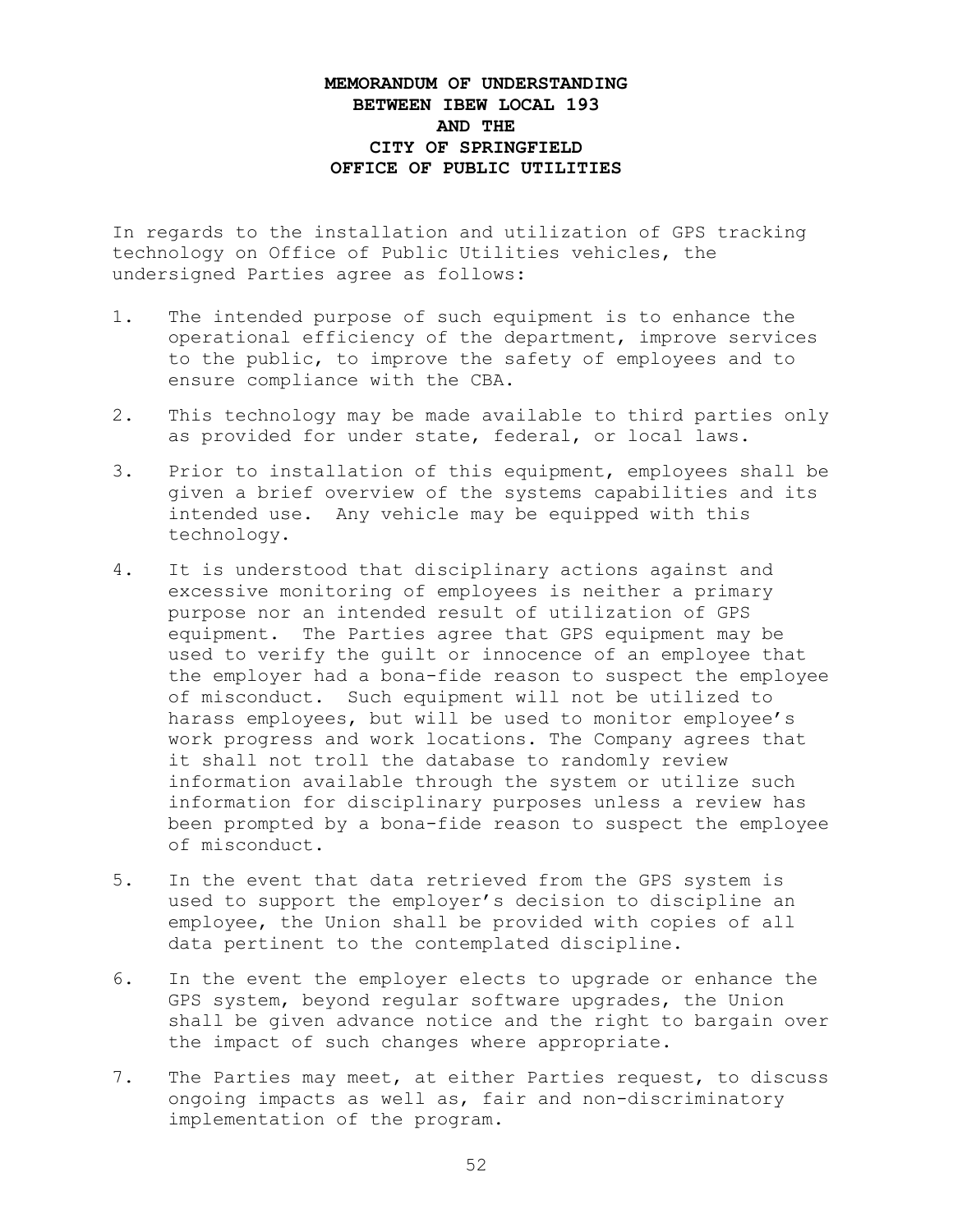## **MEMORANDUM OF UNDERSTANDING BETWEEN IBEW LOCAL 193 AND THE CITY OF SPRINGFIELD OFFICE OF PUBLIC UTILITIES**

In regards to Off System/Mutual Aid Storm Restoration Work, the parties agree as follows:

- 1. The rules herein are specific to out of town request for Mutual Aid. Should any terms in this section conflict with other provisions of this contract, this section shall apply for out of town Mutual Aid. Should any terms not be addressed in this section, but is addressed elsewhere in the contract, then the contractual term shall apply.
- 2. The parties agree to abolish the "Eligibility Rules for Off System/Mutual Aid Storm Restoration Work revised 2-5-13," and any other existing labor agreement documents relating to Mutual Aid overtime.
- 3. The parties agree that Off System/Mutual Aid Storm Restoration Work will be administered from a specific overtime list so that all Off System/Mutual Aid Storm Restoration Work shall be equally and impartially divided among employees in so far as is practicable.
- 4. The parties agree employees shall not be called for Off System/Mutual Aid Storm Restoration work when the employee is off for any leave or on restricted duty. These days are considered to start at your work show up time until the following day.
- 5. All Journeyman from Construction, Locators and Service will now be called without regard to their On System department assignment, unless doing so impairs On System operations, and will not be charged accordingly. Locators may be considered if properly trained journeyman are able to back fill. Second year Apprentices, Groundman and Utility Truck Drivers shall be eligible for Off System/Mutual Aid Storm Restoration Work unless other classifications are specifically requested.
- 6. The parties agree that the Off System/Mutual Aid Storm Restoration Work list will continue to roll over and will not be zeroed each year. Said list shall become effective upon ratification of the 2016 contract. Employees will be paid at the rate of time and one-half for travel to the requesting party show up site, less their rest period.